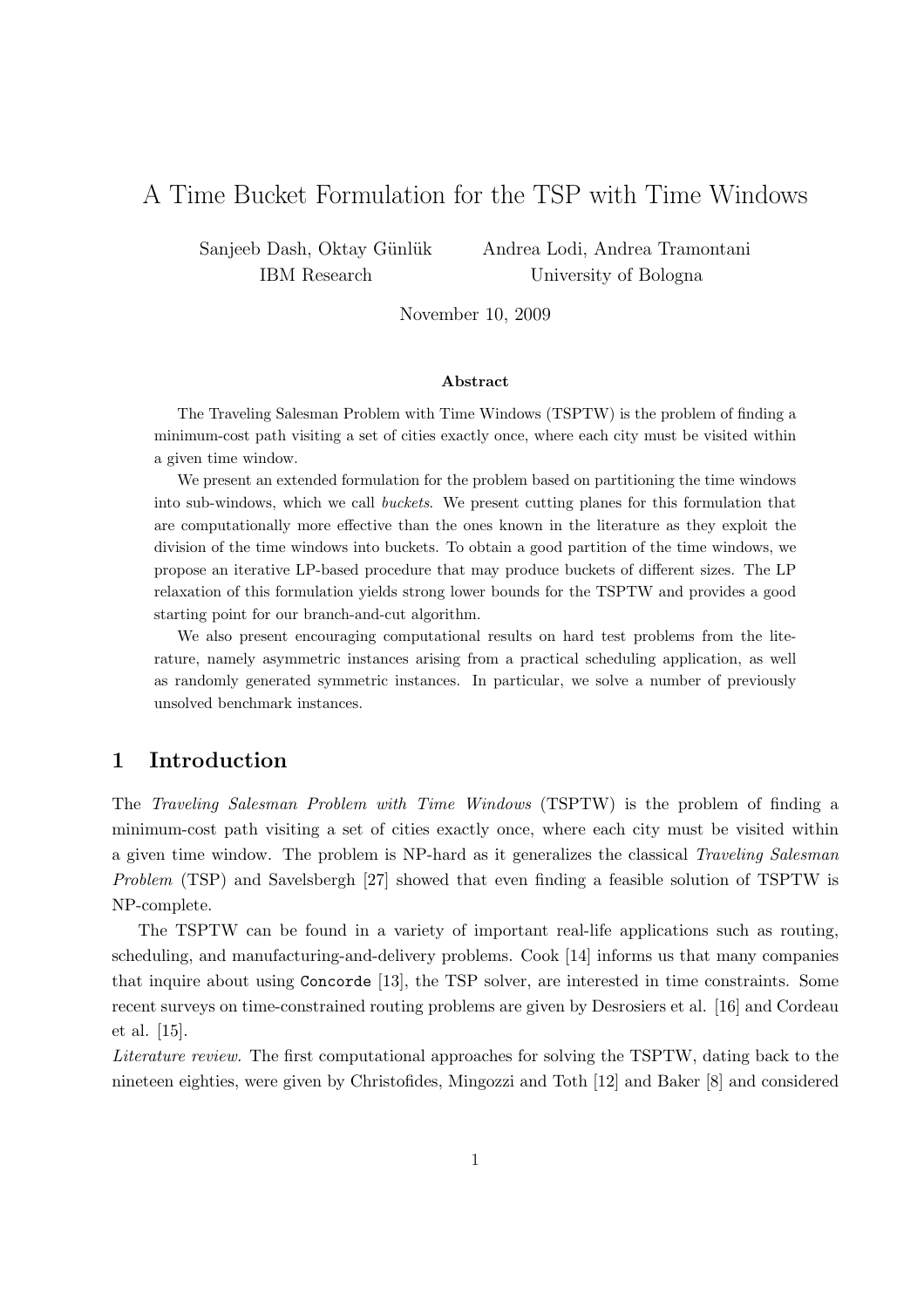a variant of the problem where the total schedule time has to be minimized. Both papers presented branch-and-bound schemes where the former used a so-called state-space-relaxation approach, whereas the latter exploited a time-constrained critical-path formulation.

In the nineties, several contributions were proposed. Langevin et al. [20] addressed the problem by using a two-commodity flow formulation within a branch-and-bound scheme. Dumas et al. [17] proposed a dynamic-programming approach with sophisticated elimination tests to reduce the state space, while Mingozzi, Bianco and Ricciardelli [23] presented a dynamic-programming algorithm with a generalization of the state-space-relaxation technique which can also be applied to TSPTW problems with precedence constraints. Also in the nineteen nineties, the problem started to receive a lot of attention from the Constraint Programming (CP) community. Indeed, the fact that the TSPTW has both routing and scheduling characteristics makes it suitable for CP techniques. Small TSPTW instances were solved as subproblems of a large task assignment problem by Caseau and Koppstein [11]. Later, the TSPTW was the main focus of a paper by Pesant et al. [24] where the authors solved it by enriching a simple CP model with redundant constraints. A variant of the TSPTW, called TSP with multiple Time Windows, was solved by the same authors (Pesant et al. [25]) with basically the same algorithmic approach (and a slightly adapted model), thus showing the flexibility of the CP paradigm.

More recently, additional approaches have been considered. Balas and Simonetti [10] proposed a special dynamic-programming approach: under the assumption that (for some initial ordering of the cities) city i precedes city j if  $j \geq i + k$   $(k > 0)$ , the authors described and experimented with an algorithm that is linear in n and exponential in k. For the problems satisfying these conditions, the dynamic-programming procedure finds an optimal solution, while in other cases it can be used as a linear time heuristic to explore an exponential-size neighborhood exactly. Ascheuer, Fischetti and Grötschel [7] considered several formulations for the *asymmetric* version (ATSPTW) of the problem (including a new one introduced in the companion paper, Ascheuer, Fischetti and Grötschel  $[6]$ , and computationally compared them within a branch-and-cut scheme. They incorporated up-to-date techniques tailored for the ATSPTW such as data preprocessing, primal heuristics, local search, and variable fixing (in addition to problem-specific separation algorithms). Finally, Focacci, Lodi and Milano [18] proposed a hybrid algorithm merging classical Operations Research techniques (such as reduced-cost fixing, cutting planes and Lagrangean relaxations) for coping with the optimization aspect (the routing part), and CP propagation algorithms for the feasibility aspect (the scheduling part).

Contribution of the paper. We present an extended formulation for the TSPTW based on a partition of time windows into sub-windows which yields a strong LP relaxation, in the sense that the optimal relaxation value yields strong lower bounds on the optimal value. Further, we derive valid inequalities for this formulation, and present efficient heuristics to separate them. Finally, we embed these inequalities in a branch-and-cut algorithm, and test the algorithm on hard problems from the literature, namely asymmetric instances, arising from a practical scheduling application, as well as symmetric randomly generated instances. Our results show that the partition of time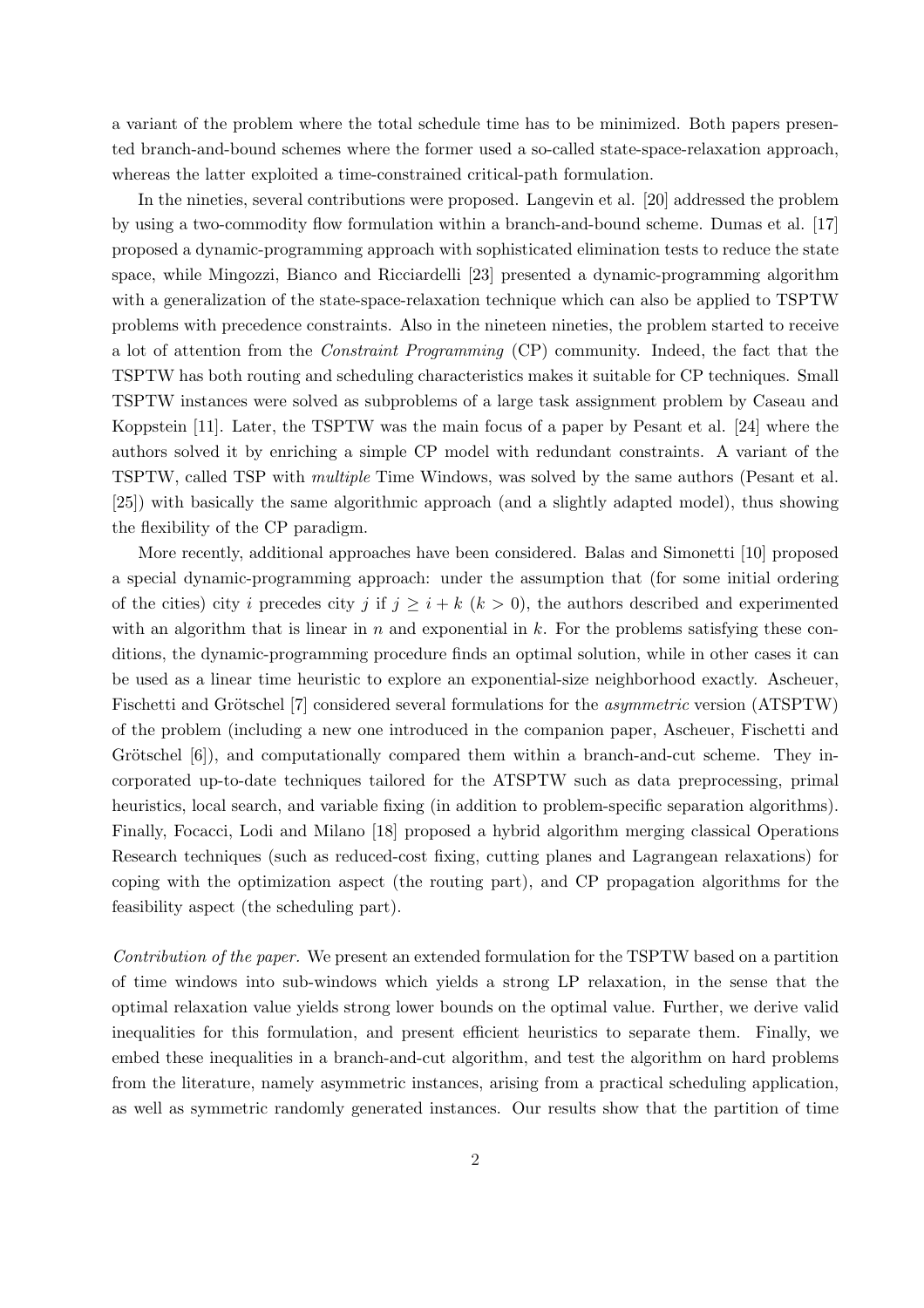windows into sub-windows is effective in practice for tackling the TSPTW. We are able to solve several previously unsolved benchmark instances.

A variety of time-window discretization methods have been in use for a while in solving routing and scheduling problems with time constraints. Wang and Regan [31, 32] recently proposed a similar formulation for obtaining lower bounds for a vehicle routing problem, and also for the TSPTW. However, the present paper goes further by partitioning the time windows iteratively by solving LPs. The resulting sub-windows are then exploited to devise strong cutting planes which are embedded in a branch-and-cut framework with special emphasis on computational performance.

The paper is organized as follows. In Section 2 we formally state the problem and present the new extended formulation for it. Section 3 presents some valid inequalities for the proposed formulation and discusses their connections with other inequalities which are typically used to tackle TSPTW. Section 4 describes the separation procedures for the proposed inequalities. Section 5 gives the main ingredients of the branch-and-cut algorithm and proposes a procedure to iteratively partition the time windows into sub-windows. Section 6 reports computational results on a set of asymmetric and symmetric benchmark instances, comparing the proposed approach with other effective methods from the literature. Finally, some conclusions are drawn in Section 7.

# 2 Problem Definition and Formulations

We now formally define the ATSPTW, the directed version of the TSPTW. Let  $G = (V, A)$ , be a directed graph where each node  $i \in V$  represents a city with an associated time window  $W_i = [R_i, D_i]$ . We call  $R_i$  the *release time* and  $D_i$  the *deadline* of node i. Each arc  $(i, j) \in A$  has an associated travel cost  $c_{ij} \geq 0$ , and a travel time  $\theta_{ij} > 0$ . We assume that all data is integral. Moreover, there are two special nodes  $p, q \in V$ . What we call a *tour* is a permutation of V that starts with node  $p$  and ends with node  $q$ . Given a tour, we associate an *arrival* time and a *start* time with each node as follows. The arrival and start times at p are its release time  $R_p$ . For any other node j, the arrival time is the start time at the previous node (say i) in the tour plus  $\theta_{ij}$  (therefore, the processing time at each node is  $0$ . The start time at node i is defined as the maximum of the arrival time at i and  $R_i$ . A tour is *feasible* if the start time at each node is contained in its time window. An optimal solution to the problem is a feasible tour with minimum cost. Early arrivals are allowed, i.e., a tour can arrive at a node before its release time, in which case the tour "waits" until the release time of the node.

Our definition of the problem requires two special "start" and "end" nodes  $p$  and  $q$ . In some variants of the TSPTW studied in the literature, any permutation of the nodes is allowed (subject to time window constraints). Such instances can be translated into our setting by creating two artificial nodes  $p$  and  $q$ , adding arcs with cost zero and travel time 1 from  $p$  to all nodes and from all nodes to q, and setting their time windows to be  $W_p = [m, m]$  and  $W_q = [M, M]$ , where m is less than all release times, and M is larger than all deadlines. In other variants of the TSPTW, nodes have processing times. One can incorporate node processing times into travel times between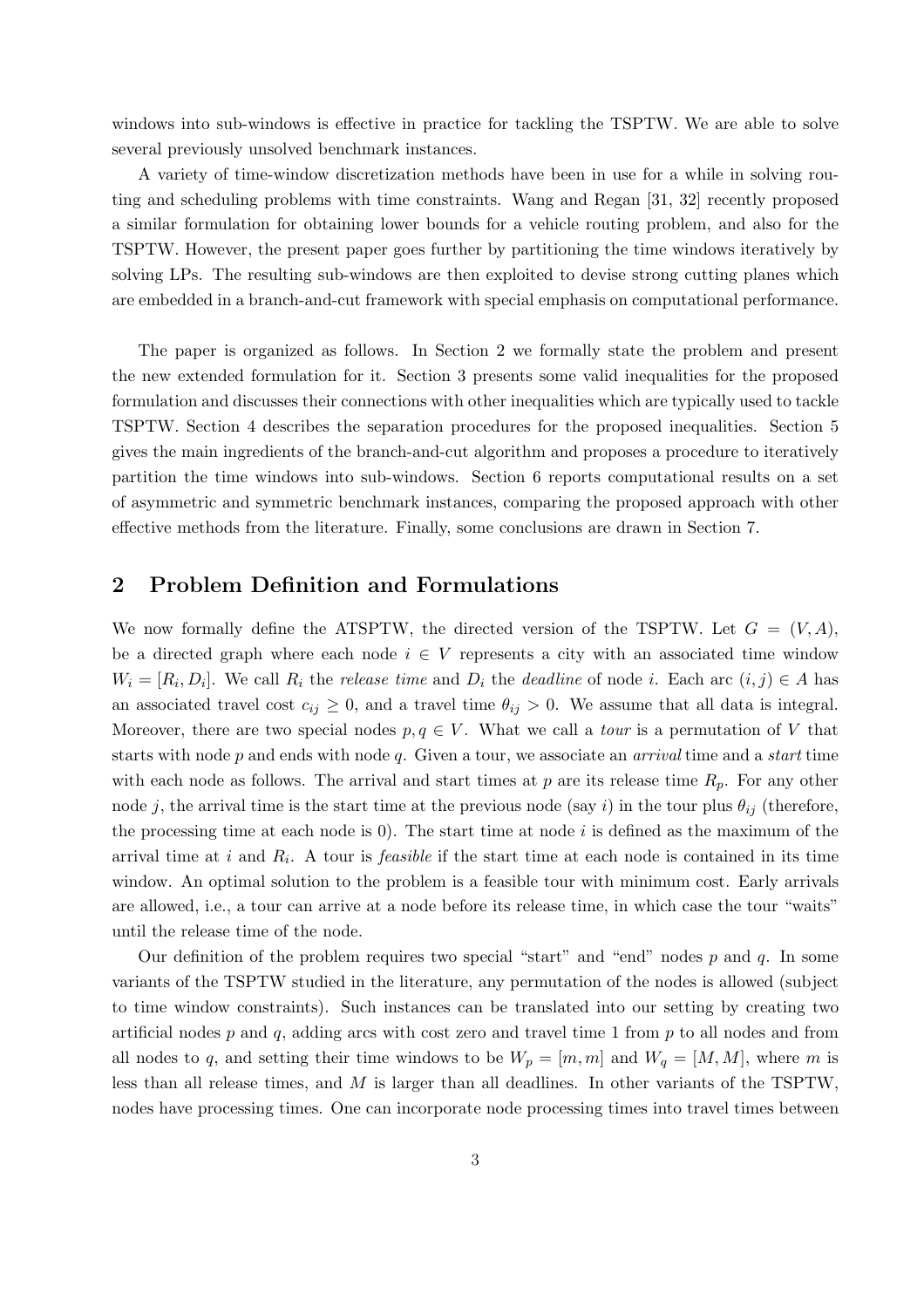nodes to obtain the variant we consider here.

Throughout the paper we use  $V^+(i)$  to denote the set of nodes j such that there is an arc from i to j, that is,  $V^+(i) := \{j \in V : (i,j) \in A\}$ . Similarly,  $V^-(i) := \{j \in V : (j,i) \in A\}$ . We next describe three mixed integer programming formulations for the problem. The first one is the so-called Big-M Formulation [7]. The next one is called the Time Indexed Formulation, and we call the third one the Time Bucket Formulation.

#### 2.1 Big-M Formulation (BMF)

This formulation uses a binary variable  $x_{ij}$  for each arc  $(i, j) \in A$  to denote whether or not node j follows node i in the tour. In addition, there is a variable  $s_i$  associated with each node  $i \in V$  to represent its start time in the tour. The Big-M Formulation (BMF) is:

 $\dot{j}$ 

$$
\min \sum_{(i,j)\in A} c_{ij} x_{ij} \tag{1}
$$

$$
\sum_{\substack{v \in V^+(i)}} x_{ij} = 1 \qquad \forall \ i \in V \setminus \{q\},\tag{2}
$$

$$
\sum_{k \in V^-(i)} x_{ki} = 1 \qquad \forall \ i \in V \setminus \{p\},\tag{3}
$$

$$
s_i + \theta_{ij} - (1 - x_{ij})M_{ij} \le s_j \qquad \forall (i, j) \in A,
$$
\n
$$
(4)
$$

$$
R_i \le s_i \le D_i \qquad \forall \ i \in V,\tag{5}
$$

$$
x_{ij} \in \{0, 1\} \qquad \forall \ (i, j) \in A,\tag{6}
$$

where  $M_{ij} = D_i - R_j + \theta_{ij}$ . The constraints (2) and (3) ensure that the  $x_{ij}$  variables with value 1 in a feasible integral solution correspond to the union of a path from p to q and a collection of directed cycles. The constraints (4) ensure that start times at the nodes are increasing along any path (as  $\theta_{ij} > 0$ ) and therefore directed cycles cannot exist in the solution. Finally, the constraints (4) and (5) together ensure that the solution respects time windows and defines a feasible tour.

### 2.2 Time Indexed Formulation (TIF)

Time indexed formulations have been studied for routing and scheduling problems with time constraints starting with the early work of Appelgren [3, 4] and Levin [21]. A time indexed formulation for the ATSPTW with time dependent travel times is given by Albiach, Sanchis and Soler [2]; their formulation reduces to the one discussed here if the travel times are constant. In the formulation below, instead of the start time variables  $s_i$ , there are binary variables  $z_i^t$  associated with each  $t \in W_i$  such that  $z_i^t = 1$  if and only if the start time at node i is t. In addition, there are binary variables  $y_{ij}^t$  associated with each arc  $(i, j) \in A$  and each integral  $t \in W_i$  such that  $y_{ij}^t = 1$  if and only if the start time at node i is t and arc  $(i, j)$  is present in the tour (recall that travel times are integral). We assume that  $y_{ij}^t$  is present in the formulation only if  $t + \theta_{ij} \leq D_j$ , i.e., one can start at time t at node i, travel along arc  $(i, j)$  and arrive at j by its deadline.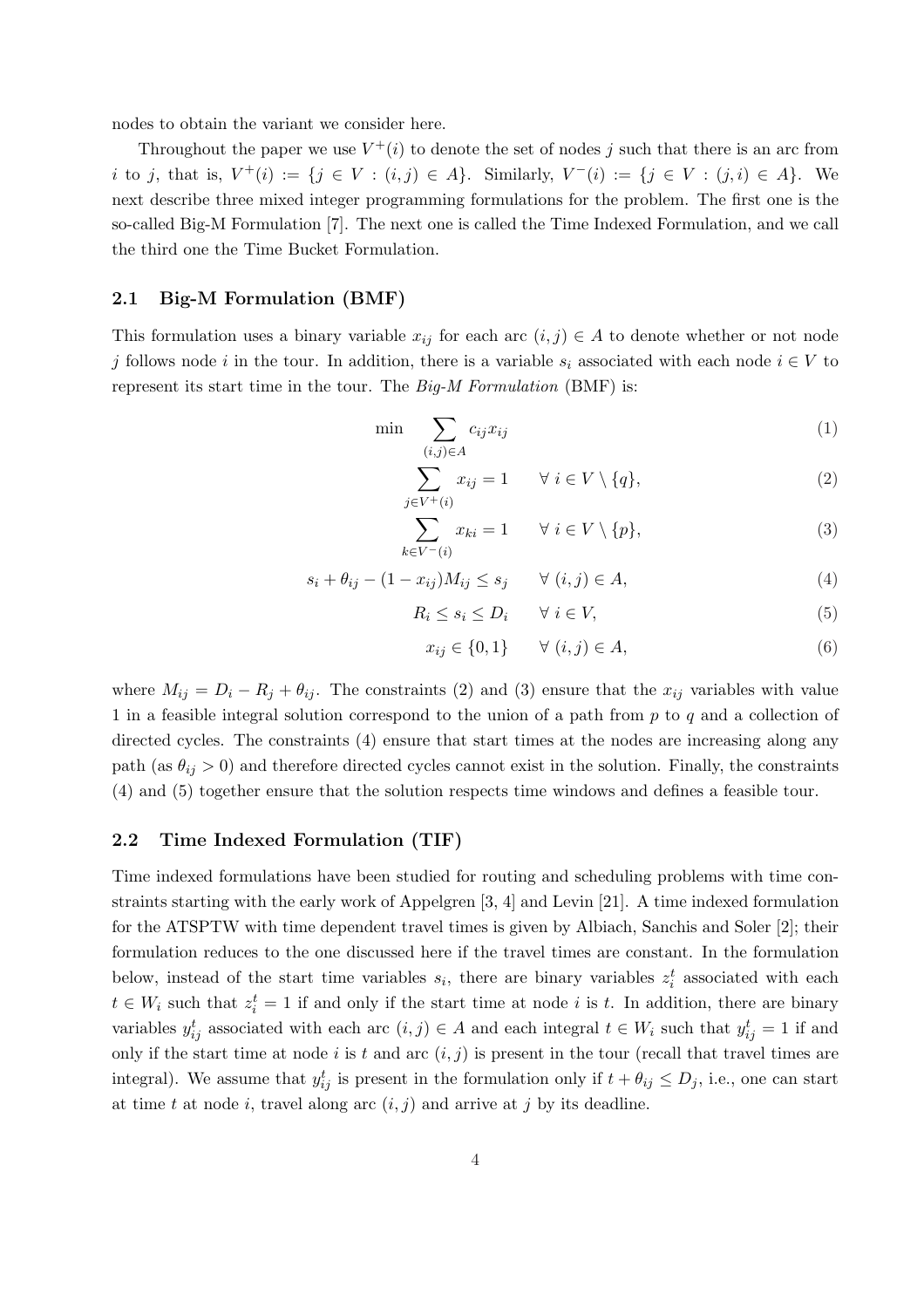We use  $I_k(i, t)$  to denote the collection of possible start times at node k assuming that the start time at node i is t and arc  $(k, i)$  is selected:

$$
I_k(i, t) = \{ \tau \in W_k : \max\{\tau + \theta_{ki}, R_i\} = t \}.
$$

In other words, if the start time t at node i is  $R_i$ , then the start time at node k in a feasible tour is some  $\tau \in W_k$  satisfying  $\tau \leq R_i - \theta_{ki}$ , otherwise the start time at node k is exactly  $t - \theta_{ki}$  if it belongs to  $W_k$ .

The following is the Time Indexed Formulation (TIF) for TSPTW:

$$
\min \sum_{\substack{(i,j)\in A \\ t \in W_i}} c_{ij} x_{ij}
$$
\n
$$
\sum_{t \in W_i} z_i^t = 1 \quad \forall \ i \in V,
$$
\n
$$
(7)
$$

$$
\sum_{j \in V^+(i)} y_{ij}^t = z_i^t \qquad \forall \ i \in V \setminus \{q\}, \forall \ t \in W_i,
$$
\n
$$
(8)
$$

$$
\sum_{k \in V^{-}(i)} \sum_{\tau \in I_k(i,t)} y_{ki}^{\tau} = z_i^t \qquad \forall \ i \in V \setminus \{p\}, \forall \ t \in W_i,
$$
\n
$$
(9)
$$

$$
\sum_{t \in W_i} y_{ij}^t = x_{ij} \qquad \forall (i, j) \in A,
$$
\n(10)

$$
x_{ij}, y_{ij}^t, z_i^t \in \{0, 1\} \qquad \forall \ i \in V, \forall \ (i, j) \in A, \forall \ t \in W_i.
$$
 (11)

The constraints (7) above assert that a tour must start at each node i within the window  $W_i$ . Constraint (8) asserts that a tour with start time t at node  $i \neq q$  must leave the node at time t along some arc, whereas constraints (9) assert that for a node  $i \neq p$ , a tour has a start time at the previous node (say k) contained in  $I_k(i, t)$ . Clearly any feasible tour can be mapped to an integral solution of TIF by setting  $x_{ij} = 1$  if arc  $(i, j)$  is used in the tour, and  $z_i^t = 1$  if the tour has start time t at node i. Note that if  $x_{ij} = 1$ , and for some t, t' we have  $z_i^t = 1$  and  $z_j^{t'} = 1$ , then  $t < t'$ as  $\theta_{ij} > 0$  for all arcs in A. Therefore, there cannot be any directed cycles in the support of the solution and every integral solution of TIF defines a feasible tour. We now prove the following relationship between the LP relaxations of TIF and TBF.

#### Proposition 1 The LP relaxation of TIF dominates the LP relaxation of BMF.

**Proof.** Let  $(x, y, z)$  be a feasible solution of the LP relaxation of TIF. Let  $s \in \mathbb{R}^{|V|}$  be defined as

$$
s_i = \sum_{t \in W_i} t z_i^t \text{ for all } i \in V.
$$

We next show that  $(x, s)$  is a feasible solution of the LP relaxation of BMF; the proposition will follow.

Firstly, (2) holds as

$$
\sum_{j \in V^+(i)} x_{ij} = \sum_{j \in V^+(i)} \sum_{t \in W_i} y_{ij}^t = \sum_{t \in W_i} \sum_{j \in V^+(i)} y_{ij}^t = \sum_{t \in W_i} z_i^t = 1.
$$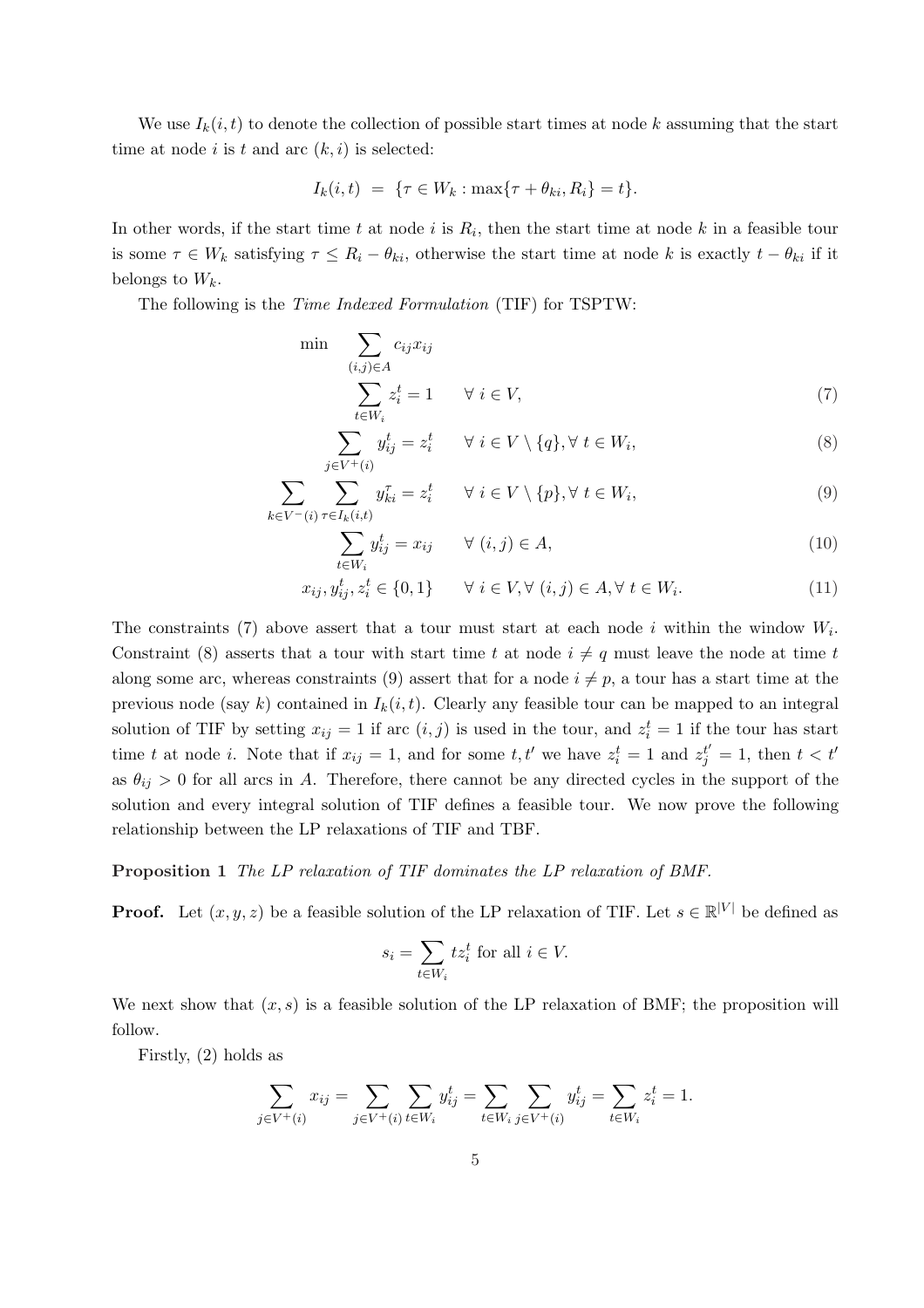The first equality above is implied by (10), the third equality by (8) and the last one by (7). To see that (3) holds, note that

$$
\sum_{k \in V^{-}(i)} x_{ki} = \sum_{k \in V^{-}(i)} \sum_{t \in W_k} y_{ki}^{t} = \sum_{k \in V^{-}(i)} \sum_{t' \in W_i} \sum_{t \in I_k(i,t')} y_{ki}^{t} = \sum_{t' \in W_i} z_i^{t'} = 1
$$

where the last two equalities are implied by equations  $(8)$  and  $(9)$ , respectively.

The constraints  $(5)$  are clearly satisfied by s. We now show that the constraints  $(4)$  are satisfied by  $(x, s)$ . Let  $\bar{z}_i^t = z_i^t - y_{ij}^t$ . Then

$$
\sum_{t \in W_i} \bar{z}_i^t = \sum_{t \in W_i} z_i^t - \sum_{t \in W_i} y_{ij}^t = 1 - x_{ij}
$$

by equations (7) and (10). Therefore

$$
s_i = \sum_{t \in W_i} t z_i^t = \sum_{t \in W_i} t \bar{z}_i^t + \sum_{t \in W_i} t y_{ij}^t
$$
  
 
$$
\leq D_i \sum_{t \in W_i} \bar{z}_i^t + \sum_{t \in W_i} t y_{ij}^t = D_i (1 - x_{ij}) + \sum_{t \in W_i} t y_{ij}^t.
$$
 (12)

Now, using the fact that  $M_{ij} = D_i + \theta_{ij} - R_j$ , we have

$$
s_i + \theta_{ij} - (1 - x_{ij})M_{ij} = s_i + \theta_{ij}x_{ij} - (1 - x_{ij})(D_i - R_j).
$$

The inequality in (12) and (10) imply that the last term above is less than or equal to

$$
R_j(1 - x_{ij}) + \theta_{ij} x_{ij} + \sum_{t \in W_i} t y_{ij}^t = R_j(1 - x_{ij}) + \sum_{t \in W_i} (t + \theta_{ij}) y_{ij}^t.
$$

Similarly, writing  $\bar{z}^{\tau} = z^{\tau} - \sum$  $t \in I_i(j,\tau)$   $y_{ij}^t$ , we have  $\sum_{\tau \in W_j} \bar{z}^{\tau} = 1 - x_{ij}$ . Further

$$
s_j = \sum_{\tau \in W_j} \tau z_j^{\tau} = \sum_{\tau \in W_j} \tau \bar{z}^{\tau} + \sum_{\tau \in W_j} \tau \sum_{t \in I_i(j,\tau)} y_{ij}^t \ge R_j(1 - x_{ij}) + \sum_{\tau \in W_j} \tau \sum_{t \in I_i(j,\tau)} y_{ij}^t \ge R_j(1 - x_{ij}) + \sum_{t \in W_i} (t + \theta_{ij}) y_{ij}^t.
$$

 $\Box$ 

2.3 Time Bucket Relaxation (TBR)

We next present a relaxation of the TSPTW obtained by aggregating some variables in the TIF presented above; some of its feasible solutions may not correspond to feasible tours of the TSPTW. This was noted earlier by Wang and Regan who propose a very similar relaxation (the "underconstrained method") for obtaining lower bounds for a vehicle routing problem in [31], and for the TSPTW in [32]. In Section 2.4, we discuss how to obtain an exact formulation for the TSPTW by adding the so-called *subtour elimination* constraints and *infeasible path* inequalities to this relaxation.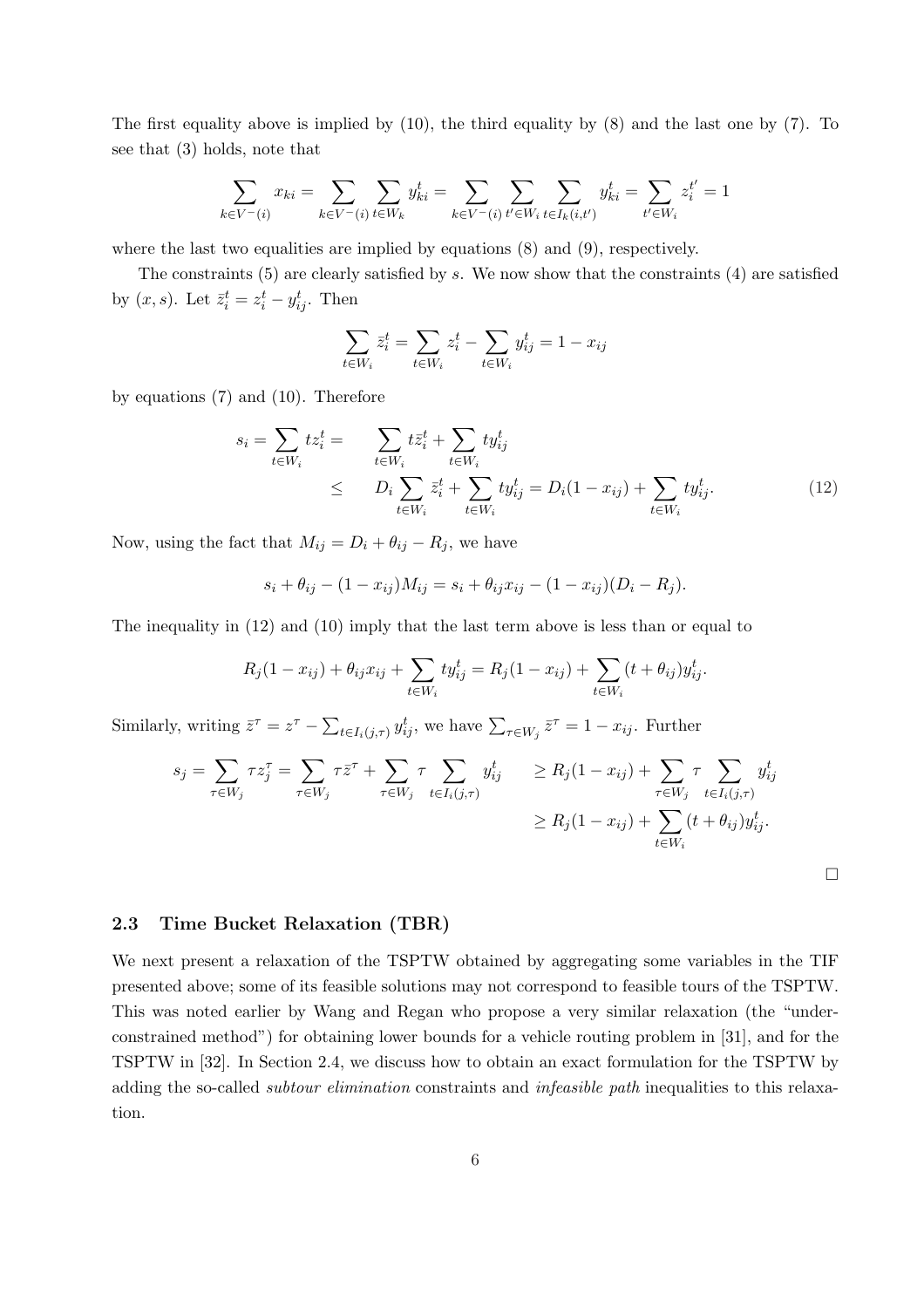We call this relaxation the *Time Bucket Relaxation* (TBR); unlike the TIF, we do not have variables for each time index. Instead, we partition a node time-window into a collection of nonoverlapping intervals and define variables for these intervals. More precisely, the time window W<sub>i</sub> for a node  $i \in V$  is divided into a set of *buckets* (sub-intervals)  $B_i = \{b_1^i, \ldots, b_L^i\}$ , where the buckets  $b_k^i = [r_{b_k^i}, d_{b_k^i}]$  satisfy (i)  $r_{b_1^i} = R_i$ , (ii)  $d_{b_L^i} = D_i$ , and (iii)  $r_{b_{k+1}^i} > d_{b_k^i}$  for all k. We allow  $W_i \neq \bigcup_{b \in B_i} [r_b, d_b]$  as long as each missing time instant  $t \in W_i$  cannot be a valid starting time of  $\tilde{\ }$ . a feasible tour at node i. Using earlier notation, a sufficient condition for such a time instant  $t$  is  $\frac{8}{1}$  $k \in V^-(i)$   $I_k(i,t) = \emptyset$ .

As before, binary variables  $x_{ij}$  indicate whether or not arc  $(i, j) \in A$  is a part of the tour. We define binary variables  $z_i^b$  associated with each bucket  $b \in B_i$  of a node  $i \in V$  such that  $z_i^b = 1$  if and only if bucket  $b$  is selected for node  $i$  ( $b$  is then called the *starting bucket* at  $i$ ). We also define binary variables  $y_{ij}^b$  associated with each arc  $(i, j) \in A$  and each bucket  $b \in B_i$  such that  $y_{ij}^b = 1$  if and only if  $x_{ij} = 1$  and  $z_i^b = 1$ .

We let  $I_k(i, b)$  denote the collection of possible starting buckets at node k assuming that arc  $(k, i)$  is selected and the starting bucket at node i is b. More precisely, for a bucket  $b_{\ell} \in B_i$ 

$$
I_k(i, b_\ell) = \{b \in B_k \, : \, d_{b_{\ell-1}} < r_b + \theta_{ki} \le d_{b_\ell}\}
$$

where we assume  $d_{b_0} = -\infty$ . Conversely, if the starting bucket at node k is b and arc  $(k, i)$  is selected, then the starting bucket at node i is denoted by  $N_i(k, b)$  and is defined as the bucket  $\beta \in B_i$  such that  $b \in I_k(i, \beta)$ . If  $r_b + \theta_{ki} > D_i$ , we define  $N_i(k, b)$  to be null. As for the TIF, we assume that  $y_{ki}^b$  is present in the formulation only if  $N_i(k, b)$  is not null. The following is the time bucket relaxation of TSPTW:

$$
\min \sum_{(i,j)\in A} c_{ij} x_{ij}
$$
\n
$$
\sum z_i^b = 1 \qquad \forall \ i \in V,
$$
\n(13)

$$
\sum_{i \in V^+(i)} b_i \overline{B_i} = z_i^b \qquad \forall \ i \in V \setminus \{q\}, \forall \ b \in B_i,\tag{14}
$$

$$
\sum_{k \in V^{-}(i)} \sum_{\beta \in I_k(i,b)}^{j \in V^{+}(i)} y_{ki}^{\beta} = z_i^b \qquad \forall \ i \in V \setminus \{p\}, \forall \ b \in B_i,
$$
\n(15)

$$
\sum_{b \in B_i} y_{ij}^b = x_{ij} \qquad \forall (i, j) \in A,
$$
\n(16)

$$
x_{ij}, y_{ij}^b, z_i^b \in \{0, 1\} \qquad \forall \ i \in V, \forall \ (i, j) \in A, \forall \ b \in B_i.
$$
 (17)

Note that equation (13) implies that for each node  $i \in V$ , there is precisely one  $b \in B_i$  for which  $z_i^b = 1$ . Therefore, if  $i \neq q$ , equation (14) implies that precisely one  $y_{ij}^b = 1$  for some  $j \in V^+(i)$ . Similarly, if  $i \neq p$ , equation (15) implies that precisely one  $y_{ki}^{\beta} = 1$  for some  $k \in V^-(i)$ . Therefore, if  $i \neq q$ , there is precisely one node  $j \in V^+(i)$  for which  $x_{ij} = 1$  and, if  $i \neq p$ , there is precisely one node  $k \in V^-(i)$  for which  $x_{ki} = 1$ . Consequently, a feasible solution to the TBR corresponds to the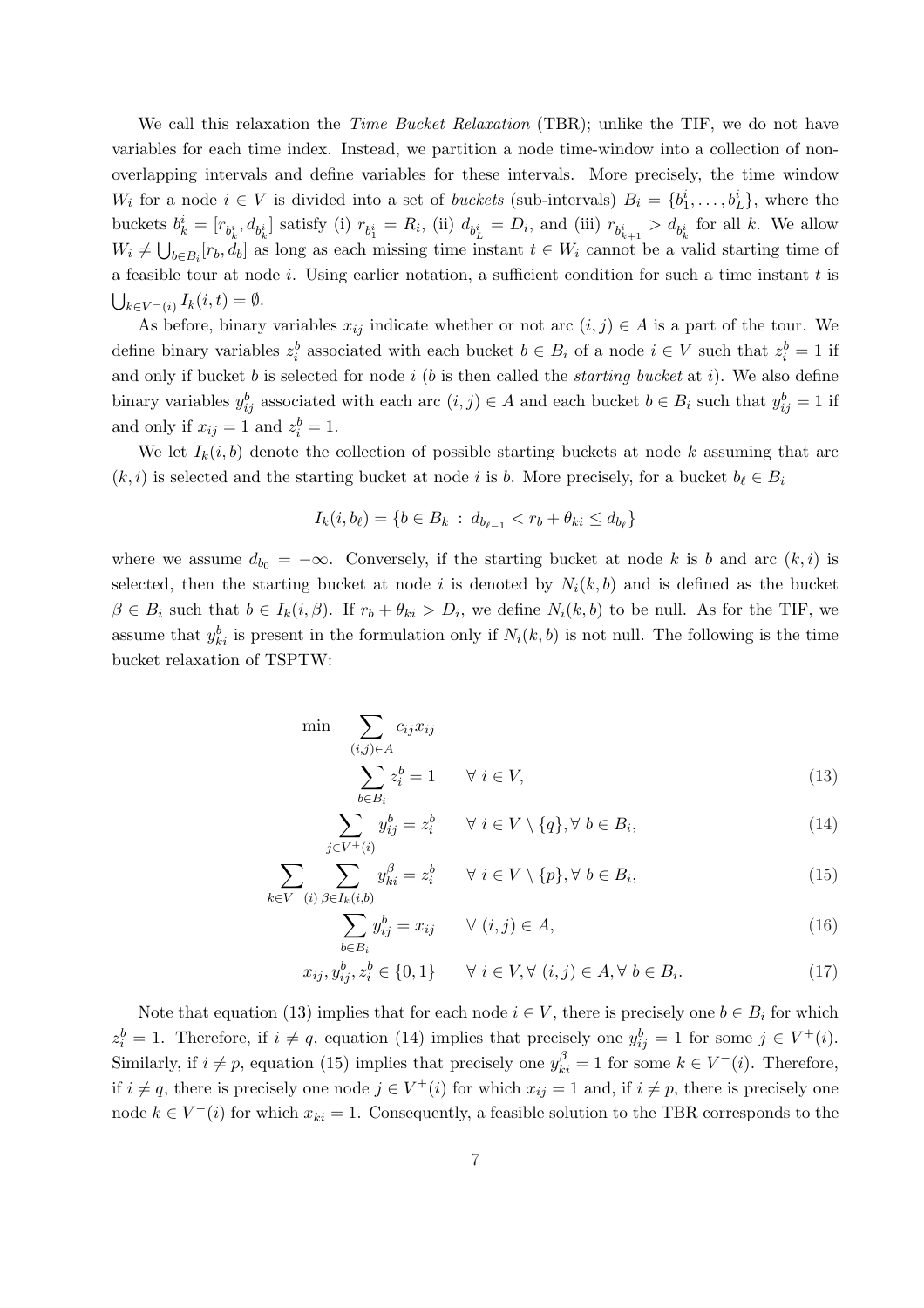union of a directed path from  $p$  to  $q$  and a collection of disjoint cycles. Unlike the TIF, a solution may not correspond to a feasible tour, as disjoint cycles may be present in the solution. To see this, consider a pair of nodes i and j with common time windows of [0, 10], and  $\theta_{ij} = \theta_{ji} = 10$ , and assume there is only one time bucket at each node (equaling the time windows), namely  $b$  (at  $i$ ) and b' (at j). Then the values  $x_{ij} = x_{ji} = z_i^b = z_j^{b'} = 1$  are not ruled out by the TBR constraints and the definition of  $I_k(i, b)$ .

However, all feasible solutions to the TSPTW correspond to a feasible solution for the TBR. The proof of this claim can be found in Tramontani [30].

Proposition 2 ([30]) Any feasible tour for TSPTW is also feasible for the TBR and therefore TBR is a relaxation for TSPTW.

### 2.4 Time Bucket Formulation (TBF)

The TBR can be turned into a valid formulation for TSPTW with the subtour elimination and infeasible path constraints. For proper subsets  $S, S'$  of V, let  $\delta(S, S')$  be the set of arcs with their tail in S and head in S', i.e.,  $\delta(S, S') = \{(i, j) \in A : i \in S, j \in S'\}$ . Further, let  $\delta(S) = \delta(S, V \setminus S)$ and denote  $V \setminus S$  by  $\overline{S}$ . Clearly, if  $q \notin S$ , then any feasible tour has at least one arc that connects nodes in S to nodes in  $\overline{S}$ , i.e., an arc in  $\delta(S)$ . Therefore, the well known subtour elimination constraint (SEC)

$$
\sum_{(i,j)\in\delta(S)} x_{ij} \ge 1\tag{18}
$$

is valid for the TSPTW for all  $S \subseteq V \setminus \{q\}$ . If a feasible solution to the TBR also satisfies all subtour elimination constraints, then it defines a tour.

Let  $P = (v_1, v_2, \ldots, v_h)$  be an ordered set of nodes in  $S \subseteq V$ . We call P an infeasible path if it cannot be contained in any feasible tour. Clearly, any feasible tour satisfies the infeasible path constraint

$$
\sum_{i=1}^{h-1} x_{v_i, v_{i+1}} \le h - 2 \tag{19}
$$

for every infeasible path P. If a solution to the TBR is a tour which contains no infeasible paths (in particular, if the solution itself is not an infeasible path from  $p$  to  $q$ ) then it defines a feasible solution to the TSPTW. Note that, even though it is NP-hard to separate these inequalities for a fractional solution, it is easy to do so for an integral solution (see Section 4.2 for details).

Therefore, one can formulate the TSPTW using the  $x$  variables, and an exponential number of constraints  $(19)$ , as in Ascheuer, Fischetti and Grötschel [6, 7]. We instead use this observation to obtain a new formulation for the TSPTW which we call the Time Bucket Formulation (TBF). The new formulation is obtained by simply adding all possible subtour elimination constraints (18) and all possible infeasible path constraints (19) to the TBR. In practice, these constraints should clearly be used as cutting planes in a branch-and-cut framework.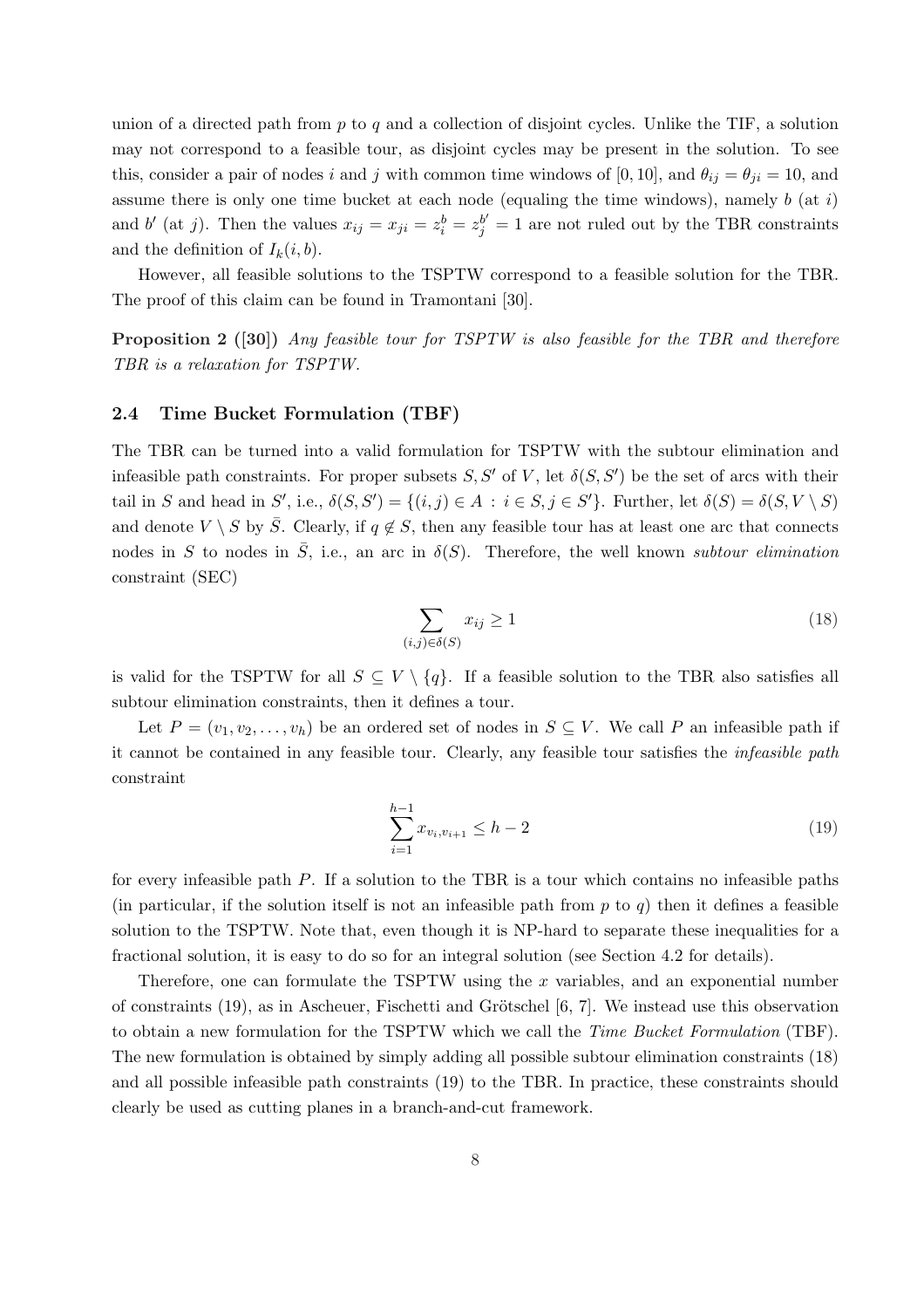# 3 Valid Inequalities

In this section we describe valid inequalities for the TBF. Some of these inequalities are due to Ascheuer, Fischetti and Grötschel [6, 7] and they are defined on x variables only. The remaining inequalities are new and they involve  $\eta$  variables of the TBF. We start by defining a "bucket" graph  $G' = (\mathcal{B}, A_{\mathcal{B}})$  where  $\mathcal{B} = \bigcup$  $_{i\in V} B_i$  and

$$
A_{\mathcal{B}} = \bigcup_{(i,j)\in A} \Big\{ (b,b') \ : \ b \in B_i, b' \in B_j, b' = N_j(i,b) \Big\}.
$$

There is a one-to-one mapping from the arcs in  $A_{\mathcal{B}}$  to the variables  $y_{ij}^b$  of TBF. We let  $\mu$  denote this mapping, i.e.,  $\mu: A_{\mathcal{B}} \to V \times V \times \mathcal{B}$  such that for an arc  $(b, b') \in A_{\mathcal{B}}$ ,  $\mu((b, b')) = (i, j, b)$  where b is a bucket of node i, b' is a bucket of node j, and  $b' = N_j(i, b)$ . Recall that  $N_j(i, b)$  is the starting bucket at node j if arc  $(i, j)$  is selected and the starting bucket at node i is b. There is also a one-to-one correspondence between the nodes in  $\mathcal{B}$  and the variables  $z_i^b$ . Therefore, every feasible solution of TBF corresponds to a path in  $G'$  that starts from a bucket in  $B_p$  and ends at a bucket of  $B_q$  while visiting exactly one bucket of each of the remaining nodes.

For  $S \subseteq V$ , we use  $B(S) = \bigcup_{i \in S} B_i$  to denote the set of buckets associated with the nodes in S. For  $B \subseteq \mathcal{B}$ , we use  $V(B) = \{i \in V : B_i \subseteq B\}$  to denote the set of nodes which have all their buckets contained in B. Further, we define  $\bar{B} = \mathcal{B} \setminus B$ .

### 3.1 Bucket Subtour Elimination Constraints

Recall the subtour elimination inequalities (18) that are valid for TSPTW. The inequalities

$$
\sum_{(i,j,b)\in\mu(\delta(B))} y_{ij}^b \ge 1,\tag{20}
$$

where  $B \subseteq \mathcal{B} \setminus B_q$  and  $B_t \subseteq B$  for some  $t \in V$ , involve buckets and generalize inequalities (18).

Proposition 3 Inequalities (20) are valid for TBF and they subsume inequalities (18).

**Proof.** Every feasible solution of TBF corresponds to a path in  $G'$  that visits exactly one bucket of each node and ends at a bucket of  $B_q$ . Therefore, the path has to use an arc of  $\delta(B)$  at least once as  $B_q \subseteq \overline{B}$  and  $B_t \subseteq B$  for some  $t \in V$ . Thus the inequalities (20) are valid. To see that these inequalities subsume (18), observe that for any  $S \subseteq V \setminus \{q\}$ , inequality (20) with  $B = \cup_{i \in S} B_i$ implies inequality (18) as  $\sum_{(i,j)\in\delta(S)} x_{ij} =$  $\overline{ }$  $(i,j)\in\delta(S)$  $\overline{a}$  $b \in B_i$   $y_{ij}^b =$  $\overline{\phantom{a}}$  $(i,j,b)\in\mu(\delta(B))$   $y_{ij}^b$ .

## 3.2 Sequential Ordering Polytope (SOP) Inequalities

SOP inequalities are based on a concept of "precedence" between pairs of nodes and were introduced by Balas, Fischetti and Pulleyblank [9] in the context of the precedence-constrained TSP. These inequalities are also effective for TSPTW where precedences between nodes are inferred based on time windows, see [7]. A node  $i \in V$  precedes node  $j \in V \setminus \{i\}$  if j has to be visited after i in any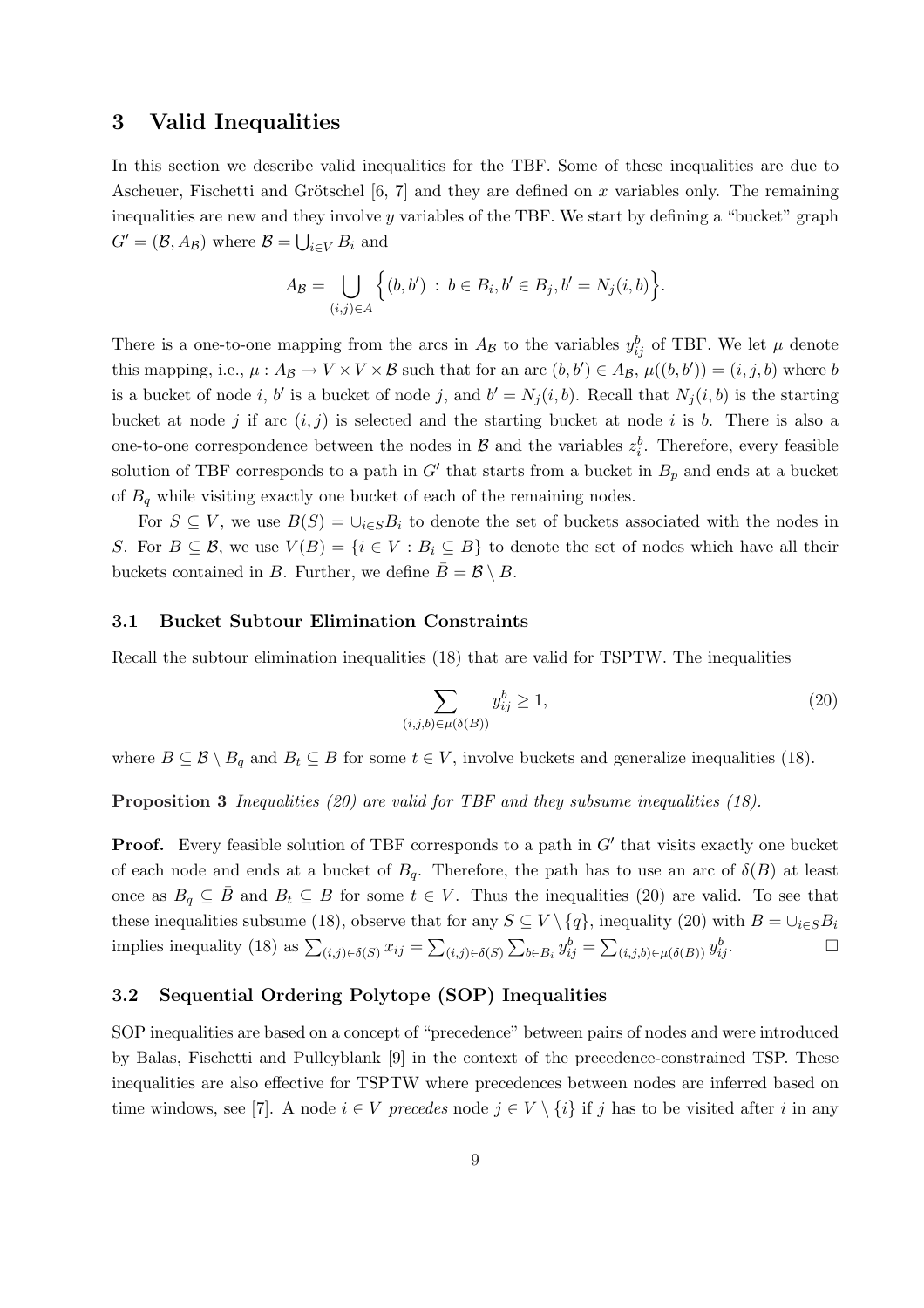feasible tour; we denote this as  $i \prec j$ . We extend this definition to subsets of nodes as follows: for  $S, S' \in V$ , we say  $S \prec S'$  if each node in S precedes every node in S'.

For  $S \subseteq V$ , let  $\pi(S) = \{i \in V : i \prec j \text{ for some } j \in S\}$ , and notice that for any feasible tour, if  $i \in S \cap \pi(S)$ , then i cannot be the last node of S visited by the tour. Similarly, let  $\sigma(S) = \{j \in V : i \prec j \text{ for some } i \in S\}$  and note that  $j \in S \cap \sigma(S)$  cannot be the first node of S visited by a feasible tour. For any set  $S \subseteq V$ , let

$$
\delta_{\pi}(S) = \delta(S \setminus \pi(S), \overline{S} \setminus \pi(S)) \text{ and } \delta_{\sigma}(\overline{S}) = \delta(\overline{S} \setminus \sigma(S), S \setminus \sigma(S)).
$$

For all  $S \subseteq V \setminus \{p, q\}$ , the following  $\pi$  and  $\sigma$ -inequalities are valid for BMF and therefore for TBF:

$$
\sum_{(i,j)\in\delta_{\pi}(S)} x_{ij} \ge 1,\tag{21}
$$

$$
\sum_{(i,j)\in\delta_{\sigma}(\bar{S})} x_{ij} \ge 1.
$$
\n
$$
(22)
$$

It is known that the constraints (21) and (22) dominate subtour elimination constraints (18) [9].

For any ordered set  $P = (v_1, \ldots, v_h)$  of nodes from V, define  $\theta(P) = \sum_{i=1}^{h-1} \theta_{v_i, v_{i+1}}$ . Then, given disjoint sets of nodes  $X, Y$  with  $X \prec Y$ , let

$$
Z = \{k \in V \setminus (X \cup Y) : \exists i \in X, j \in Y \text{ with } R_i + \theta(i, k, j) > D_j\},\tag{23}
$$

and note that a path from i to k to j arrives at node j after  $D_j$  even if it starts at i at time  $R_i$  and cannot be part of a feasible tour. Further, let

$$
Q := \{(u, v) \in A : \exists i \in X, j \in Y \text{ with } R_i + \theta(i, u, v, j) > D_j\}.
$$
\n(24)

Finally, let  $W = \pi(X) \cup \sigma(Y) \cup Z$ . Then, for any  $S \subset V$  such that  $X \subseteq S$ ,  $Y \subseteq \overline{S}$ , the following  $(\pi, \sigma)$ -inequalities are also valid for BMF and therefore for TBF:

$$
((\pi,\sigma)\text{-inequalities}) \qquad \qquad \sum_{(i,j)\in\delta(S\setminus W,\bar{S}\setminus W)\setminus Q} x_{ij} \ge 1. \tag{25}
$$

These inequalities are in fact a strengthened version of the classical  $(\pi, \sigma)$ -inequalities for the precedence-constrained TSP (see [6, 7]).

### 3.2.1 Bucket SOP Inequalities

For buckets, we extend the concept of precedence as follows: for a node  $i \in V$ , we say that bucket  $b \in B_i$  precedes node  $j \in V$  if all feasible tours that visit node i at bucket b (i.e.,  $z_i^b = 1$ ), have to visit node j after node i. We denote this precedence as  $b \prec j$ . In a similar fashion, we say that a node  $j \in V$  precedes a bucket  $b \in B_i$  if all feasible tours that visit node i at bucket b, have to visit node j before node i. We denote this precedence as  $j \prec b$ . Note that the original node precedence relationship implies bucket-node precedences as follows:  $i \prec j \Rightarrow b \prec j$  for all  $b \in B_i$  and  $i \prec b$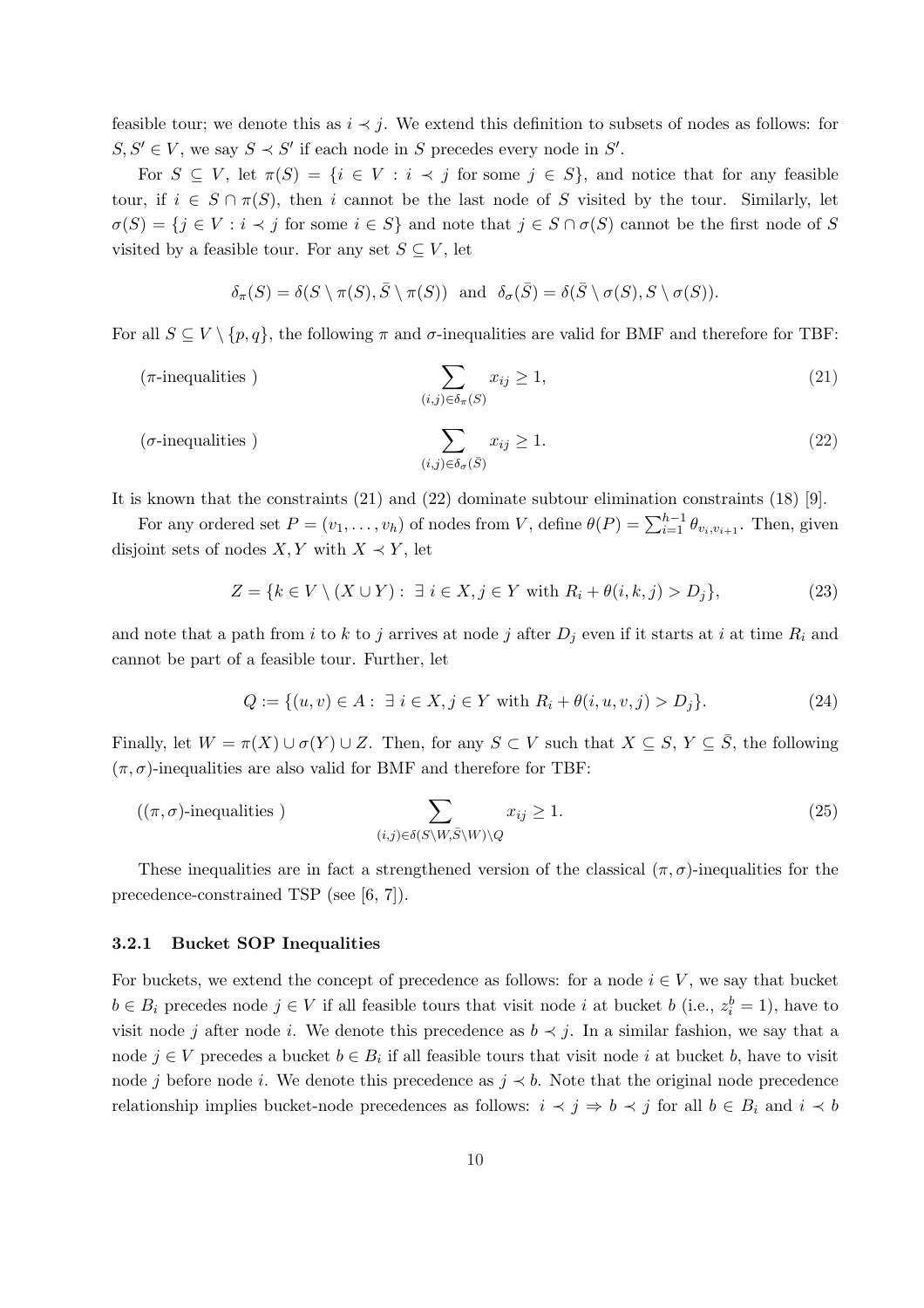for all  $b \in B_j$ . Furthermore, the bucket-node precedence relationship can be combined with node precedence relationships as follows: for a bucket b and nodes  $j, k \in V$ ,  $b \prec j$  and  $j \prec k$  implies  $b \prec k$ , while  $j \prec b$  and  $k \prec j$  implies  $k \prec b$ .

Let  $B \subseteq \mathcal{B}$  be a collection of buckets. We next abuse notation and use  $\pi(B)$  to denote the set of buckets which precede nodes with all buckets contained in B, in other words

$$
\pi(B) = \{b \in \mathcal{B} : b \prec i, \text{ where } i \in V \text{ and } B_i \subseteq B\}.
$$

Similarly, we define  $\sigma(B)$  as

$$
\sigma(B) = \{b \in \mathcal{B} : i \prec b, \text{ where } i \in V \text{ and } B_i \subseteq B\}.
$$

Let  $B \subseteq \mathcal{B}$  such that  $B_t \subseteq B$  for some node  $t \in V$  and  $B_p \cup B_q \subseteq \overline{B}$ . We call the following inequalities bucket SOP inequalities:

$$
(\pi_B\text{-inequalities}) \sum_{(i,j,b)\in\mu(\delta_\pi(B))} y_{ij}^b \ge 1,
$$
\n
$$
(\sigma_B\text{-inequalities}) \sum_{(i,j,b)\in\mu(\delta_\sigma(\bar{B}))} y_{ij}^b \ge 1.
$$
\n
$$
(27)
$$

It is easy to see that bucket SOP inequalities (26) and (27) dominate bucket subtour elimination inequalities (20).

Proposition 4 The Bucket SOP inequalities (26) and (27) are valid for TBF and dominate the SOP inequalities (21) and (22), respectively.

**Proof.** As discussed earlier, a feasible solution to TBF corresponds to a directed path in  $G'$  that starts with a bucket in  $B_p$ , ends at a bucket in  $B_q$  and visits exactly one bucket associated with the remaining nodes. As  $B_t \subseteq B$  for some  $t \in V$  and  $B_p \cup B_q \subseteq \overline{B}$  by assumption, the path must start at one of the buckets in  $\bar{B}$ , must visit one of the buckets in B and must end at one of the buckets in  $\bar{B}$ . Therefore, the path must use an arc in  $\delta(\bar{B})$  and an arc in  $\delta(B)$  at least once. Let  $(b, b')$  be the last arc on the path that crosses from B to  $\overline{B}$  and let  $b \in B_i$  and  $b' \in B_j$ . Notice that b and  $b' \notin \pi(B)$ . If  $b \in \pi(B)$ , then there is a node k with  $B_k \subseteq B$  such that  $b \prec k$ , which means that some bucket of  $B_k$  is visited after b, a contradiction. The same argument holds for b'. Therefore  $(b, b') \in \delta_{\pi}(B)$  and the inequality (26) is valid. One can similarly argue that if  $(b, b')$  is the first arc crossing from  $\bar{B}$  to B in a feasible solution to TBF, then  $b, b' \notin \sigma(B)$ . Therefore inequality (27) is valid.

To see that the  $\pi_B$ -inequalities dominate the  $\pi$ -inequalities, consider the  $\pi$ -inequality (22) with  $S \subseteq V \setminus \{p,q\}$ . Recall that  $B(S) = \bigcup_{i \in S} B_i$ . Define X to be  $\delta(B(S) \setminus B(\pi(S)), B(\overline{S}) \setminus B(\pi(S))).$ Now the left-hand side of the  $\pi$ -inequality can be written as

$$
\sum_{(i,j)\in \delta_{\pi}(S)} x_{ij} = \sum_{(i,j)\in \delta_{\pi}(S)} \sum_{b\in B_i} y_{ij}^b = \sum_{(i,j,b)\in \mu(X)} y_{ij}^b.
$$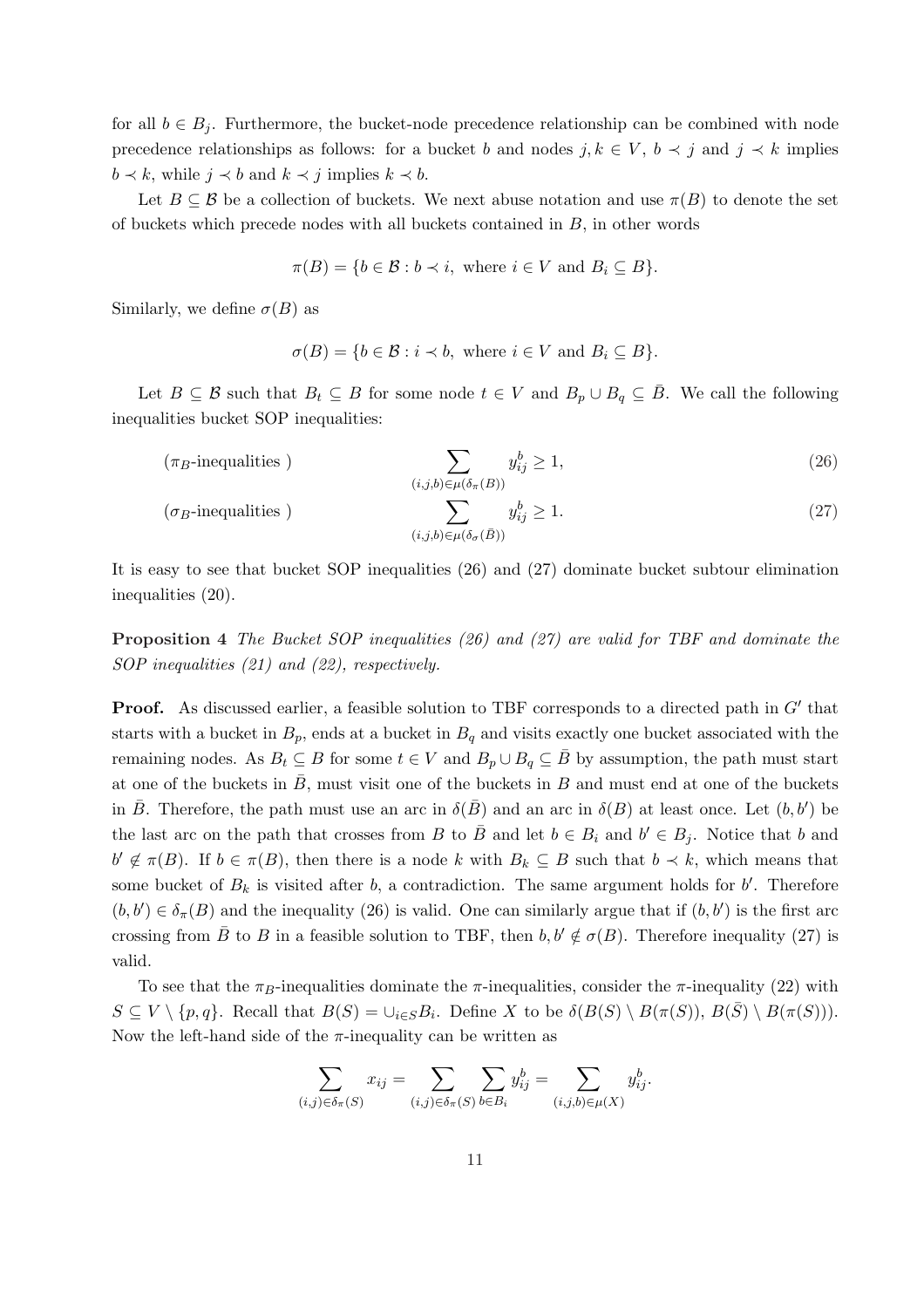Let  $Y = \delta(B(S) \setminus \pi(B(S)), B(\overline{S}) \setminus \pi(B(S)))$ ; then the  $\pi_B$ -inequality with B replaced by  $B(S)$  is

$$
\sum_{(i,j,b)\in\mu(Y)} y_{ij}^b \ge 1.
$$
\n(28)

As  $B(\pi(S)) \subseteq \pi(B(S))$ , it follows that Y is contained in X and

$$
\sum_{(i,j,b)\in\mu(X)} y_{ij}^b \ge \sum_{(i,j,b)\in\mu(Y)} y_{ij}^b.
$$

Therefore the  $\pi_B$ -inequalities dominate the  $\pi$ -inequalities. The proof of domination in the case of  $\sigma_B$ -inequalities is very similar.  $\Box$ 

When  $B = B(S)$  for some  $S \subseteq V$  we call the corresponding bucket SOP inequalities *simple* bucket SOP inequalities, and more specifically, simple  $\pi_B$ -inequalities and simple  $\sigma_B$ -inequalities.

It is easy to extend these ideas to generalize the  $(\pi, \sigma)$ -inequalities (25) as follows: Let X, Y be two disjoint subsets of nodes with  $X \prec Y$ . For any  $B \subset \mathcal{B}$  such that  $X \subset V(B)$  and  $Y \subset V(\overline{B})$ , the following inequalities are valid for TBF:

$$
((\pi_B, \sigma_B)\text{-inequalities}) \qquad \qquad \sum_{(i,j,b)\in\mu(\delta(B\setminus\tilde{W}, \bar{B}\setminus\tilde{W})\setminus\tilde{Q})} y_{ij}^b \ge 1. \tag{29}
$$

where  $\tilde{W} := \pi(B(X)) \cup \sigma(B(Y)) \cup B(Z)$ ,  $\tilde{Q} = \{(b, b') \in A_{\mathcal{B}} : (i, j) \in Q, b \in B_i, b' \in B_j\}$  and the sets Z and Q are defined as in (23) and (24). Once again, if we let  $B = B(S)$  for some S with  $X \subseteq S$ , and  $Y \subseteq \overline{S}$ , we call the resulting inequality a simple  $(\pi_B, \sigma_B)$ -inequality.

#### 3.3 Infeasible Path and Tournament Constraints

Let  $P = (v_1, v_2, \ldots, v_h)$ , be a directed elementary path in G and let  $|P| = h - 1$  denote the number of arcs on P. The path  $P$  is called an *infeasible path* if it cannot be contained in any feasible tour. It is known that deciding whether a given path is infeasible or not is NP-complete. However, there are some simple conditions that imply infeasibility. In particular the path  $P$  is infeasible if

$$
r_{v_1} + \theta(P) > D_{v_h},\tag{30}
$$

where  $\theta(P) = \sum_{i=1}^{h-1} \theta_{v_i, v_{i+1}}$  denotes the length of the path. In addition, the path P is infeasible if for some node  $v_t$  that is not on the path, both  $P' = (v_t, v_1, v_2, \dots, v_h)$  and  $P'' = (v_1, v_2, \dots, v_h, v_t)$ are infeasible. The infeasibility of the paths  $P'$  and  $P''$  can again be checked using (30). As discussed in Section 2.4, given an infeasible path  $P$ , the corresponding infeasible path elimination constraint (19) is valid for TBF. Furthermore, these inequalities can be strengthened to obtain the so-called tournament constraints (TOURs)

$$
\sum_{(i,j)\in T(P)} x_{i,j} \le |P| - 1,\tag{31}
$$

where  $T(P) = \{(i, j) \in A : (i, j) = (v_i, v_j) \text{ for some } 1 \leq i < j \leq h\}$ . The tournament constraints were originally introduced by Ascheuer, Fischetti and Grötschel [6]. It is known that if  $P_1$  and  $P_2$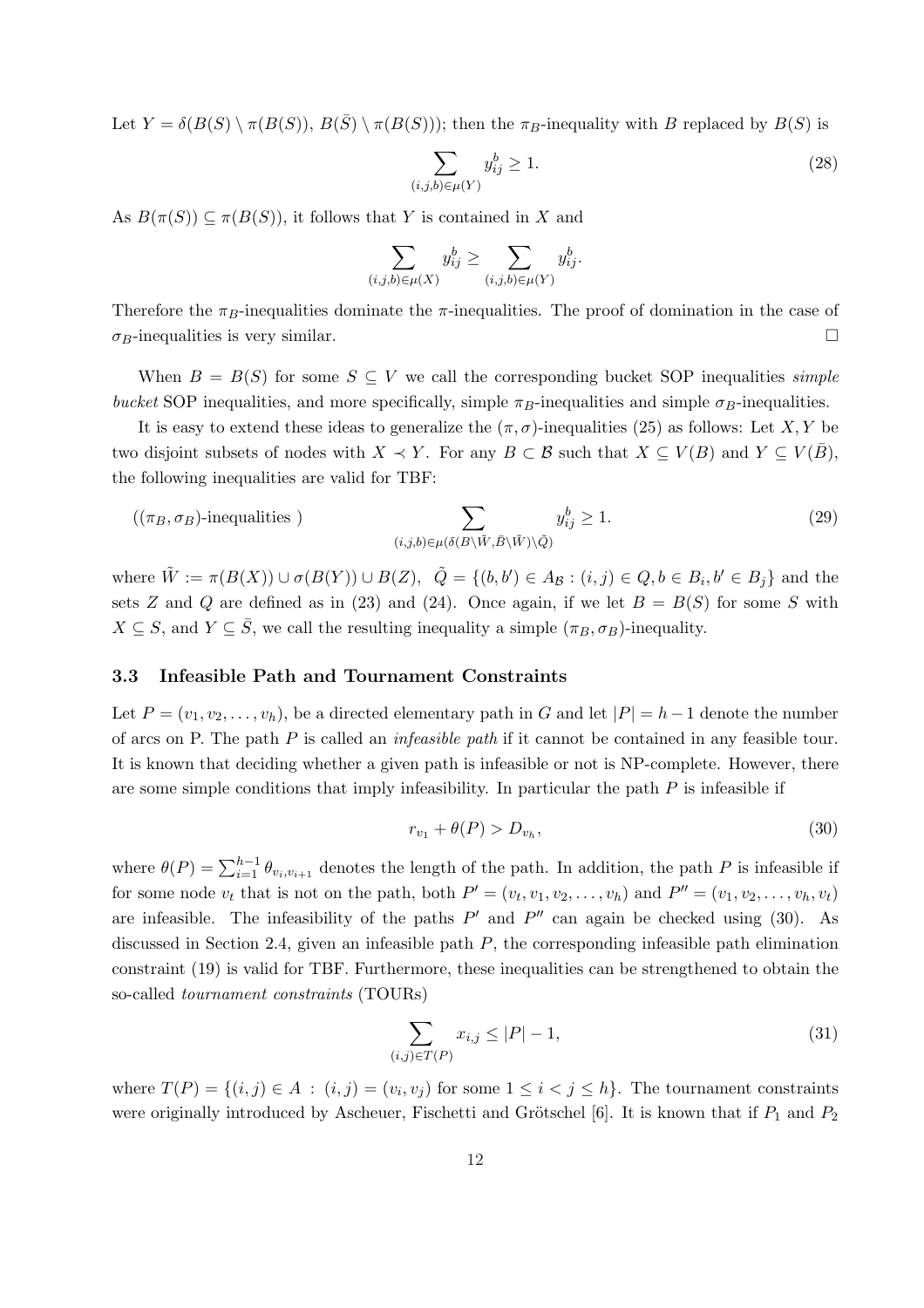are two infeasible paths such that  $P_1$  is contained in  $P_2$ , then the tournament constraint associated with  $P_2$  is dominated by the one associated with  $P_1$ .

Let  $S = \{v_1, \ldots, v_h\}$  be the collection of nodes associated with path  $P = (v_1, \ldots, v_h)$  and let  $\Psi(S)$  denote the collection of all possible paths that visit all nodes in S. As described in [7], if all paths in  $\Psi(S)$  are infeasible then the following stronger inequality

$$
\sum_{(i,j)\in A(P)} x_{i,j} \le |P| - 1,\tag{32}
$$

where  $A(P) = \{(i, j) \in A : (i, j) = (v_i, v_j) \text{ for some } 1 \le i, j \le h\}$ , is also valid for BMF and TBF. Whenever a violated tournament constraint (31) is identified it is customary to try to strengthen it this way.

#### 3.3.1 Bucket Tournament Inequalities

We extend inequalities (31) by considering time buckets as follows. Let  $P = (v_1, \ldots, v_h)$  be a path and let  $b_t \in B_{v_1} = \{b_1, \ldots, b_k\}$  be the earliest bucket of  $v_1$  such that  $r_{b_t} + \theta(P) > D_{v_h}$ . In other words, if the starting bucket at node  $v_1$  is one of  $L = \{b_t, b_{t+1}, \ldots, b_k\}$ , then a feasible tour cannot visit the nodes in  $\{v_1, \ldots, v_h\}$  in the order specified by P. Note that P itself is not necessarily an infeasible path if  $t \neq 1$ . It is easy to see that the following inequality

$$
\sum_{b \in \{b_t, b_{t+1}, \dots, b_k\}} z_{v_1}^b + \sum_{(i,j) \in T(P)} x_{i,j} \le |P|
$$
\n(33)

is valid for TBF. Notice that if one of the buckets in L is chosen for node  $v_1$ , then P becomes an infeasible path and inequality (33) becomes the tournament constraint (32). Conversely, if one of  ${b_1, \ldots, b_{t-1}}$  is chosen, the inequality is implied by the subtour elimination constraint.

It is possible to strengthen these inequalities as follows: Let  $S = \{v_1, \ldots, v_h\}$  and for  $v \in V \setminus S$ , let  $L_v$  denote the collection of time buckets at node v that cannot be visited if arc  $(v, v_1)$  is chosen together with the path P. More precisely,  $L_v = \{b \in B_v : r_b + \theta_{v,v_1} + \theta(P) > D_{v_h}\}\.$  We define the bucket tournament inequality (BTOUR) as follows:

$$
\sum_{v \in V \setminus S} \sum_{b \in L_v} y_{v, v_1}^b + \sum_{i \in S: (i, v_1) \in A} x_{i, v_1} + \sum_{(i, j) \in T(P)} x_{i, j} \le |P|. \tag{34}
$$

**Proposition 5** Given any elementary path  $P = (v_1, \ldots, v_h)$ , BTOUR inequality (34) is valid for TBF. Furthermore, it dominates inequality (33).

**Proof.** If the third term in inequality (34) equals  $|P|$ , then the first term must be 0 (if 1, the last node of the path would be reached after its deadline) and the second must be 0 as well, as implied by the subtour. If instead  $\sum_{(i,j)\in T(P)} x_{i,j} < |P|$ , then the inequality (34) is implied by constraint (3) for node  $v_1$ , which clearly holds for TBF (see Proposition 1). S

It is easy to see that inequality (34) dominates (33) as  $L \subseteq$  $v \in V \setminus \{v_1\}$  { $b \in B_{v_1} : (b', b) \in$  $A_{\mathcal{B}}$  for some  $b' \in L_v$  and hence  $\sum_{v \in V \setminus S}$  $\overline{ }$  $_{b\in L_v} y_{v,v_1}^b +$  $\tilde{P}$  $i \in S$ : $(i,v_1) \in A$   $x_{i,v_1}$  ≥  $\frac{v_1}{\sqrt{v_1}}$  $v\in V\backslash\{v_1\}$  $\overline{ }$  $A_{\mathcal{B}}$  for some  $b' \in L_v$  and hence  $\sum_{v \in V \setminus S} \sum_{b \in L_v} y_{v, v_1}^b + \sum_{i \in S: (i, v_1) \in A} x_{i, v_1} \ge \sum_{v \in V \setminus \{v_1\}} \sum_{b \in L_v} y_{v, v_1}^b \ge$  $_{b\in L}z_{v_{1}}^{b}$ . ¤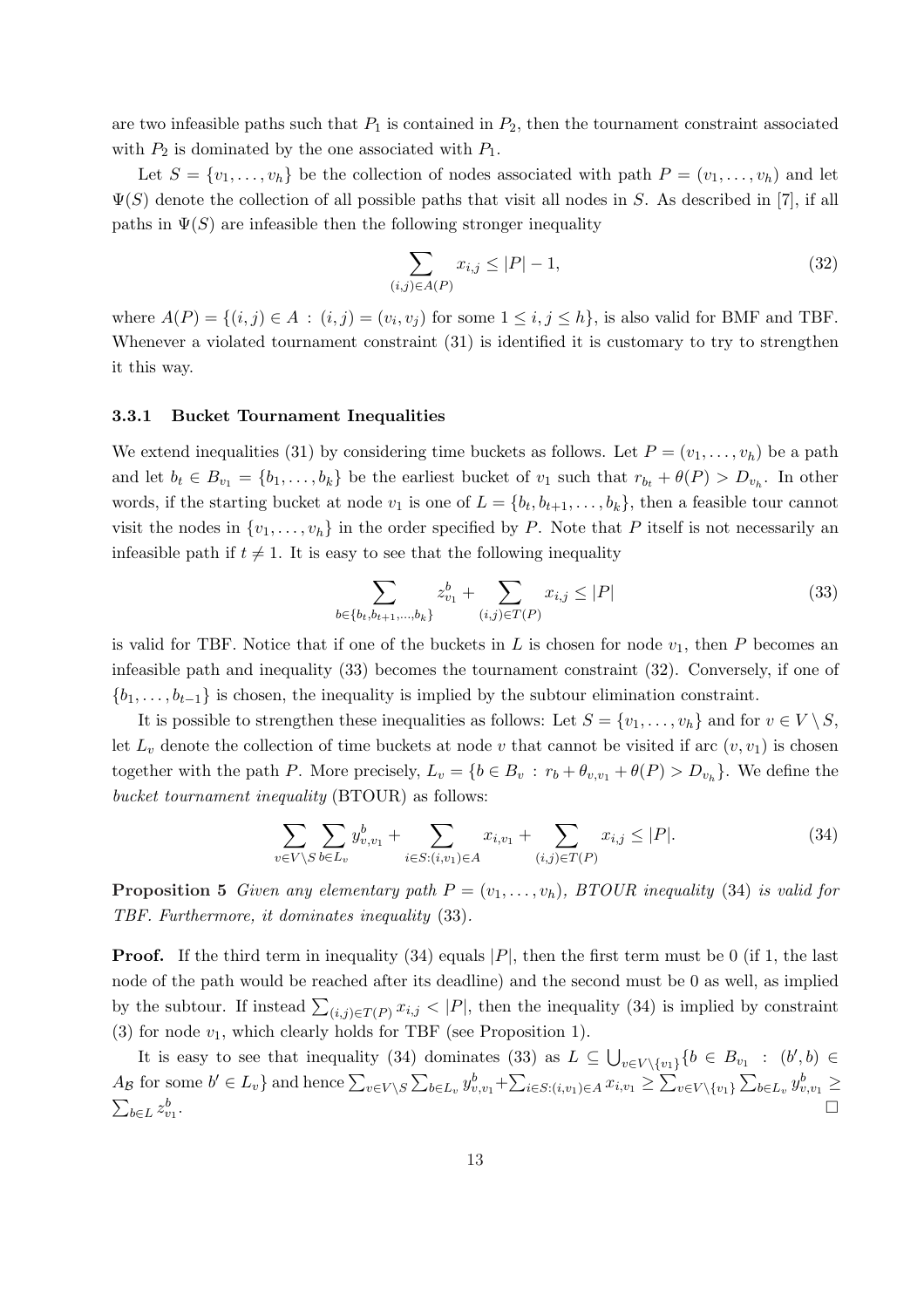# 4 Separation Routines

In this section we describe the main steps of our separation routines for inequalities involving buckets presented in the previous section.

### 4.1 Separating Bucket SOP Inequalities

In their most general version, SOP inequalities  $(21)$ ,  $(22)$  and  $(25)$  cannot be separated in polynomial time. However, Ascheuer, Fischetti and Grötschel [7] developed an effective polynomial-time separation heuristic, based on theoretical results of Balas, Fischetti and Pulleyblank [9] on the Precedence Constrained TSP. Following the approach in [7], we develop a polynomial-time separation heuristic for bucket SOP inequalities. We next outline the main steps of our separation procedure for simple  $\pi_B$ -inequalities and simple  $(\pi_B, \sigma_B)$ -inequalities. Our separation procedures for the other bucket SOP inequalities are very similar.

### Separating simple  $\pi_B$ -inequalities

Consider a set  $S \subseteq V$  with  $q \notin S$ . Let  $A^S = \{(b, b') \in A_{\mathcal{B}} : b, b' \notin \pi(B(S))\}$ , i.e., it is the collection of arcs in the bucket graph with neither end preceding the buckets associated with the nodes in S. Given a solution  $(x^*, y^*, z^*)$  of the TBR, let  $\tilde{x}$  be defined by

$$
\tilde{x}_{ij} = \sum_{(i,j,b)\in\mu(A^S)} (y_{ij}^b)^*
$$

.

Recall the definition of the simple  $\pi_B$ -inequality for the set S given in (28). The left hand side of this inequality evaluated at  $y^*$  satisfies

$$
\sum_{(i,j,b)\in\mu(Y)} (y_{ij}^b)^* = \sum_{(i,j)\in\delta(S)} \tilde{x}_{ij}.
$$

Therefore the simple  $\pi_B$ -inequality above is violated if and only if  $\tilde{x}$  violates the SEC (18). Given any  $S' \supseteq S$  with  $q \notin S'$ , as  $\pi_B(S) \subseteq \pi_B(S')$  and the left hand side of the simple  $\pi_B$ -inequality for the set S' is bounded above by  $\sum_{(i,j)\in\delta(S')} \tilde{x}_{ij}$ , it follows that the simple  $\pi_B$ -inequality for the set  $S'$  is violated if  $\tilde{x}$  violates the corresponding SEC, but the converse is not true. Finally, note that as  $\tilde{x} \leq x^*$ , if  $x^*$  violates any SEC for some  $S' \supseteq S$ , then so does  $\tilde{x}$ . Thus, we can use flows in the graph  $G = (V, A)$  with arc capacities given by  $\tilde{x}$  to find some violated simple  $\pi_B$ -inequalities.

Our separation heuristic is as follows. For every  $v \in V \setminus \{p,q\}$ , let  $S := \{v\}$  and execute the following steps:

- 1. Using the sets  $A^S$ , Y defined above, compute  $\tilde{x}$ .
- 2. Compute the max-flow  $z^0$  from S to q in  $G = (V, A)$  with the capacity of an arc  $(i, j)$  equal to  $\tilde{x}_{ij}$ . Let  $\delta(S')$  be the corresponding min-cut. If  $z^0$  < 1, then add the violated simple  $\pi_B$ -inequality for the set S' to the cut-pool.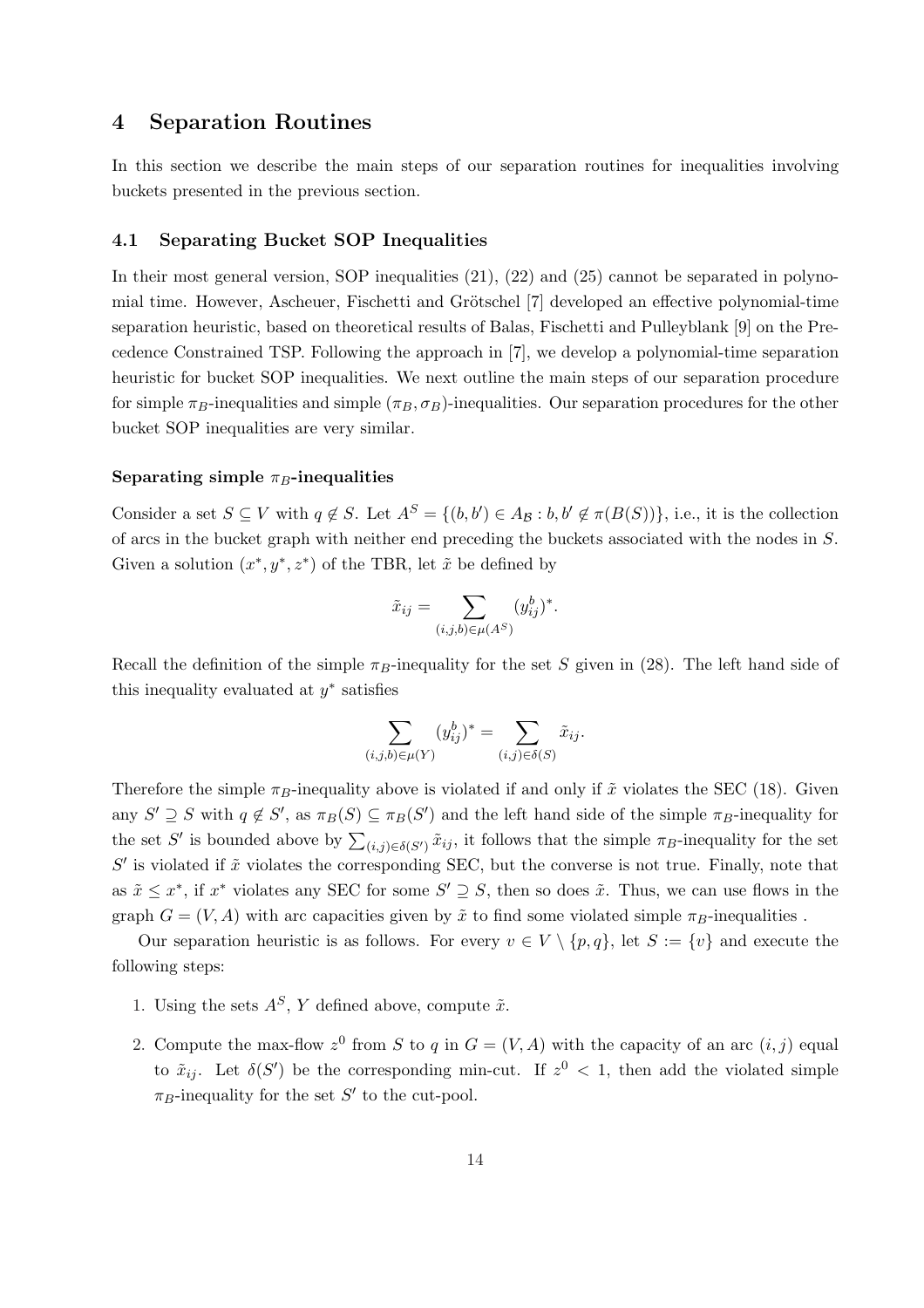# 3. If  $\pi_B(S) = \pi_B(S')$ , then terminate, otherwise set  $S := S'$  and go to Step 1.

In Step 3, if  $\pi_B(S) = \pi_B(S')$ , then the weight of the cut  $\delta(S')$  with arcs weights  $\tilde{x}_{ij}$  equals the left hand side of the simple  $\pi_B$ -inequality based on S', but is an overestimate if  $\pi_B(S) \neq \pi_B(S')$ . Therefore, when  $z^0 \geq 1$ , the simple  $\pi_B$ -inequality based on S' is definitely not violated by  $y^*$  if  $\pi_B(S) = \pi_B(S')$ , but maybe violated if  $\pi_B(S) \neq \pi_B(S')$ . Recomputing  $\tilde{x}$  after the assignment  $S := S'$  yields a correct value of the left hand side of the simple  $\pi_B$ -inequality based on S'. The procedure described above acts as an exact separation algorithm for the subtour elimination constraints. Whenever this procedure fails to find a violated simple  $\pi_B$ -inequality starting from any node  $v \in V \setminus \{p, q\}$ , there are no violated SECs either. Note, however, that there may exist some violated bucket SECs. Our procedure for separating simple  $\sigma_B$ -inequalities is very similar.

#### Separating simple  $(\pi_B, \sigma_B)$ -inequalities

Following Ascheuer, Fischetti and Grötschel [7], we separate over simple  $(\pi_B, \sigma_B)$ -inequalities by considering sets X and Y of the form  $X = \{u\}$ ,  $Y = \{w\}$  with  $u \prec w$  and  $u, w \in V \setminus \{p, q\}$ . For each  $u, v, w \in V$  such that  $u \prec v \prec w$ , it can easily be shown that all the simple  $(\pi_B, \sigma_B)$ -inequalities arising from  $X = \{u\}$ ,  $Y = \{w\}$  are implied by those arising from  $X = \{u\}$ ,  $Y = \{v\}$  together with those arising from  $X = \{v\}$ ,  $Y = \{w\}$ . Hence, when looking for violated simple  $(\pi_B, \sigma_B)$ inequalities, we only consider pairs of nodes u, w such that  $u \prec w$  and the precedence between u and w does not immediately follow from known precedences of the form  $u \prec v \prec w$ .

Given a pair of nodes u, w satisfying the above criteria, let  $\tilde{W}$  and  $\tilde{Q}$  be defined as in (29), with  $X = \{u\}$ , and  $Y = \{w\}$ . Let  $A^{u,w} = \{(b,b') \in A_{\mathcal{B}} : b, b' \notin \tilde{W}, (b,b') \notin \tilde{Q}\}$ . Given a solution  $(x^*, y^*, z^*)$  of the TBR, let  $\tilde{x}$  be defined by

$$
\tilde{x}_{ij} = \sum_{(i,j,b)\in \mu(A^{u,w})} (y_{ij}^b)^*.
$$

As in the case of simple  $\pi_B$ -inequalities, one can measure the left hand side of some simple  $(\pi_B, \sigma_B)$ inequalities via flows in G. More precisely, for any set S with  $u \in S$  and  $w \in \overline{S}$ , the left hand side of the simple  $(\pi_B, \sigma_B)$ -inequality equals the weight of the cut  $\delta(S)$  in G, where the weight of an arc  $(i, j)$  is given by  $\tilde{x}_{ij}$ .

Our separation algorithm is as follows. For every pair of nodes  $u, w$  such that  $u \prec w$  and it is not known that  $u \prec v \prec w$  for some node v, we execute the following steps:

- 1. Using the set  $A^{u,w}$  defined above, compute  $\tilde{x}$ .
- 2. Compute the max-flow  $z^0$  from u to w in G (with arc capacities  $\tilde{x}_{ij}$ ) and let  $\delta(S)$  be the corresponding min-cut, with  $u \in S$  and  $w \in \overline{S}$ . If  $z^0 < 1$ , then add the violated simple  $(\pi_B, \sigma_B)$ -inequality corresponding to  $S, u, w$  to the cut-pool.

As highlighted in the description of the separation procedures above, the *simple* bucket SOPs allow us to strengthen the SOPs by exploiting information from the  $y$  variables, even if all maxflow computations are performed in the space of  $x$  variables, and thus in much smaller graphs.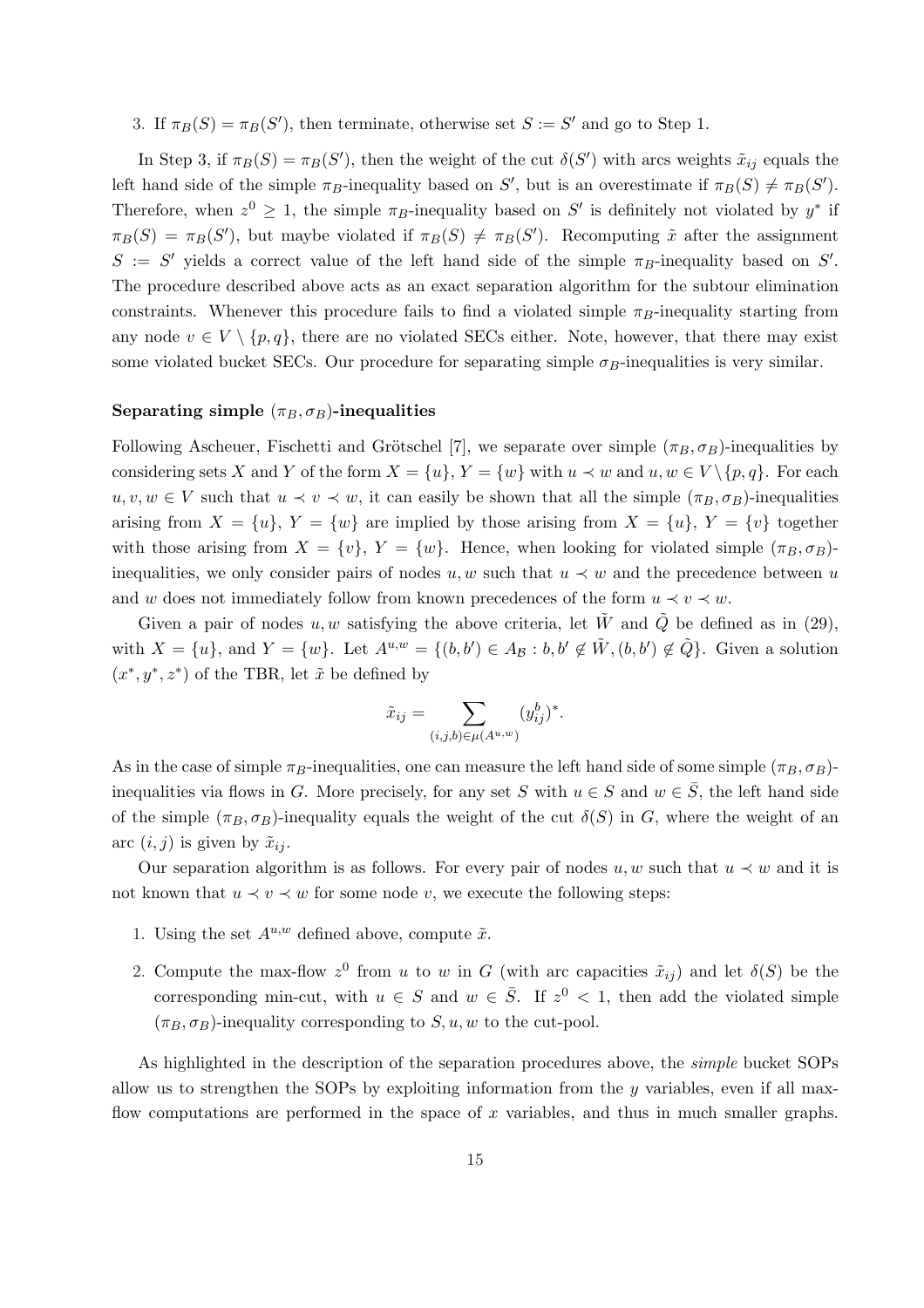We implemented similar heuristics to separate non-simple bucket SOPs; these procedures explicitly work in the y-space and thus have to deal with larger graphs and are more time-consuming. Based on a limited amount of experimentation, we concluded that the additional improvements in the lower bound obtained by separating the more general inequalities was not worth the time spent in separation. Further, we often found a very large number of violated non-simple bucket SOPs; adding these made the subsequent LPs much harder to solve. Based on these considerations, we only work with the simple bucket SOPs in our final branch-and-cut code.

#### 4.2 Separating Tournament and Bucket Tournament Constraints

To find violated tournament constraints we use an enumeration algorithm similar to the one described in [7]. Given a fractional solution  $x^*$ , the algorithm builds a tree for each node  $v \in V \setminus \{p, q\}$ where every node of the tree associated with v corresponds to an elementary path ending at v. The tree for node  $v$  is built by starting with an empty path initially, and the existing paths are expanded by adding one more arc to the path at a time by following the arcs in the support of the fractional solution  $x^*$ . The paths are expanded in a depth-first fashion until a certain termination criterion is satisfied. Let  $P = (u, \ldots, v)$  denote the path associated with a node of the enumeration tree. Exactly one of the following three cases holds true for P:

- (i) The tournament inequality (31) associated with  $P$  is not violated. In this case we stop expanding the path  $P$  any further.
- (ii) The tournament inequality (31) associated with  $P$  is violated and  $P$  is an infeasible path because it satisfies the simple infeasibility test  $(30)$ . In this case we stop expanding P and add the violated tournament inequality associated with  $P$  to the cut-pool. (Before adding the inequality (31) to the cut-pool, we check if it can be strengthened to an inequality (32).)
- (iii) The tournament inequality associated with  $P$  is violated but  $P$  does not satisfy the infeasibility test (30). In this case we generate a number of new paths by expanding P, one for each node  $w \in V \setminus P$  such that  $x_{wu}^* > 0$ .

To find violated bucket tournament constraints (34), we modified the enumeration algorithm described above slightly by changing the third case to include a check for bucket tournament constraints. Before we expand the path, we simply check if the bucket tournament constraint (34) associated with P is violated. If it is, we add the corresponding inequality to the cut-pool.

Note that the procedure above stops extending a path  $P$  as soon as  $P$  satisfies inequality (31) or  $P$  is discovered to be infeasible according to the trivial condition (30). If the first condition happens, clearly any path obtained by expanding P also satisfies inequality  $(31)$  as well as inequality  $(34)$ . Further, if the x solution is integer and does not contain any cycle, then the trivial condition  $(30)$ is sufficient at providing an exact separation for tournament constraints (31). Indeed, given a Hamiltonian path  $P$  from  $p$  to  $q$ ,  $P$  is feasible if and only if all the subpaths contained in  $P$  are feasible according to the trivial condition (30). In [7], the authors state that this algorithm runs in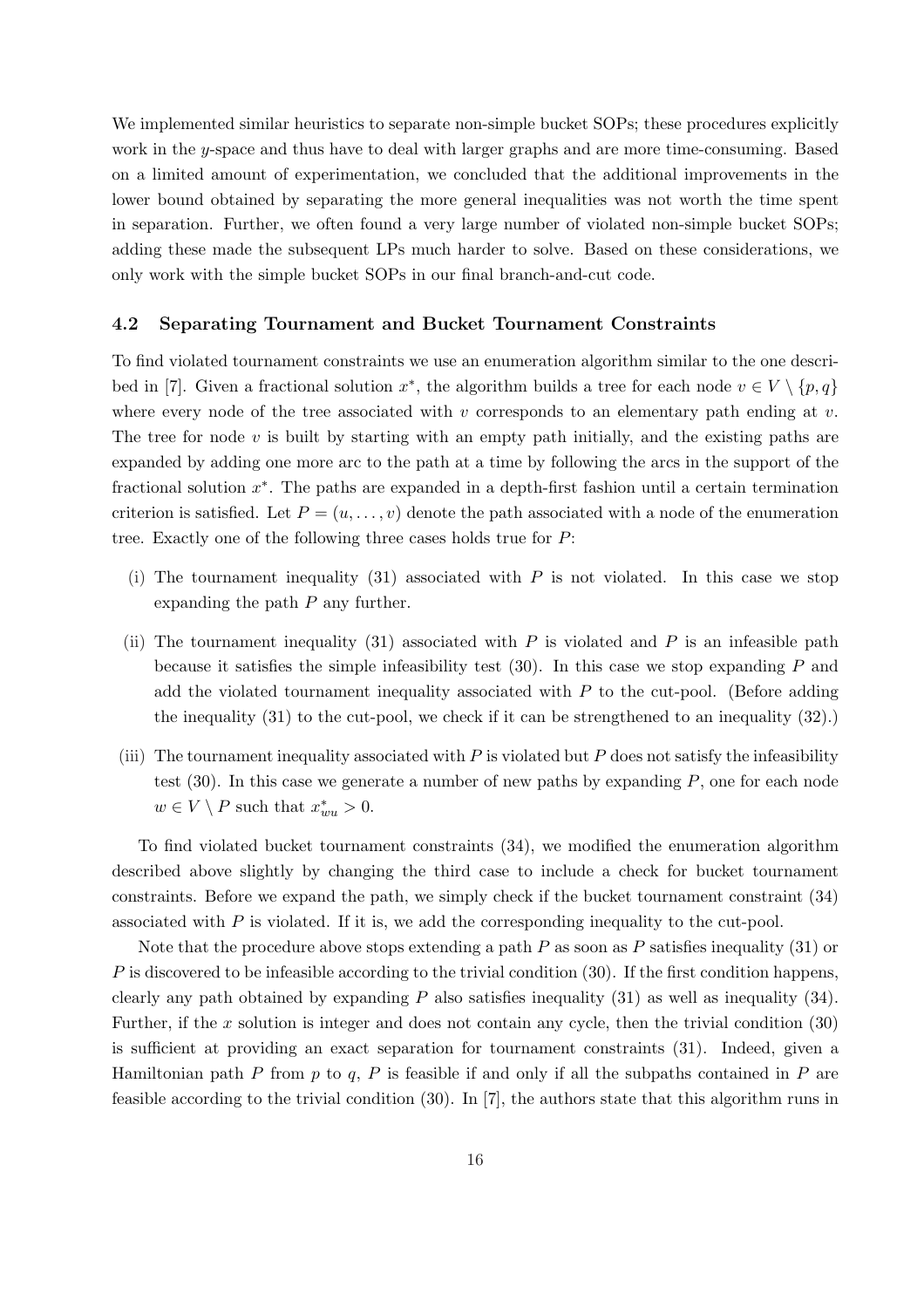polynomial time because for any fractional solution there can only be a polynomial number of paths that violate the tournament inequality. The proof is attributed to Savelsbergh, but, unfortunately, there is no written proof of this claim. In any case, in our computational experiments we observed that the algorithm terminates after a small number of iterations.

# 5 Solution Approach

In this section we describe the main components of our solution approach. Given an instance of the problem, the first step is to produce an associated Time Bucket Formulation. To this end, we preprocess the input data and then divide the time windows into buckets using an LP-based iterative heuristic. The B&C algorithm starts with an initial formulation based on these buckets and strengthens it at every node with valid inequalities. We also apply a fast primal heuristic at every node and try to generate a feasible tour, i.e., an upper bound for the problem. We describe these ideas in detail below. Throughout we assume that the triangle inequality holds for the traveling times, that is, for all  $(i, j) \in A$ , the shortest path distance from node i to node j is equal to  $\theta_{ij}$ .

### 5.1 Preprocessing

Given an instance of the problem, we first modify the input graph  $G = (V, A)$  and the time windows associated with nodes in  $V$  to obtain an equivalent instance with fewer arcs and tighter time windows. We also build a list of node precedences.

## 5.1.1 Tightening the Time Windows

We tighten time windows following the procedure described in [7]. We cycle through the following four steps until no more changes can be made to the time windows. Recall that  $R_k$  and  $D_k$  denote the earliest and latest start time at node  $k \in V$ , respectively, and  $V^+(k)$  and  $V^-(k)$  denote the set of nodes that are connected to  $k$  by arcs from  $k$  and arcs to  $k$ , respectively.

- 1.  $R_k \leftarrow \max\{R_k, \min_{i \in V^-(k)} \{R_i + \theta_{ik}\}\}$   $\forall k \in V \text{ s.t. } V^-(k) \neq \emptyset.$
- 2.  $R_k \leftarrow \max\{R_k, \min\{D_k, \min_{j \in V^+(k)} \{R_j \theta_{kj}\}\}\} \quad \forall \ k \in V \text{ s.t. } V^+(k) \neq \emptyset.$
- 3.  $D_k \leftarrow \min\{D_k, \max\{R_k, \max_{i \in V^-(k)}\{D_i + \theta_{ik}\}\}\} \quad \forall \ k \in V \text{ s.t. } V^-(k) \neq \emptyset.$
- 4.  $D_k \leftarrow \min\{D_k, \max_{j \in V^+(k)}\{D_j \theta_{kj}\}\}\$  $\forall k \in V$  s.t.  $V^+(k) \neq \emptyset$ .

#### 5.1.2 Building the Node Precedence List

After tightening the time windows, we build a list of pairwise precedence relationships between the nodes. We again follow the ideas described in [7]. These precedence relationships are used in the preprocessing phase as well as in separating SOP inequalities. Recall that if a node  $i \in V$  has to be visited before  $j \in V$  in any feasible tour, then we say  $i \prec j$ . First, we set  $p \prec j$  for all nodes  $j \in V \setminus \{p\}$  and  $i \prec q$  for all  $i \in V \setminus \{q\}$ . Then, we repeat the following two steps until no new precedence relationships are found. We emphasize that the second step below is not implied by the first one.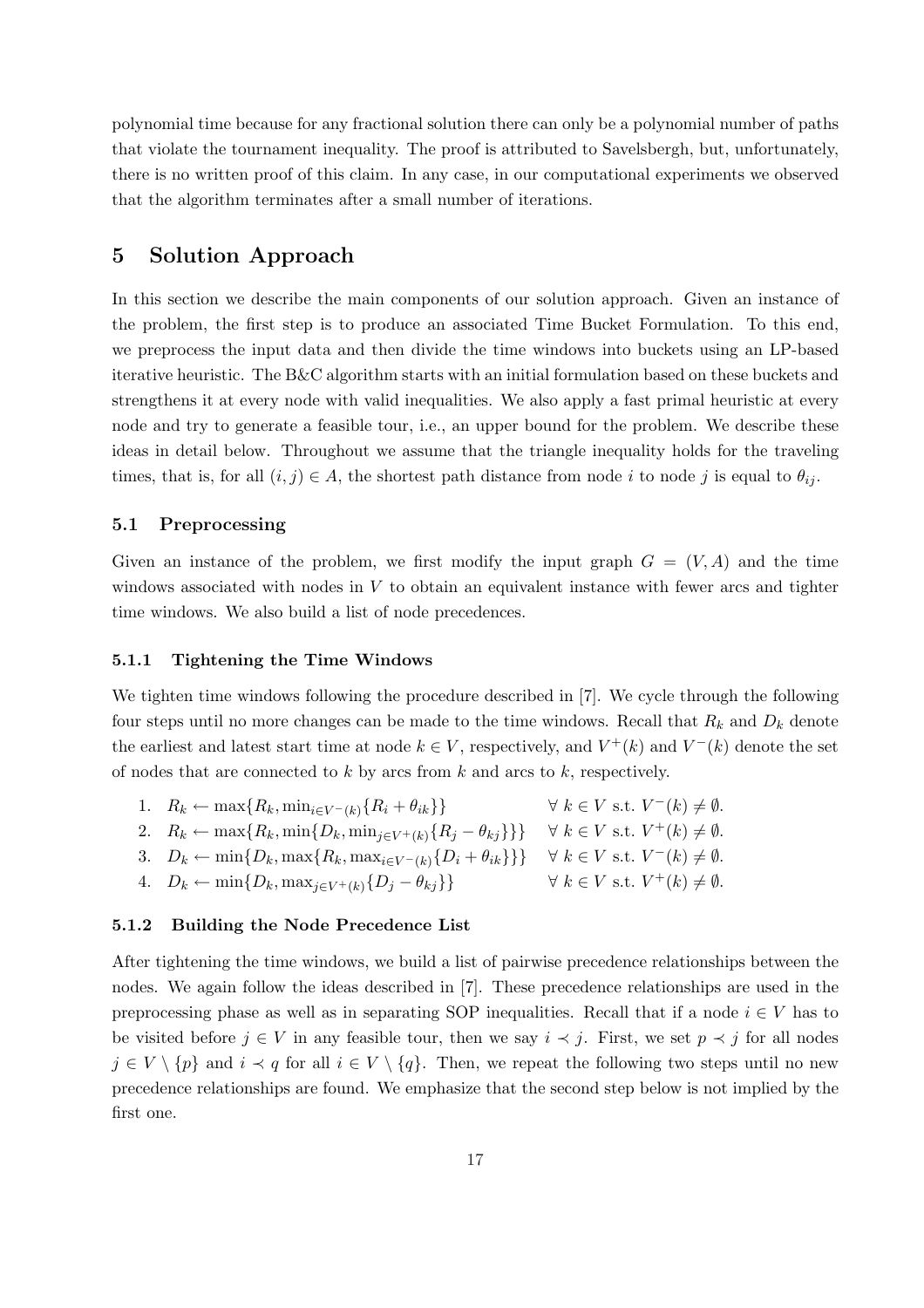- 1. For  $i, j \in V \setminus \{p, q\}$ , if  $R_j + \theta_{ji} > D_i$ , then set  $i \prec j$ .
- 2. For  $i, j, k \in V \setminus \{p, q\}$  if  $i \prec j$  and  $j \prec k$ , then set  $i \prec k$ .

#### 5.1.3 Deleting Arcs

After tightening the time windows and building a precedence list, we delete some of the arcs in A using logical implications. First we delete all  $(i, j) \in A$  such that  $j \prec i$  and all  $(i, j) \in A$  such that  $i \prec k \prec j$  for some  $k \in V \setminus \{i, j\}$ . Next, we consider all remaining  $(i, j) \in A$  and for each  $k \in V \setminus \{i,j\}$  we check if the condition

$$
(k \prec i \text{ or } k \prec j \text{ or } R_i + \theta_{ij} + \theta_{jk} > D_k)
$$
 and  $(i \prec k \text{ or } j \prec k \text{ or } R_k + \theta_{ki} + \theta_{ij} > D_j)$ 

holds. In such a case, we conclude that arc  $(i, j)$  cannot be part of a feasible tour and therefore we delete it from A.

#### 5.2 Building the Bucket Graph

There are many possible ways to divide the time windows into buckets and how the buckets are chosen affects the quality of the formulation significantly. When the total number of buckets increases, the size of the formulation increases and typically this leads to a continuous relaxation which is harder to solve, but at the same time, tighter. Note that if the total number of buckets is fixed, one has to decide how to distribute these buckets among individual nodes. If the number of buckets allocated to a node is given, one still has to decide how to split the associated time window into buckets.

In our initial experiments, we tried two natural ways to obtain buckets. The first one was to split each time window into a fixed number of buckets and make the buckets of a node (approximately) the same size. The second one was to fix the width of a bucket, and then divide all time windows into buckets accordingly. In this approach, nodes with wider time windows are divided into more buckets.

Subsequently, we observed that it is useful to treat nodes non-uniformly in dividing their windows into buckets, and to use non-uniform buckets for a single node. We therefore developed a heuristic that builds the bucket graph iteratively by solving LP relaxations of the TBR and refining the buckets by inspecting the corresponding LP solutions. We describe this approach below.

#### 5.2.1 Building an Initial Set of Buckets

To build the initial set of time buckets, we first identify time instants for each node when a feasible tour cannot visit the node. In other words, for any node  $i \in V$  we identify  $t \in W_i$  such that the start time of node  $i$  cannot be  $t$ . Though identifying all such time instants is clearly a hard problem, a simple yet sufficient test for  $t \in W_i$  is to see if  $t - \theta_{ki} \in W_k$  for some  $k \in V$  such that  $(k, i) \in A$ . If there is no such  $k \in V$ , and if  $t \neq R_i$ , then a feasible tour cannot have start time t at node i and we call t a *hole* in the time window  $W_i$  (see also Section 2.3). After identifying holes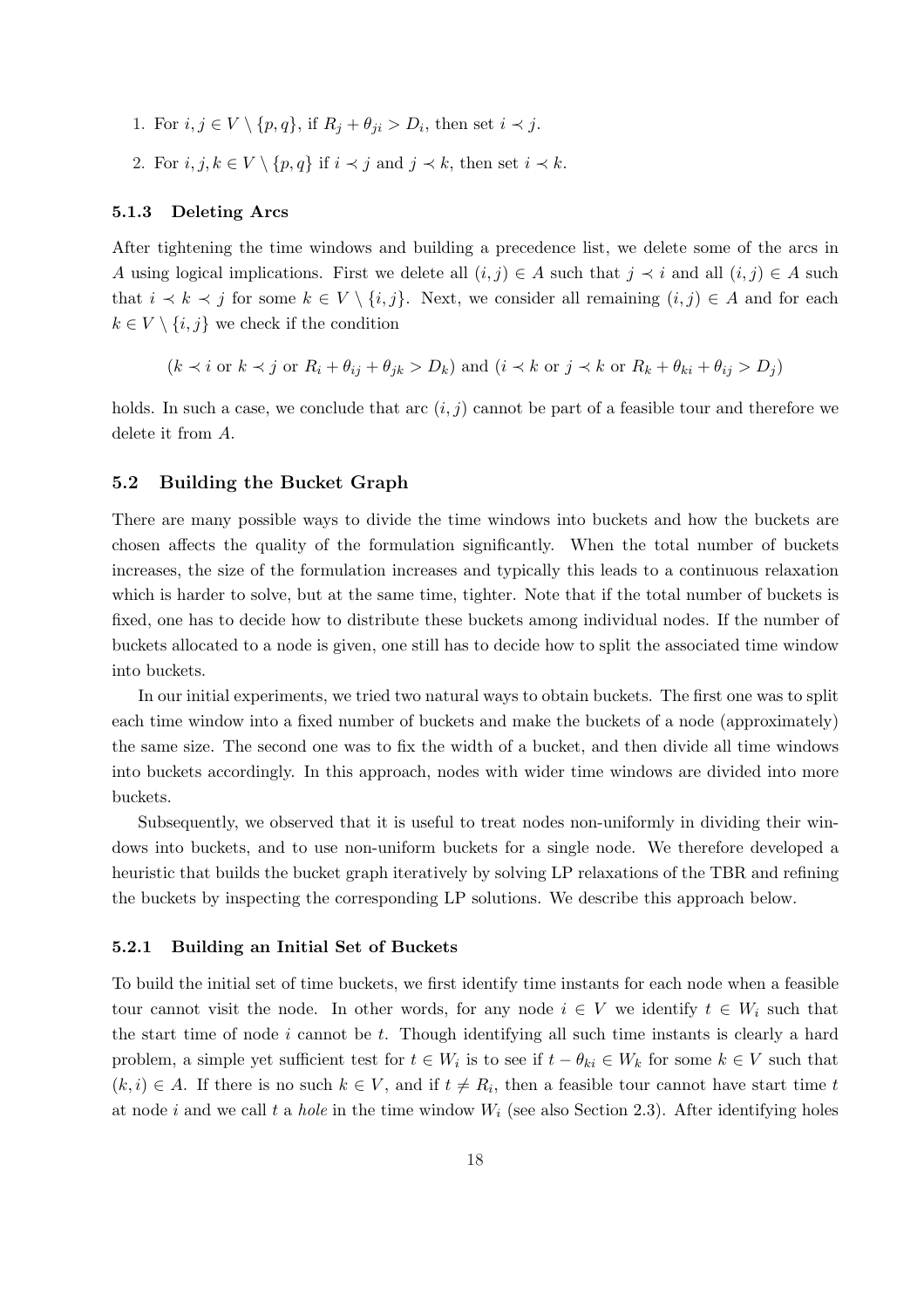in the time windows we compute the bucket set  $B_i$  of node  $i \in V$  by combining consecutive time instants that are not interrupted by holes.

#### 5.2.2 Bucket Refinement Heuristic

Given a collection of buckets, we first preprocess these buckets and then construct the associated bucket graph following the steps described later in detail in Section 5.3. Using this bucket graph  $G' = (\mathcal{B}, A_{\mathcal{B}})$ , we solve the associated linear program TBR-LP and obtain the optimal solution  $(\bar{x}, \bar{z}, \bar{y})$  (such a notation for the optimal solution of the continuous relaxation is used instead of the more usual  $(x^*, z^*, y^*)$  to avoid confusion in the following). Let  $\overline{B} = \{b \in \mathcal{B} : \overline{z}_i^b >$ 0 where b is a bucket of node  $i$  denote the collection of buckets in this solution that have non-zero activity. The bucket refinement heuristic divides each bucket  $b \in \overline{B}$  with  $r_b \neq d_b$  into two new buckets  $b^1 = [r_b, \tau - 1]$  and  $b^2 = [\tau, d_b]$  of possibly different size. We pick the break point  $\tau$  to minimize what we call the "negative waiting time" associated with the current solution at bucket b. More precisely, we choose  $\tau$  as follows:

First we decompose  $\bar{z}_i^b$  into  $\bar{z}_i^t$  for  $t \in [r_b, d_b]$  as follows:

$$
\bar{z}_i^t = \sum_{(k,b') \in B^-(t)} \bar{y}_{ki}^{b'}, \qquad t = r_b + 1, \dots, d_b
$$

where  $B^-(t) = \{(k, b') : b' \in B_k, (b', b) \in A_{\mathcal{B}}, r_{b'} + \theta_{ki} = t\}$ . For  $t = r_b$ , we set  $\bar{z}_i^t = \bar{z}_i^b - \sum_{t'=r_b+1}^{d_b} z_i^{t'}$  $\frac{t'}{i}$  . We say that the negative waiting time at bucket  $b$  is

$$
\sum_{t=r_b}^{d_b} (t-r_b) \bar{z}_i^t.
$$

We then choose the break point  $\tau$  to minimize the sum of the negative waiting times in the new buckets  $b^1 = [r_b, \tau - 1]$  and  $b^2 = [\tau, d_b]$ . In other words,  $\tau \in [r_b + 1, d_b]$  is chosen to be the index that minimizes

$$
\alpha(b,\tau) = \sum_{t=r_b}^{\tau-1} (t-r_b)\bar{z}_i^t + \sum_{t=\tau}^{d_b} (t-\tau)\bar{z}_i^t.
$$

#### 5.2.3 Iterative Bucket Refinement Heuristic

The iterative bucket refinement heuristic starts with the initial set of buckets described in Section 5.2.1. These buckets are then refined by applying the bucket refinement heuristic described in Section 5.2.2 repeatedly for k iterations. At the end of the k-th iteration, the optimal LP value  $LB_0$  of the initial formulation is compared to the optimal LP value  $LB_1$  of the final formulation. If  $[LB_1] = [LB_0]$ , then the refinement process is terminated. If, on the other hand,  $[LB_1] > [LB_0]$ , then the current buckets are considered as the initial set of buckets and the whole refinement procedure is repeated for another k iterations. This heuristic clearly depends on the number of refinement iterations performed before the termination condition is checked. After preliminary testing, we chose  $k = 5$  for all our computational experiments. The formulation produced by this iterative heuristic is the one we use in the branch-and-cut algorithm.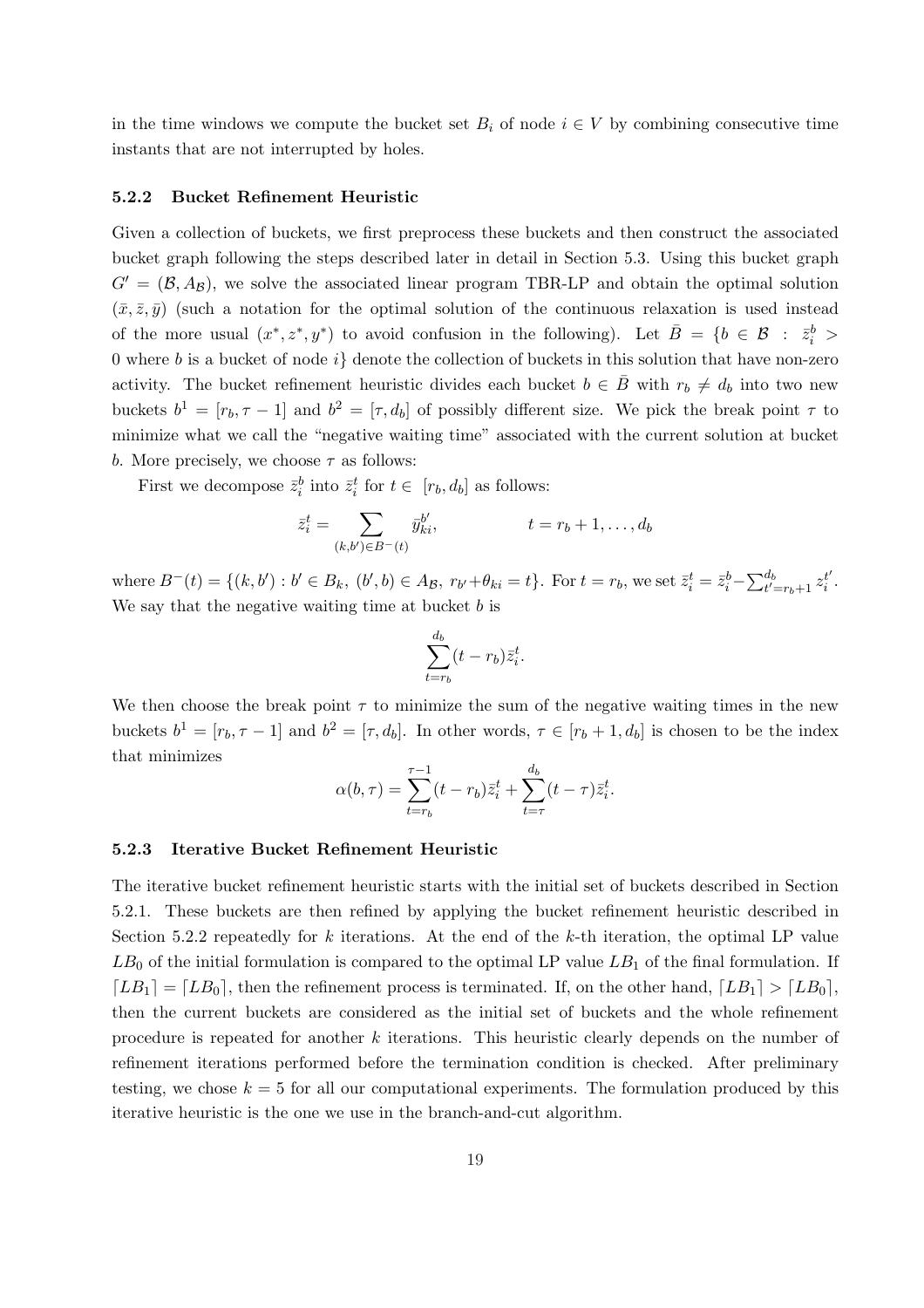#### 5.3 Bucket preprocessing

Given an instance of the problem and a collection of buckets  $\mathcal{B} =$ S  $_{i\in V} B_i$ , we perform the following three preprocessing steps: First we refine B by subdividing some of the buckets  $b \in \mathcal{B}$  until the resulting collection of buckets  $\mathcal{B}'$  satisfies what we call the *bucket triangle inequality*. We then build a list of bucket precedences. Finally, using the precedences, we delete some arcs of the bucket graph  $G' = (\mathcal{B}, A_{\mathcal{B}})$ . We describe these steps below.

#### 5.3.1 Imposing bucket triangle inequality

Consider the bucket graph  $G' = (\mathcal{B}, A_{\mathcal{B}})$ , let  $i, j, k \in V$  be three distinct nodes of the original graph G and let  $b \in B_i$ . Furthermore assume that bucket b can reach  $b_1 \in B_k$  directly and  $b_2 \in B_k$  via a bucket of j. More precisely, this means that  $(b, b_1) \in A_{\mathcal{B}}$  and  $(b, b'), (b', b_2) \in A_{\mathcal{B}}$  for some  $b' \in B_j$ . Buckets  $b_1$  and  $b_2$  do not have to be distinct. We say that the bucket triangle inequality is violated if bucket  $b_2 \in B_k$  is strictly earlier than  $b_1 \in B_k$ , that is, if  $r_{b_2} < r_{b_1}$ . This can happen when there is a large "negative waiting time"  $r_b + \theta_{ij} - r_{b'}$  at the intermediate node j.

Whenever we identify a violated bucket triangle inequality, we divide the intermediate bucket  $b'$  that causes the violation into two new buckets so that this particular violation does not happen with the new buckets. An easy way to do this is to break the bucket  $[r_{b'}, d_{b'}]$  into two new buckets  $[r_{b'}, r_b + \theta_{ij} - 1]$  and  $[r_b + \theta_{ij}, d_{b'}].$ 

Even though the validity of the TBF does not require elimination of these bucket triangle inequality violations, we observed that the LP relaxation of the TBF becomes noticeably weaker when such violations are present. We therefore always check for these violations and refine the buckets until the bucket graph is free of them. We also note that separating bucket SOP inequalities is easier when the bucket graph does not have any bucket triangle inequality violations.

#### 5.3.2 Building the Bucket Precedence List

We build a list of precedence relationships among nodes and buckets by extending some of the ideas discussed in Section 5.1.2. These precedence relationships are used to reduce the size of the bucket graph as well as in separating bucket SOP inequalities. Recall that if any feasible tour that visits node  $i \in V$  at bucket  $b \in B_i$  has to visit node  $j \in V$  after node i, we say  $b \prec j$ . Similarly, if any feasible tour that visits node  $j \in V$  at bucket  $b \in B_j$  has to visit node  $i \in V$  before node j, we say  $i \lt b$ . First, for every  $i \lt j$ , we set  $b \lt j$  for all  $b \in B_i$  and  $i \lt b$  for all  $b \in B_j$ . We then iterate the following steps until no new precedence relationships are found. Let  $i, j, k \in V$  and  $b \in B_i$ .

- 1. If  $r_b + \theta_{ij} > D_j$ , set  $j \prec b$ . If  $R_i + \theta_{ji} > d_b$ , set  $b \prec j$ .
- 2. If  $b \prec j$  and  $j \prec k$ , set  $b \prec k$ . If  $j \prec k$  and  $k \prec b$ , set  $j \prec b$ .

Note that Step 1 above is valid provided that the bucket triangle inequality holds.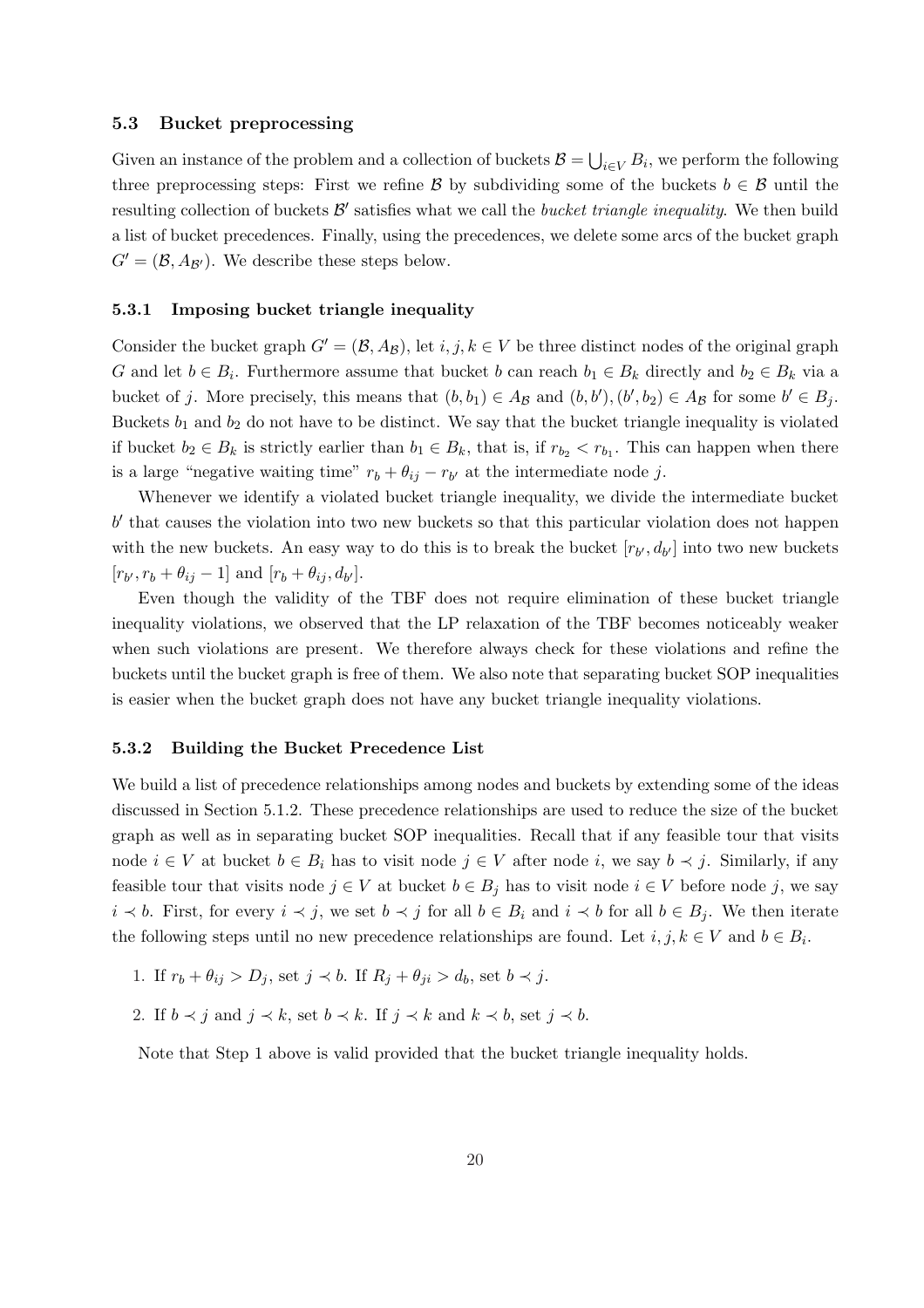#### 5.3.3 Deleting Arcs of the Bucket Graph

We delete some of the arcs of the bucket graph  $G'$  using logical implications. First we inspect the bucket precedence list and if  $b \prec j$  for some  $b \in B_i$  and  $j \in V$ , we delete the bucket-arcs  $(b', b) \in A_{\mathcal{B}}$ for all  $b' \in B_j$ . Similarly, we delete the bucket-arcs  $(b, b') \in A_{\mathcal{B}}$  for all  $b' \in B_j$  if  $j \prec b$ .

Next, we consider all remaining  $(b, b') \in A_{\mathcal{B}}$ . Let  $b \in B_i$  and  $b' \in B_j$  for  $i, j \in V$ . If there exists a node  $k \in V \setminus \{i, j\}$  such that  $b \prec k$  and  $k \prec b'$  or such that

 $(k \prec b \text{ or } k \prec b' \text{ or } r_b + \theta_{ij} + \theta_{jk} > D_k)$  and  $(b \prec k \text{ or } b' \prec k \text{ or } R_k + \theta_{ki} + \theta_{ij} > D_j)$ ,

we conclude that bucket-arc  $(b, b')$  cannot be part of a feasible tour and we delete it from  $A_{\mathcal{B}}$ .

## 5.4 Cutting

We add cuts at every node of the B&C tree. We separate violated inequalities in the following order:

- 1. Simple  $\pi_B$ -inequalities (26),
- 2. Simple  $\sigma_B$ -inequalities (27),
- 3. Simple  $(\pi_B, \sigma_B)$ -inequalities (29),
- 4. Tournament constraints (31) and Bucket Tournament constraints (34) at the same time.

We do not use the classical TSPTW cutting planes such as SOP inequalities or the subtour elimination constraints as they are dominated by simple bucket SOP inequalities. Furthermore, we restrict ourselves to the simple bucket SOP inequalities instead of using the more general versions due to practical reasons. After some experimentation, we observed that one can use a small number of simple bucket SOP inequalities to achieve essentially the same bound as one can by using a large number of general bucket SOP inequalities, but with noticeably less separation time.

#### 5.5 Primal Heuristic

At each node of the branch-and-cut tree we try to construct a feasible tour using the current LP solution. The heuristic starts with the node  $p \in V$  and extends the tour one node at a time by choosing the next node among a list of candidate nodes that look promising according to the LP solution. A node j is considered promising if the reduced cost associated with the variable  $x_{ij}$  is zero. More precisely, let  $P$  denote the partial path constructed so far,  $i$  be the last node on this path and  $t_i$  be the start time at node i. In addition, let  $\hat{c}_{ij}$  denote the reduced cost of variable  $x_{ij}$ in the current solution. We first construct a set of good candidate nodes to extend the path

$$
N = \{ j \in V \setminus (\{q\} \cup P) : \hat{c}_{ij} = 0, t_i + \theta_{ij} \le D_j \}.
$$

If  $N = \emptyset$ , we cannot extend the current path and we stop. Otherwise, we choose  $j = \operatorname{argmin}_{h \in N} \{D_h \{\theta_{ih}\}\$ to be the next node, i.e., according to a chronological rule, and augment the current path accordingly. The heuristic terminates with a feasible tour when all nodes except the last node  $q$  are visited by the current path.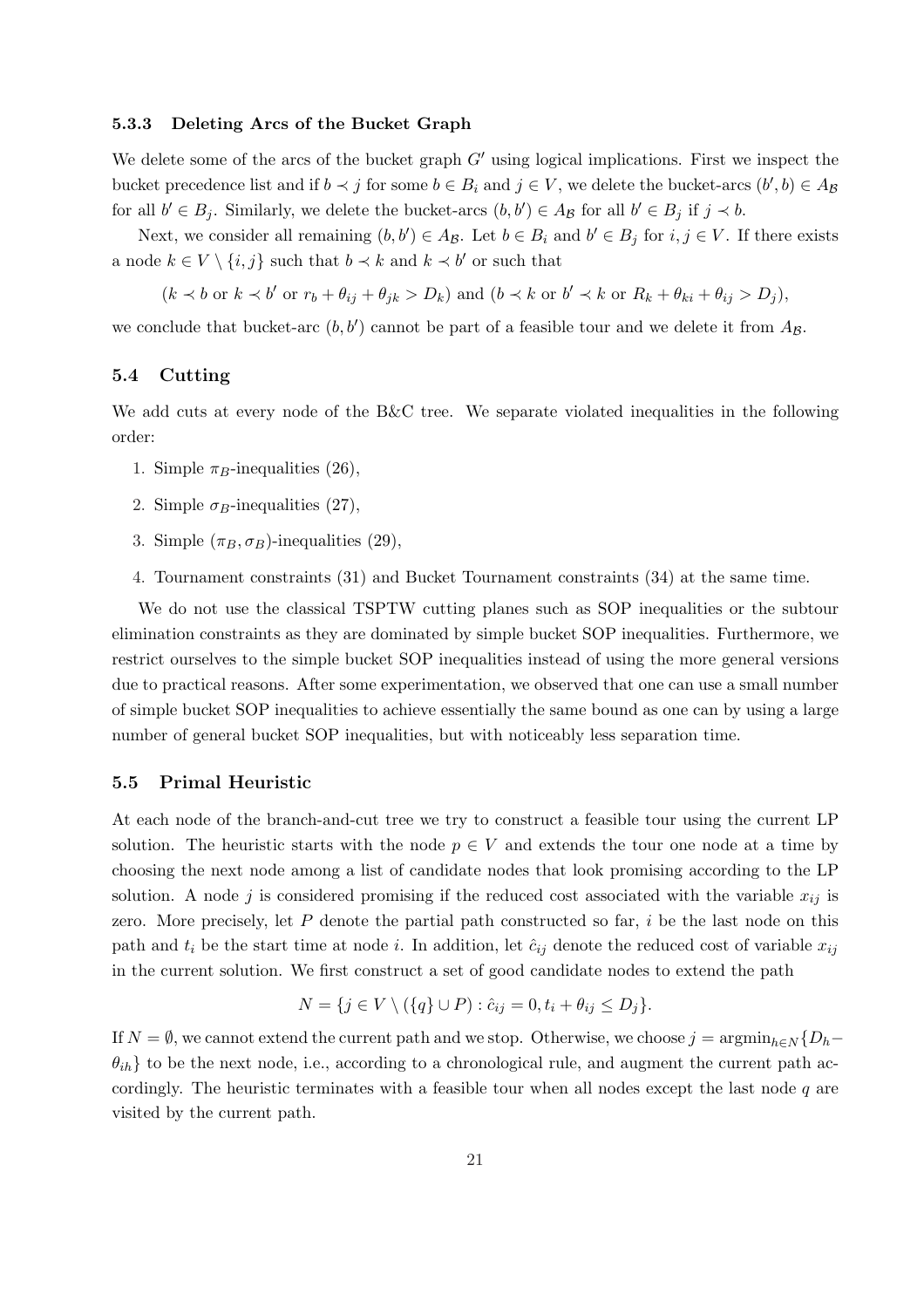# 6 Computational Results

We solve instances of the TSPTW by solving the corresponding Time Bucket Formulation with a branch-and-cut algorithm implemented in C++ using calls to the Cplex 10.0 [19] callable library. All our computational results are obtained on a workstation with a Intel(R) 2.40 GHz processor running the SUSE Linux 10.1 Operating System. We use the Cplex default branching strategy, and disable all Cplex cuts. At every node of the branch-and-cut tree, we invoke our separation routine to find violated globally valid cuts, and also run our primal heuristic to search for a feasible solution to the TSPTW. For each instance, we impose a limit of 5 hours on the computing time. In the following two sections we present our computational experiments on asymmetric and symmetric instances separately.

#### 6.1 Asymmetric Instances

Our first test set consists of the asymmetric TSPTW instances introduced by Ascheuer [5]. These instances are derived from a practical scheduling application, and have between 12 and 233 nodes. An extended computational study on these instances was carried out in Ascheuer, Fischetti and Grötschel [7] using a branch-and-cut approach. Their paper is our main reference in this section. Based on the results in [7], we divide the 50 asymmetric instances into 32 "easy" problems that are solved to optimality within 5 hours of CPU time in [7], and 18 "hard" problems. To the best of our knowledge, the only "hard" instance solved in a subsequent work is rbg042a (see Focacci, Lodi and Milano [18]).

In Tables 1 to 4, we report on the performance of our TBF-based branch-and-cut algorithm on the above asymmetric instances. The column headings common to many of these tables are explained below.

| Column headings Description |                                                                  |
|-----------------------------|------------------------------------------------------------------|
| Prob.                       | name of the problem instance                                     |
| V                           | number of nodes                                                  |
| A                           | number of arcs (after preprocessing)                             |
| lpLB                        | lower bound at the root node given by the LP relaxation          |
| rLB                         | lower bound at the root node after cuts                          |
| gLB                         | lower bound at termination (at the time limit)                   |
| bestUB                      | best upper bound known in prior literature (in bold if optimal). |
| UB.                         | best upper bound found (in bold if optimal)                      |
| $\#\text{cuts}$             | number of generated cuts                                         |
| #nodes                      | number of B&C nodes                                              |
| $\%$ gap                    | percentage of the integrality gap closed                         |
| <b>CPU</b>                  | total CPU time spent in seconds                                  |
| $CPU$ -sep                  | CPU time spent in separation routines                            |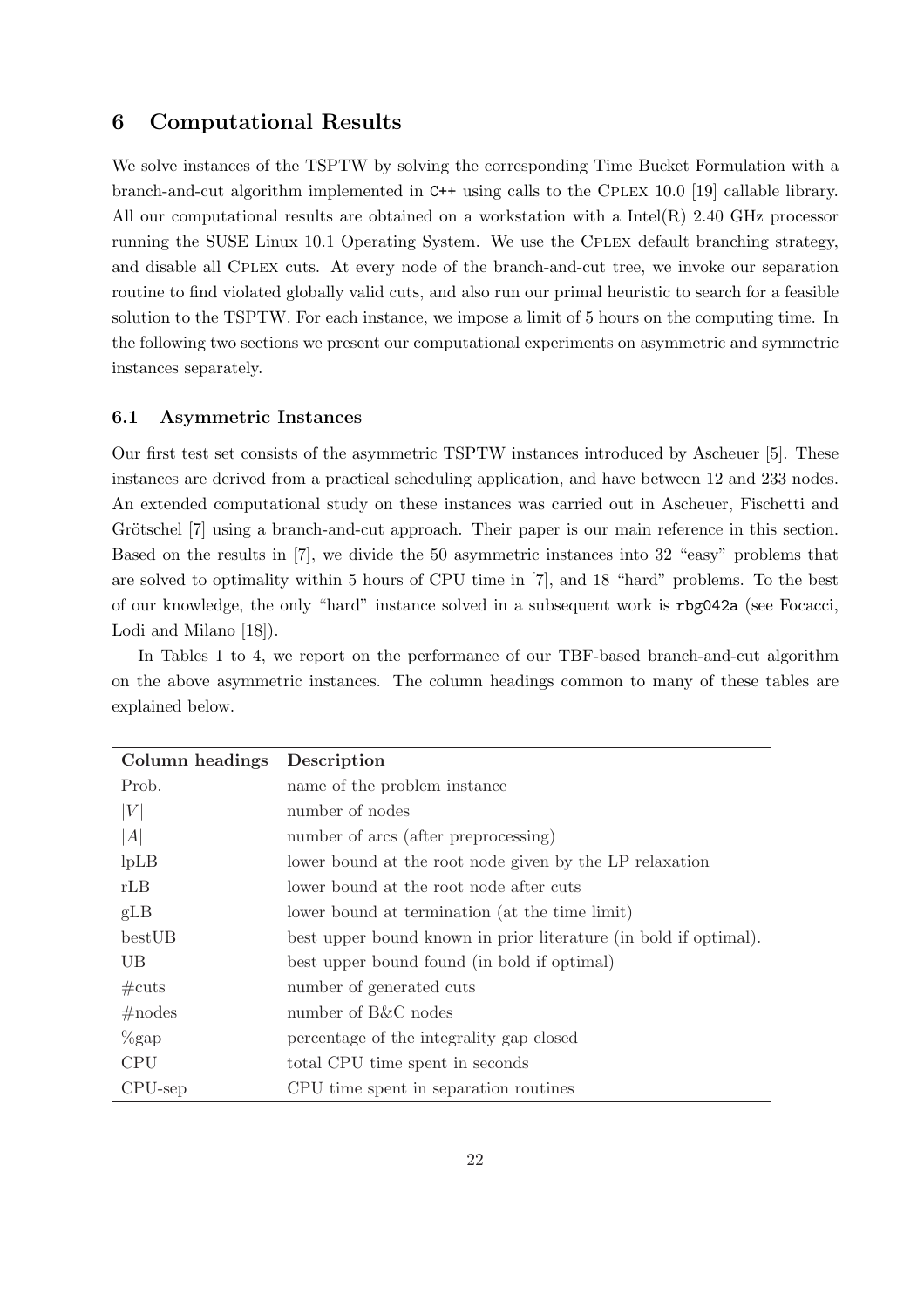In Table 1, we compare our TBF-based method with the branch-and-cut method proposed in [7] (often denoted as AFG) on the 32 easy instances. For each instance, and for both methods, we report the percentage value of the lower bound at the root node (after the addition of cutting planes and before branching) with respect to the optimal solution OPT (computed as 100 \* rLB / OPT), the number of branch-and-cut nodes enumerated, and the overall CPU time in seconds.

|           |        |      |         | Ascheuer et al. [7] (AFG) | Time Bucket Formulation (TBF) |         |                  |           |
|-----------|--------|------|---------|---------------------------|-------------------------------|---------|------------------|-----------|
| Prob.     | V      | A    | $\%rLB$ | $\#$ nodes                | CPU                           | $\%rLB$ | $\#nodes$        | CPU       |
| rbg010a   | 12     | 54   | 99.3    | $\overline{2}$            | 0.1                           | 100.0   | 1                | 0.0       |
| rbg016a   | 18     | 79   | 98.9    | $\overline{2}$            | 0.2                           | 100.0   | $\overline{0}$   | 0.0       |
| rbg016b   | 18     | 167  | 93.7    | 76                        | 8.8                           | 97.2    | $\overline{2}$   | $\rm 0.2$ |
| rbg017.2  | 17     | 200  | 100.0   | $\overline{0}$            | 0.0                           | 100.0   | $\overline{0}$   | 0.0       |
| rbg017a   | 19     | 176  | 100.0   | $\overline{0}$            | 0.1                           | 100.0   | $\overline{0}$   | 0.0       |
| rbg017    | 17     | 122  | 100.0   | $\overline{4}$            | 0.8                           | 99.3    | $\overline{0}$   | 0.0       |
| rbg019a   | 21     | 71   | 100.0   | $\overline{0}$            | 0.0                           | 100.0   | $\overline{0}$   | 0.0       |
| rbg019b   | 21     | 211  | 98.9    | 820                       | 54.6                          | 99.5    | $\mathbf{1}$     | 0.3       |
| rbg019c   | 21     | 229  | 95.8    | 58                        | 8.7                           | 96.8    | 42               | $0.9\,$   |
| rbg019d   | 21     | 156  | 99.7    | $\sqrt{2}$                | 0.8                           | 100.0   | 6                | 0.2       |
| rbg020a   | 22     | 95   | 100.0   | $\overline{0}$            | 0.2                           | 100.0   | $\overline{0}$   | 0.0       |
| rbg021.2  | 21     | 237  | 100.0   | $\overline{0}$            | 0.2                           | 100.0   | $\overline{0}$   | 0.1       |
| rbg021.3  | 21     | 256  | 97.8    | 340                       | 27.2                          | 98.4    | 62               | 2.7       |
| rbg021.4  | 21     | 264  | 98.9    | 72                        | $5.8\,$                       | 100.0   | $\mathbf{1}$     | 0.2       |
| rbg021.5  | 21     | 268  | 98.8    | 76                        | 6.6                           | 100.0   | $\mathbf{1}$     | $\rm 0.3$ |
| rbg021.6  | 21     | 358  | 99.3    | $\sqrt{2}$                | 1.4                           | 100.0   | $\mathbf 1$      | 0.3       |
| rbg021.7  | 21     | 375  | 96.2    | 24                        | 4.3                           | 100.0   | $\overline{0}$   | $0.6\,$   |
| rbg021.8  | 21     | 380  | 97.7    | 254                       | 17.4                          | 98.5    | 10               | 1.4       |
| rbg021.9  | 21     | 380  | 97.0    | 320                       | 26.1                          | 98.5    | 23               | 2.8       |
| rbg021    | 21     | 229  | 95.8    | 58                        | 8.8                           | 96.8    | 42               | 0.9       |
| rbg027a   | 29     | 479  | 99.3    | $6\phantom{.}6$           | 2.3                           | 99.3    | $\overline{2}$   | 1.4       |
| rbg031a   | 33     | 388  | 100.0   | $\overline{0}$            | 1.7                           | 100.0   | $\boldsymbol{0}$ | 0.2       |
| rbg033a   | 35     | 421  | 100.0   | $\overline{0}$            | 1.9                           | 99.8    | 6                | 0.9       |
| rbg034a   | 36     | 535  | 99.5    | $\overline{2}$            | 1.0                           | 100.0   | $\,6$            | 1.9       |
| rbg035a.2 | 37     | 940  | 95.2    | 96                        | 64.8                          | 100.0   | $\,3$            | $5.3\,$   |
| rbg035a   | 37     | 477  | 100.0   | $\overline{0}$            | 1.8                           | 100.0   | $\overline{2}$   | 0.2       |
| rbg038a   | 40     | 486  | 100.0   | 13204                     | 4232.2                        | 100.0   | 9                | $1.5\,$   |
| rbg040a   | 42     | 539  | 92.0    | 1756                      | 751.8                         | 96.6    | 25               | 3.6       |
| rbg050a   | $52\,$ | 1629 | 100.0   | $\,6\,$                   | 18.6                          | 100.0   | $\sqrt{2}$       | 24.5      |
| rbg055a   | 57     | 765  | 99.9    | $\overline{2}$            | 6.4                           | 100.0   | 19               | $3.5\,$   |
| rbg067a   | 69     | 843  | 99.9    | $\overline{2}$            | 6.0                           | 100.0   | 23               | 3.6       |
| rbg125a   | 127    | 1824 | 99.5    | 56                        | 229.8                         | 100.0   | 8                | 9.6       |
| avg.      |        |      | 98.5    | 538.8                     | 171.6                         | 99.4    | $\rm 9.3$        | $2.1\,$   |

Table 1: Time Bucket Formulation vs. Ascheuer et al. [7]: comparison on the "easy" instances.

These instances seem to be easy for both AFG and TBF. In particular, they both obtain a strong lower bound at the root node. However, it is clear that our method explores substantially fewer branch-and-cut nodes. One cannot really compare the reported times of the methods as they are obtained on different machines<sup>1</sup>.

<sup>&</sup>lt;sup>1</sup>The results reported in [7] were obtained on a SUN SPARC Station 10 by using the branch-and-cut framework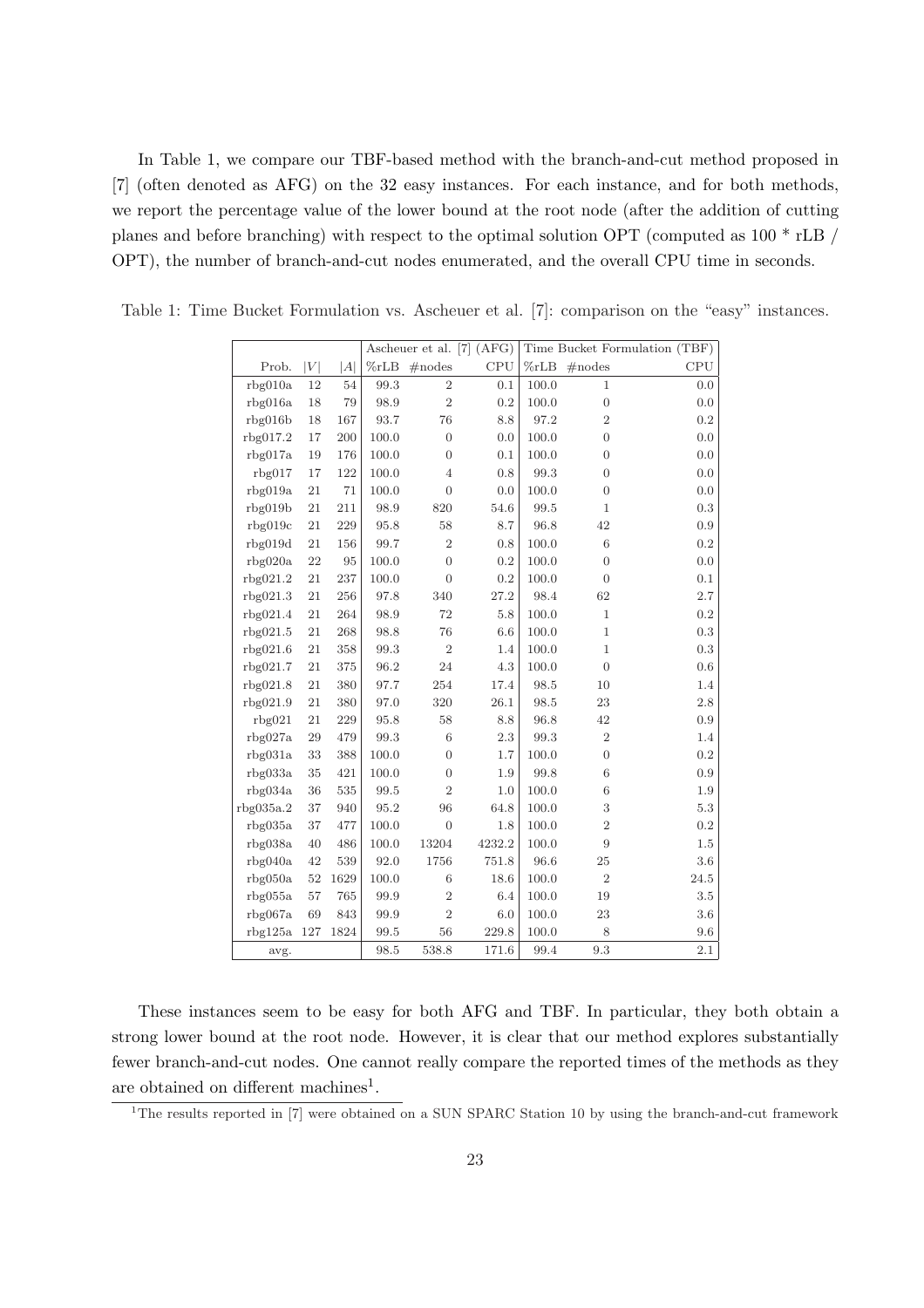In Table 2 we present our results on the 18 "hard" instances, and also compare them with AFG. For each problem, the table reports its size and the best upper bound known in the literature (and the optimal value for rbg042a) when it is different from the value obtained by AFG; these bounds are obtained in [18]. Then, for both AFG and TBF we report the lower bound at the root node, the lower and upper bounds at the end of the computation, and the number of branch-and-cut nodes enumerated. For TBF, we also report the initial LP relaxation value, the total CPU time and the time spent in separation routines. Finally, for TBF, in the last column (denoted as  $r\%$ gap) we give the improvement at the root over the AFG root bound, measured as a fraction of the gap between the AFG root bound and the best known upper bound BUB (either from the literature, including AFG, or computed by TBF), i.e., 100\*(TBF rLB - AFG rLB)/(BUB - AFG rLB).

Table 2: Time Bucket Formulation vs. Ascheuer et al. [7]: comparison on the "hard" instances.

|                  |     |      |                          |      | Ascheuer et al. [7] (AFG) |      |            |        | Time Bucket Formulation (TBF) |      |                          |                |                   |               |        |
|------------------|-----|------|--------------------------|------|---------------------------|------|------------|--------|-------------------------------|------|--------------------------|----------------|-------------------|---------------|--------|
| Prob.            | V   | A    | bestUB                   | rLB  | gLB                       | UB.  | $\#$ nodes | lpLB   | rLB                           | gLB  | UB                       | $\#nodes$      | CPU               | CPU-sep r%gap |        |
| rbg041a          | 43  | 628  | 403                      | 361  | 382                       | 417  | 23396      | 389.4  | 392                           | 402  | 402                      | 270            | 146.8             | 2.7           | 75.61  |
| rbg042a          | 44  | 762  | 411                      | 394  | 409                       | 435  | 22300      | 391.9  | 404                           | 411  | 411                      | 161            | 188.3             | 2.4           | 58.82  |
| rbg048a          | 50  | 1288 | 492                      | 454  | 455                       | 527  | 25222      | 484.8  | 487                           | 487  | 487                      | $\overline{0}$ | 129.2             | 0.1           | 100.00 |
| rbg049a          | 51  | 1083 | 488                      | 408  | 418                       | 501  | 17486      | 460.9  | 464                           | 474  | 486                      | 991            | >18000            | 30.0          | 71.79  |
| rbg050b          | 52  | 1175 | 527                      | 447  | 453                       | 542  | 8600       | 482.6  | 493                           | 495  | $\overline{\phantom{m}}$ | 382            | >18000            | 20.9          | 57.50  |
| rbg050c          | 52  | 1396 |                          | 507  | 509                       | 536  | 25184      | 512.7  | 517                           | 517  | $\hspace{0.05cm}$        | 289            | >18000            | 16.8          | 34.48  |
| rbg086a          | 88  | 926  | $\overline{\phantom{a}}$ | 1042 | 1049                      | 1052 | 12208      | 1035.6 | 1049                          | 1051 | 1051                     | 16             | 4.9               | 0.6           | 77.78  |
| rbg092a          | 94  | 1367 | 1109                     | 1084 | 1102                      | 1111 | 8828       | 1075.1 | 1091                          | 1093 | 1093                     | 40             | 90.4              | 5.4           | 77.78  |
| rbg132.2         | 132 | 3126 |                          | 1053 | 1069                      | 1125 | 4336       | 1068.8 | 1081                          | 1083 | 1083                     | 25             | 2761.1            | 10.6          | 93.33  |
| rbg132           | 132 | 1575 |                          | 1323 | 1348                      | 1400 | 7628       | 1324.3 | 1353                          | 1360 | 1360                     | 64             | 37.6              | 3.5           | 81.08  |
| rbg152.3         | 152 | 6191 |                          | 1521 | 1525                      | 1594 | 2558       | 1517.1 | 1538                          | 1539 | 1539                     | 20             | 10353.3           | 27.4          | 94.44  |
| rbg152 152 2125  |     |      |                          | 1759 | 1770                      | 1792 | 5038       | 1753.3 | 1780                          | 1783 | 1783                     | 29             | 43.7              | 3.0           | 87.50  |
| rbg172a 174 2837 |     |      |                          | 1777 | 1787                      | 1897 | 3434       | 1739.9 | 1796                          | 1799 | 1799                     | 22             | 425.5             | 8.4           | 86.36  |
| rbg193.2         | 193 | 6031 |                          | 1969 | 1981                      | 2093 | 1726       | 1986.0 | 2010                          | 2013 |                          | 5              | 18000<br>$\rm{>}$ | 22.3          | 33.06  |
| rbg193           | 193 | 3050 |                          | 2386 | 2388                      | 2452 | 2790       | 2394.3 | 2414                          | 2414 | 2414                     | 10             | 159.6             | 3.4           | 100.00 |
| rbg201a          | 203 | 3287 |                          | 2158 | 2159                      | 2296 | 3282       | 2134.6 | 2187                          | 2189 | 2189                     | 20             | 462.7             | 9.4           | 93.55  |
| rbg233.2         | 233 | 7588 |                          | 2146 | 2152                      | 2304 | 1200       | 2170.9 | 2181                          | 2184 |                          | 22             | 18000<br>$\geq$   | 26.9          | 22.15  |
| rbg233 233 3766  |     |      |                          | 2635 | 2647                      | 2786 | 1106       | 2676.7 | 2689                          | 2689 | 2689                     | 15             | 749.4             | 8.2           | 100.00 |
| avg.             |     |      |                          |      |                           |      | 9795.7     |        |                               |      |                          | 132.3          | 5864.0            | 11.2          | 74.74  |

Table 2 shows that the branch-and-cut algorithm based on the Time Bucket Formulation solves 13 out of the 18 problems, sometimes in just a few minutes, and improves upon the lower bound obtained by AFG in the remaining 5 problems<sup>2</sup>. We also improve upon the best known upper bound for one of the five problems we are unable to solve, namely rbg049a. Moreover, the root lower bound with TBF is generally much stronger, thus dramatically reducing the number of B&C nodes required to solve the problem. Indeed, for 9 out of the 18 problems, the lower bound we

ABACUS [1].

<sup>2</sup>A couple of AFG results, namely on instances rbg092a and rbg125a, have some numerical issues or typos in [7]. More precisely, (i) we obtained a feasible (and optimal) solution of value 1093 for instance rbg092a while [7] reports a final lower bound value of 1102 and (ii) we obtained a feasible (and optimal) solution of value 1409 for instance rbg125a while [7] reports an optimal value of 1410. The solutions of these instances – as well as of the others – are available upon request to the authors.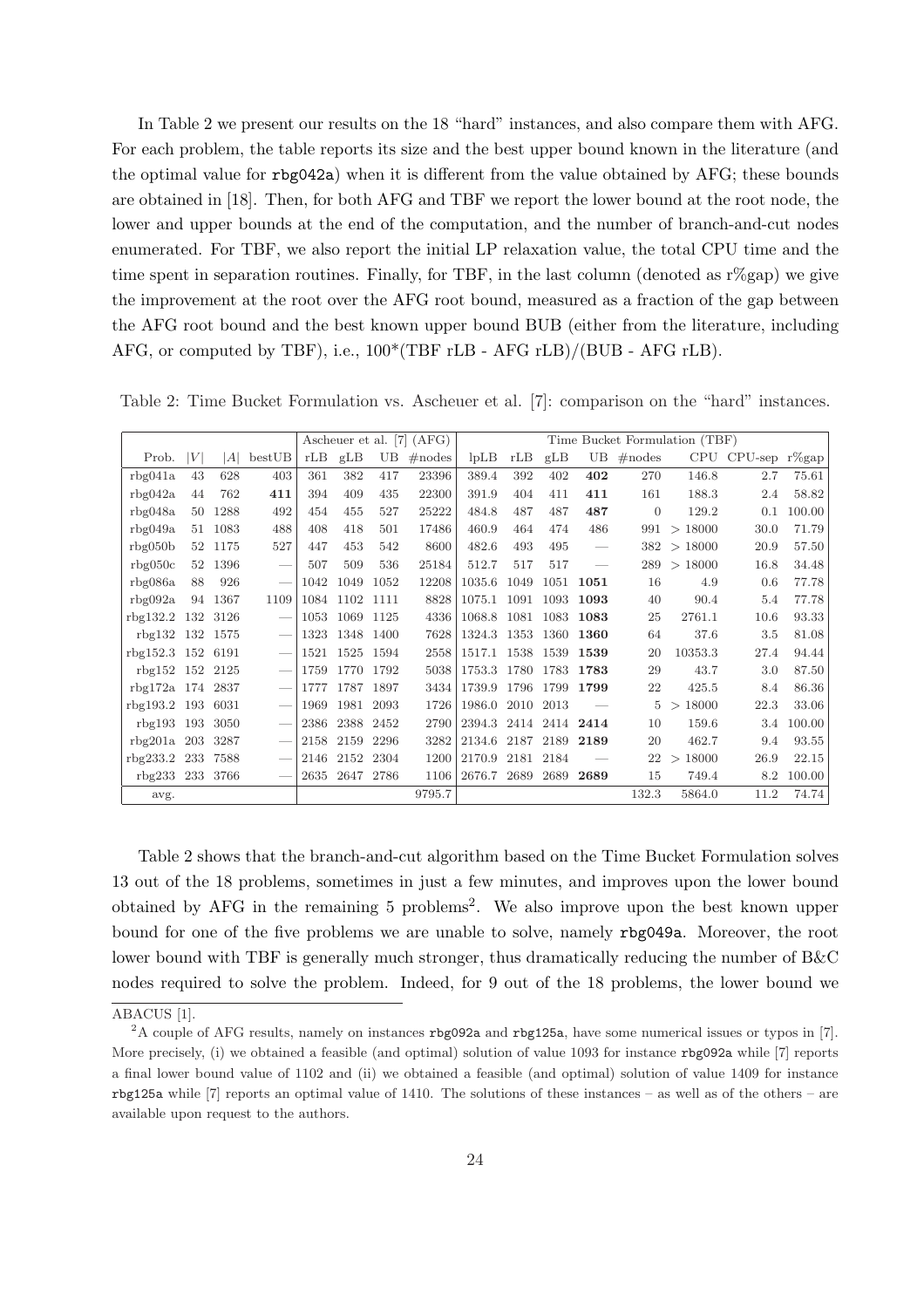obtain by solving the LP relaxation (obtained after a few rounds of bucket refinement and before adding cuts) is better than the final lower bound obtained by AFG, often after the exploration of many thousands of nodes in the branch-and-cut tree. However, in some cases the strength of the LP relaxation of the TBF comes at the cost of difficult-to-solve LPs, due to the large number of variables. Consequently, for some instances we can explore very few branch-and-cut nodes within the time limit, especially for rbg193.2 and rbg233.2. On the negative side, on 4 of the 5 instances we are unable to solve to optimality, our algorithm does not find any feasible solution within the time limit. In all these problems the number of nodes explored is rather small because of the size and difficulty of the LP relaxations. In addition, the primal heuristic we are using is not particularly sophisticated.

By imposing as a cut off value that of the best known upper bound plus one, our branch-andcut algorithm is able to solve to optimality instance rbg049a (value 484), and to find for instances rbg050b and rbg050c tighter lower and upper bounds, [502,516] and [520,527], respectively, within an extended time limit of 10 hours.

### 6.1.1 Impact of Cutting Planes on TBF-based Branch-and-Cut

In this section we discuss the impact of cuts on our branch-and-cut algorithm.

The aim of Table 3 is to analyze the effectiveness of the bucket inequalities. We consider the 18 hard instances, perform iterative bucket refinement to obtain the desired time bucket relaxation, and then invoke our separation routines till we cannot find violated cuts. Here we do not perform branching. Table 3 compares the lower bound obtained using the classical cuts which do not exploit the buckets in any way versus the bound obtained using our default setting. In both cases, we measure the integrality gap closed, i.e., the fraction of the gap between the LP relaxation value and the best known upper bound which is closed using cuts from each category. While separating the classical cuts alone, we generate, in order, subtour elimination constraints, SOPs (21), (22), (25) and finally TOURs (31).

It is clear that the bucket inequalities are useful: the "node inequalities" close 57.06 % of the integrality gap on the average, whereas we can close  $63.57\%$  of the integrality gap with bucket inequalities. In some cases this improvement is crucial for the overall performance of the algorithm. For example, instance rbg132.2 is solved in 7564.8 CPU seconds and 132 nodes with node cuts instead of 2761.1 CPU seconds and 25 nodes with bucket cuts, and instance rbg152.3 cannot be solved to optimality within the time limit (while it was solved in 10353.3 CPU seconds, see Table 2).

Although the computing time required by the code using bucket cuts is on average almost double that when using node cuts alone, note that (i) the separation times for the bucket version as reported in Table 2 are not too large and (ii) most of the difference in the averages of Table 3 is due to instances rbg152.3 and rbg193.2. For these instances, bucket cuts are considerably more time-consuming than node cuts, mainly during LP reoptimization.

To complete the analysis of the impact of cutting planes on branch-and-cut performance, we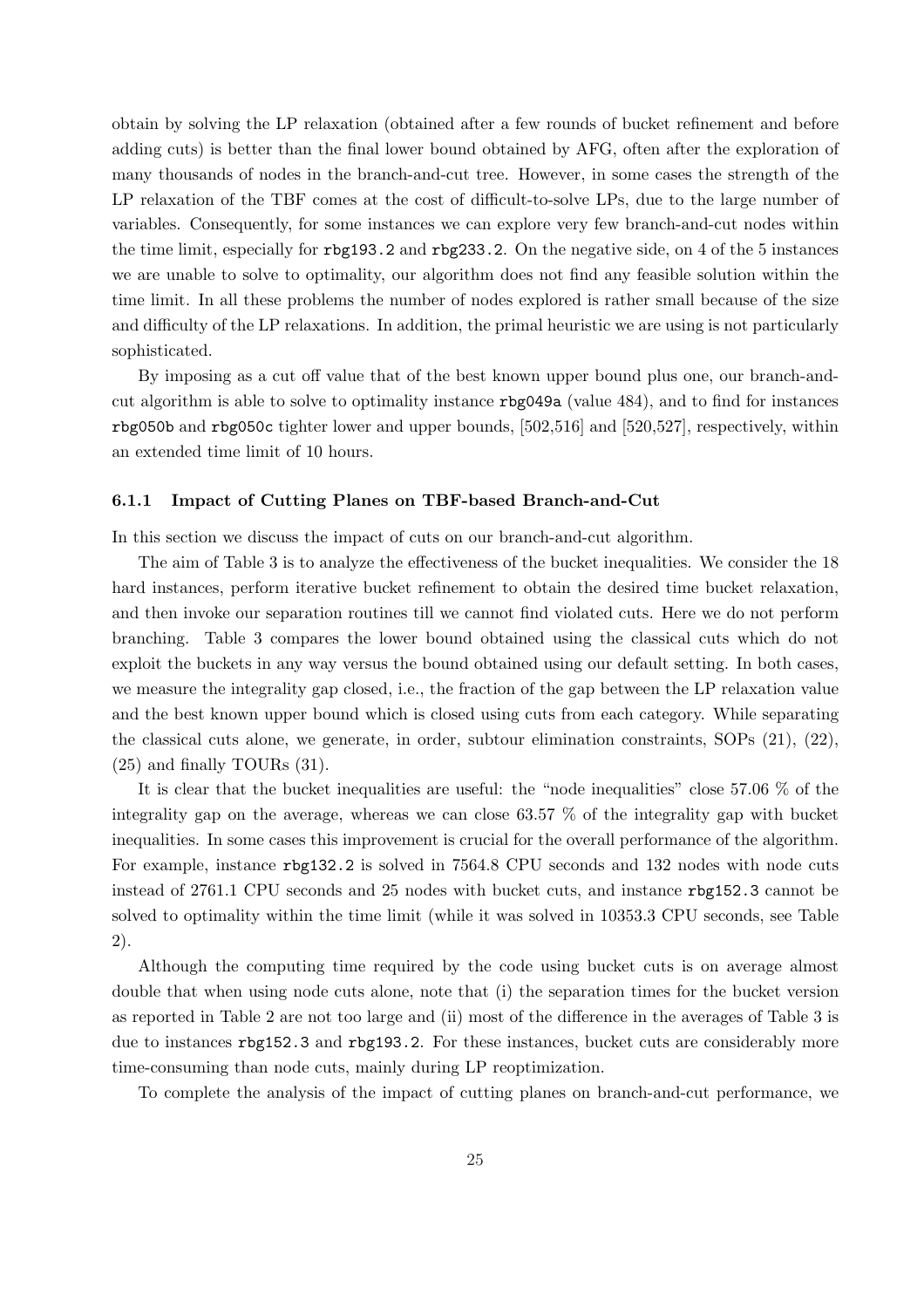|          |                 | $TBF + Node cuts$ |         |                 | $TBF + Bucket cuts$ |        |  |  |  |  |  |
|----------|-----------------|-------------------|---------|-----------------|---------------------|--------|--|--|--|--|--|
| Prob.    | $\#\text{cuts}$ | $\%$ gap          | CPU     | $\#\text{cuts}$ | $\%$ gap            | CPU    |  |  |  |  |  |
| rbg041a  | 12              | 2.29              | $2.5\,$ | 37              | 13.75               | 3.5    |  |  |  |  |  |
| rbg042a  | 21              | 49.54             | 4.7     | 80              | 59.74               | 6.5    |  |  |  |  |  |
| rbg048a  | 12              | 85.58             | 112.6   | 49              | 99.24               | 141.6  |  |  |  |  |  |
| rbg049a  | 12              | 4.79              | 82.7    | 57              | 9.32                | 94.7   |  |  |  |  |  |
| rbg050b  | 24              | 17.66             | 121.1   | 127             | 21.74               | 175.2  |  |  |  |  |  |
| rbg050c  | 13              | 7.32              | 337.2   | 48              | 14.17               | 385.5  |  |  |  |  |  |
| rbg086a  | 37              | 74.75             | 0.8     | 81              | 83.80               | 1.2    |  |  |  |  |  |
| rbg092a  | 55              | 74.71             | 3.9     | 137             | 84.13               | 5.6    |  |  |  |  |  |
| rbg132.2 | 45              | 67.04             | 128.7   | 191             | 80.09               | 314.1  |  |  |  |  |  |
| rbg132   | 47              | 67.18             | 5.9     | 72              | 78.21               | 8.6    |  |  |  |  |  |
| rbg152.3 | 31              | 92.03             | 4461.1  | 197             | 92.99               | 8671.2 |  |  |  |  |  |
| rbg152   | 38              | 77.90             | 12.1    | 61              | 88.68               | 26.0   |  |  |  |  |  |
| rbg172a  | 58              | 90.80             | 35.8    | 176             | 94.49               | 56.1   |  |  |  |  |  |
| rbg193.2 | 52              | 21.27             | 1820.7  | 209             | 22.08               | 5981.1 |  |  |  |  |  |
| rbg193   | 49              | 100.00            | 178.3   | 49              | 100.00              | 103.7  |  |  |  |  |  |
| rbg201a  | 60              | 91.34             | 74.6    | 156             | 94.97               | 76.8   |  |  |  |  |  |
| rbg233.2 | 44              | 6.95              | 4398.9  | 130             | 6.95                | 4877.1 |  |  |  |  |  |
| rbg233   | 78              | 95.95             | 257.4   | 110             | 100.00              | 336.0  |  |  |  |  |  |
| avg.     | 38.2            | 57.06             | 668.8   | 109.3           | 63.57               | 1181.4 |  |  |  |  |  |

Table 3: Node cuts vs. bucket cuts at the root node: comparison on the "hard" instances.

experimented by adding to the version of the code separating only node cuts (as in Table 3 above) one bucket cut type at the time, namely (26), or (27), or (29), or (34). Though all four versions are more effective than the basic one with only node cuts, the version which adds  $(\pi_B, \sigma_B)$ -inequalities (29) is the most interesting one. Indeed, this version closes 62.49 % of the integrality gap on the "hard" instances, generating 174.3 cuts on average. However, the additional  $1\%$  gap closed using all other bucket cuts is important for the overall performance of the algorithm. Further, the version with all bucket cuts is less time-consuming, as fewer cuts are added on the average, namely 109.3 cuts versus 174.3 cuts.

### 6.1.2 Experimenting with Different Time Discretizations

We performed two sets of experiments to evaluate the impact of the time discretization. In Table 4 we compare the Time Indexed Formulation presented in Section 2.2 with the Time Bucket Formulation based on our heuristic partitioning of time windows into buckets.

The table compares the two formulations in terms of (i) size (number of buckets  $|\mathcal{B}|$  and number of arcs  $|A_B|$ , (ii) lower bound given by the LP relaxation as a percentage of the best known solution (%lpLB), and (iii) total CPU time spent solving the initial LP (CPU-LP). In addition, for TBF the table also reports the lower bound at the root node (after cuts) again as a percentage of the best known solution (%rLB) and total CPU time spent at the root node (CPU-root).

Table 4 clearly shows that the quality of the bound of TIF is only slightly stronger than that of TBF at the price of being two orders of magnitude more time-consuming. In addition, once cuts are added to TBF the root lower bound is stronger than that from TIF, yet takes much less time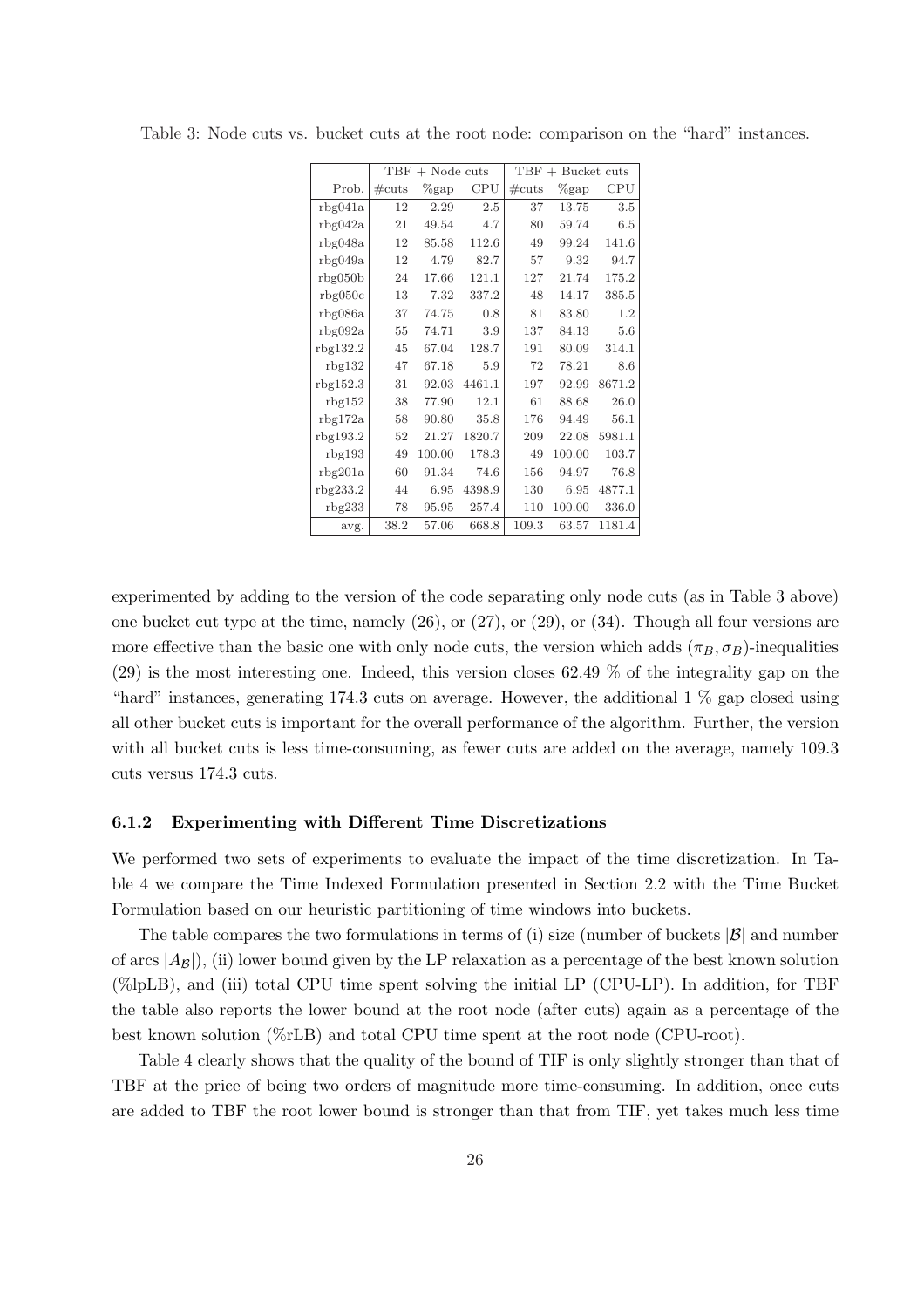|          |                 | <b>TIF</b>        |       |              | TBF             |                         |       |              |        |                   |  |
|----------|-----------------|-------------------|-------|--------------|-----------------|-------------------------|-------|--------------|--------|-------------------|--|
| Prob.    | $ \mathcal{B} $ | $A_{\mathcal{B}}$ |       | %lpLB CPU-LP | $ \mathcal{B} $ | $ A_{\mathcal{B}} $     |       | %lpLB CPU-LP |        | $\%$ rLB CPU-root |  |
| rbg041a  | 24,675          | 247,377           | 96.52 | 659.2        | 1,638           | 15,996                  | 97.01 | 2.3          | 97.51  | 3.5               |  |
| rbg042a  | 25,750          | 314,857           | 95.86 | 1016.2       | 1,379           | 18,687                  | 95.38 | 2.8          | 98.30  | $6.5\,$           |  |
| rbg048a  | 44,931          | 914,756           | 99.79 | 18723.6      | 3,635           | 77,508                  | 99.59 | 86.1         | 100.00 | 141.6             |  |
| rbg049a  | 39,937          | 679,686           | 95.06 | 13020.2      | 3,896           | 70,998                  | 94.86 | 65.8         | 95.47  | 94.7              |  |
| rbg050b  | 41,387          | 751,953           | 91.84 | 11943.3      | 3,794           | 75.414                  | 91.65 | 99.5         | 93.55  | 175.2             |  |
| rbg050c  | 53,518          | 1,115,444         | 96.08 | 31925.0      | 4,643           | 111,482                 | 95.71 | 283.6        | 96.46  | 385.5             |  |
| rbg086a  | 43,871          | 338,813           | 98.57 | 756.3        | 1,011           | 8,935                   | 98.57 | 0.5          | 99.81  | 1.2               |  |
| rbg092a  | 52,755          | 530,504           | 98.54 | 3913.7       | 1,439           | 16,609                  | 98.44 | 1.7          | 99.82  | 5.6               |  |
| rbg132.2 | 155,993         | 2,546,567         | 98.80 | 98155.6      | 5,838           | 104,898                 | 98.71 | 75.8         | 99.82  | 314.1             |  |
| rbg132   | 76,951          | 639,210           | 97.72 | 2572.0       | 2,781           | 25,214                  | 97.43 | $3.6\,$      | 99.49  | 8.6               |  |
| rbg152.3 | 269,654         | 7,540,079         |       |              | 11,794          | 350,735                 | 98.64 | 1106.9       | 99.94  | 8671.2            |  |
| rbg152   | 89.942          | 842,037           | 98.37 | 5103.2       | 3.760           | 37,732                  | 98.37 | 7.8          | 99.83  | 26.0              |  |
| rbg172a  | 104,905         | 1,122,761         | 96.83 | 14959.5      | 4,968           | 57,586                  | 96.72 | 18.5         | 99.83  | 56.1              |  |
| rbg193.2 | 229,153         | 4,804,593         |       |              | 8,503           | 195,995                 | 94.89 | 304.2        | 96.03  | 5981.1            |  |
| rbg193   | 115,993         | 1,231,735         | 99.21 | 10274.7      | 7.179           | 87.328                  | 99.21 | 46.5         | 100.00 | 103.7             |  |
| rbg201a  | 121,713         | 1,292,053         | 97.53 | 19903.6      | 6,776           | 77,318                  | 97.53 | 38.0         | 99.91  | 76.8              |  |
| rbg233.2 | 277,398         | 6,019,216         |       |              | 11,681          | 273,930                 | 94.23 | 421.8        | 94.66  | 4877.1            |  |
| rbg233   | 140,623         | 1,515,251         | 99.59 | 23620.7      | 9,037           | 108,668                 | 99.55 | 82.2         | 100.00 | 336.0             |  |
| avg. all | 106063.8        | 1,802,605.1       | 97.36 | 17103.1      |                 | 5208.4 95,279.6         | 97.03 | 147.1        | 98.36  | 1181.4            |  |
| avg.     | 75529.6         | 938,866.9         | 97.36 |              |                 | 17103.1 4118.3 59,624.9 | 97.25 | 54.3         | 98.65  | 115.7             |  |

Table 4: TIF vs. TBF, root node on the "hard" instances.

to obtain.

It is interesting that for rbg041a the lower bound of TIF is weaker than that of TBF. After spending some time looking for a bug in our code or an error in our reasoning (it is very intuitive that TIF should be provably tighter), we realized that TBF plus bucket preprocessing can indeed be tighter than TIF with bucket preprocessing. We present a small example demonstrating this in the Appendix.

As a final experiment, we compared our iterative bucket refinement procedure (IBR for short, see Section 5.2.3) with two straightforward strategies. For a given instance of the problem, let N indicate the overall number of buckets obtained with IBR. It is also possible to partition the time windows into approximately N buckets using one of the following procedures.

- Uniform buckets on nodes (UBN). Time window of node  $i \in V$  is divided into  $\min\{|W_i|, \lceil N/|V|\rceil\}$ buckets where  $|W_i| = D_i - R_i + 1$  is the size of the time window. Time buckets associated with the same node are constructed to have (almost) the same size.
- Uniform buckets on times (UBT). Let  $T =$  $\overline{ }$  $_{i\in V}|W_i|$  be the overall number of time instants. The Time window of node  $i \in V$  is divided into  $\lceil N * (|W_i|/T) \rceil$  buckets. In this case, all time buckets are constructed to have approximately the same size.

These two alternative procedures by construction give formulations that are very similar in size to the one given by IBR. However, the LP bound given by the IBR is significantly better than both of them. In particular, the improvement on the quality of the LP bound (with no cuts) of IBR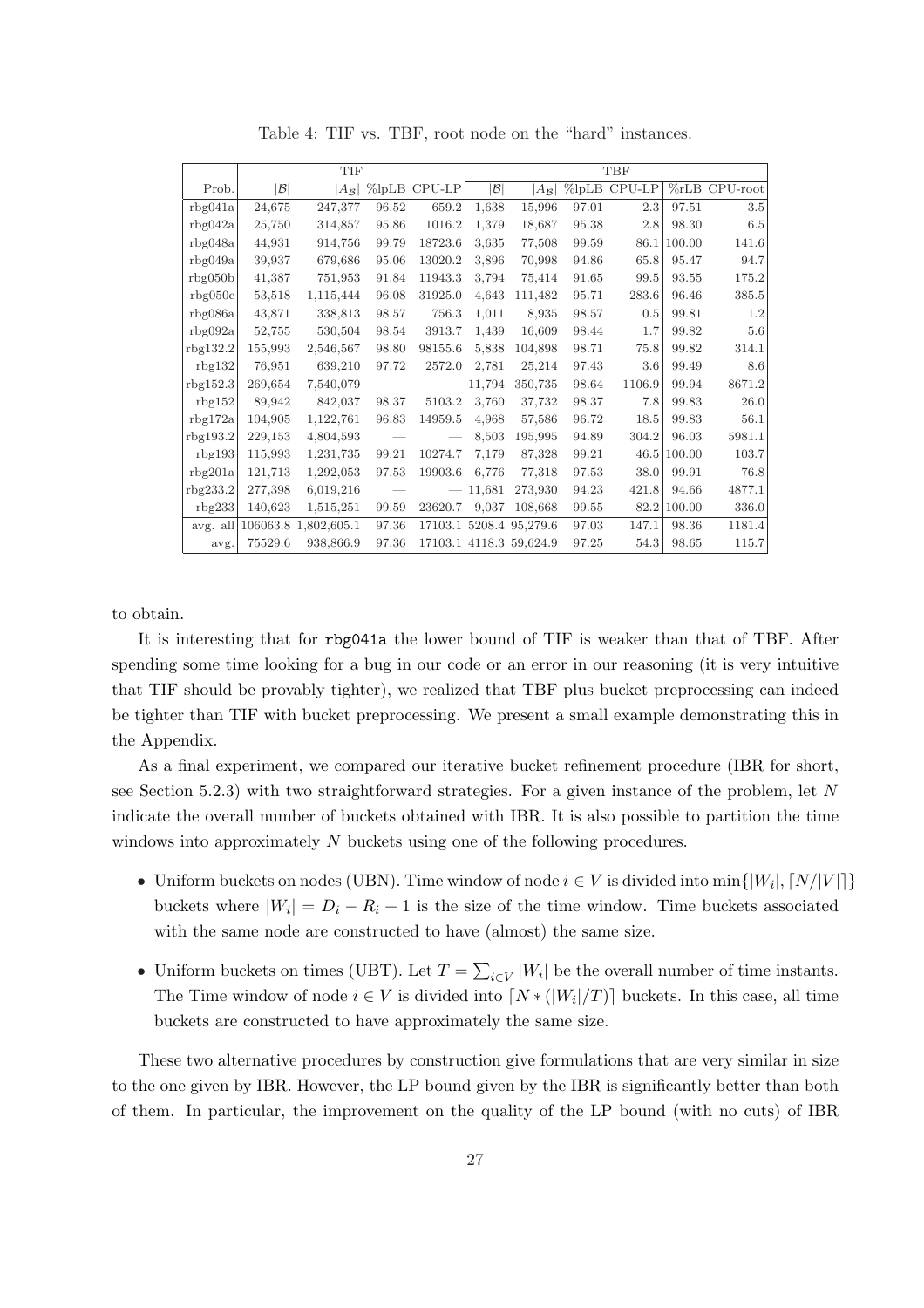with respect to UBN is 23.14  $\%$  and with respect to UBT is 21.86  $\%$ .

#### 6.2 Symmetric Instances

The symmetric TSPTW instances we consider are derived from the rc instances proposed by Solomon [28] in the context of the Vehicle Routing Problem with Time Windows (VRPTW). Our TSPTW instances are obtained from the single-vehicle decomposition of the VRPTW solutions in the literature (i.e., Rochat and Taillard [26] and Taillard et al. [29]). The 27 TSPTW instances have up to 44 cities and have been studied, among others, by Pesant et al. [24] and by Focacci, Lodi and Milano [18]. For the underlying VRPTW instances, the travel costs or times between cities are computed as the Euclidean distances between their coordinates. Pesant et al. [24] showed that an optimal solution computed with travel costs truncated to two decimal places may even become infeasible with respect to the travel costs truncated to four decimal places. To construct symmetric instances for our branch-and-cut code we followed the recipe by Focacci, Lodi and Milano [18]: we create integer travel times by multiplying the Euclidean distances by 10,000 and then rounding each scaled distance to the nearest integer value. Since the travel time associated with each arc  $(i, j)$  is computed as  $\theta_{ij} = c_{ij} + p_i$ , where  $p_i$  is the processing time associated with node i, we applied the same scaling operation to the processing times and time windows.

In Table 5 we present the results obtained by running our TBF-based branch-and-cut code on the above symmetric instances treated as asymmetric ones by replacing each edge between two nodes by two arcs in opposite directions. The reference results for the symmetric TSPTW are those in [18] where 23 of the 27 instances were solved to optimality within 1,800 CPU seconds on a Pentium III 700 MHz PC.

The table reports the usual pieces of information already encountered in the previous tables and compares the best solutions found in [18] (or, in the case of instances rc203.0, rc203.1, rc204.2 and rc208.0, the best solutions reported in [24]) with the TBF-based branch-and-cut algorithm. Our code is able to solve all the 23 instances solved in [18] plus 2 more among the 4 unsolved instances<sup>3</sup>.

The only remaining unsolved instances, namely rc204.2 and rc208.0 are the largest instances both in terms of nodes (40 and 44, respectively) and arcs (1530 and 1964, respectively). For these instances, as in the case of difficult asymmetric ones, our algorithm cannot find a feasible solution within the time limit. However, using a cutoff value equal to the best upper bound in [18] plus one, the branch-and-cut code solved instance rc204.2 to optimality within the time limit (value 378.40) and improved significantly the lower bound (value 364.21) on instance rc208.0.

<sup>&</sup>lt;sup>3</sup>A couple of results in [18], namely on instances  $rc203.2$  and  $rc205.2$ , show a rounding error confirmed by the authors [22]. The optimal solutions for these instances have value 337.47 and 434.70, respectively.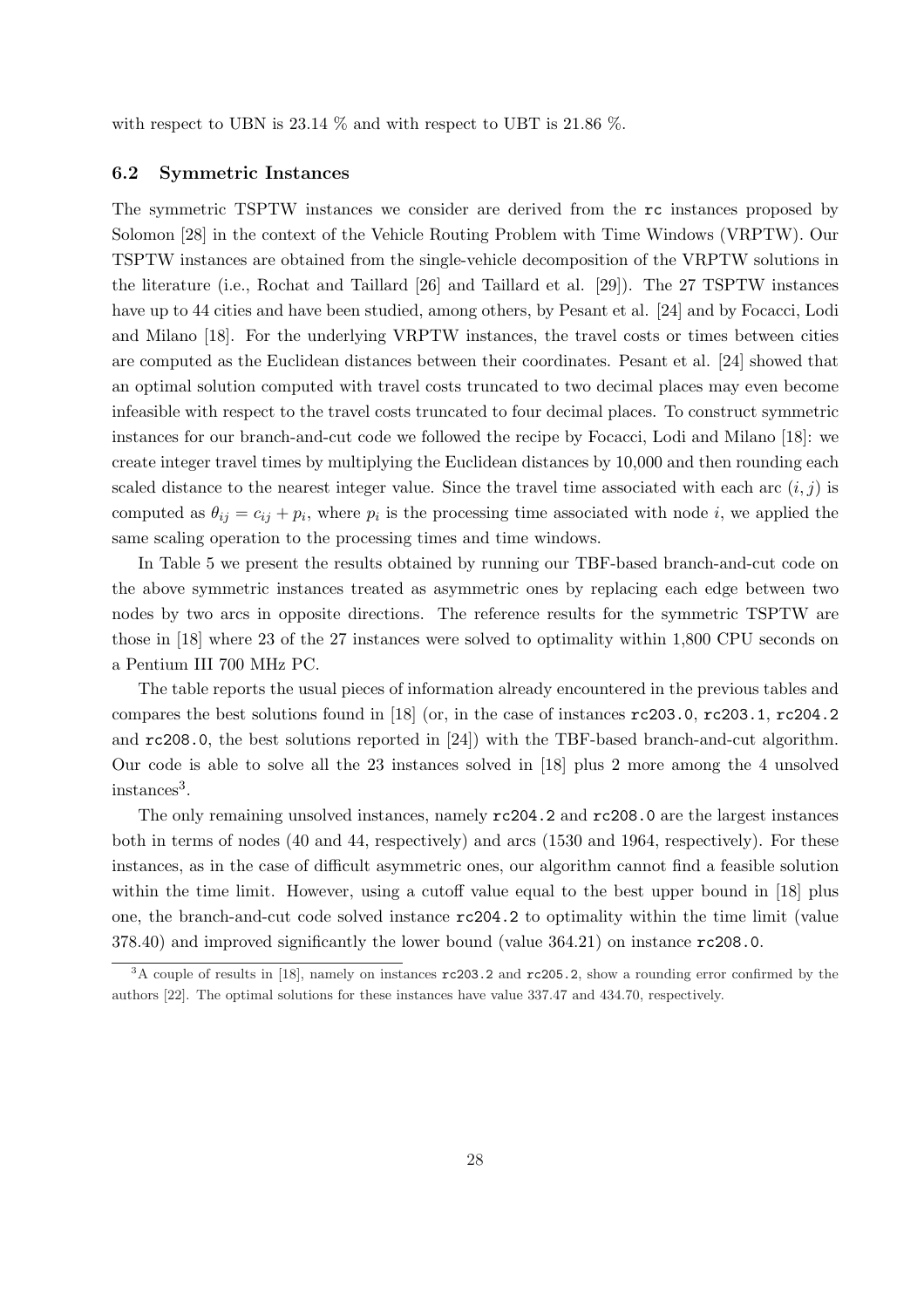|             |    |                |                 | Time Bucket Formulation (TBF) |                                          |                         |  |  |       |                |                |                                            |               |
|-------------|----|----------------|-----------------|-------------------------------|------------------------------------------|-------------------------|--|--|-------|----------------|----------------|--------------------------------------------|---------------|
| Prob. $ V $ |    | $ A $ UB [18]  | $ \mathcal{B} $ | $ A_{\mathcal{B}} $           | UB                                       | lpLB                    |  |  |       |                |                | rLB gLB $\%$ rLB $\#cuts \#nodes$ CPU-root | CPU           |
| rc201.0     | 25 | 169 378.62     | 116             |                               | 588 378.62 371.24 378.62 378.62 100.00   |                         |  |  |       | $\overline{4}$ | $\Omega$       | 0.0                                        | 0.0           |
| rc201.1     | 28 | 157 374.70     | 107             |                               | 485 374.70 340.32 374.70 374.70 100.00   |                         |  |  |       | $\overline{4}$ | $\overline{0}$ | 0.0                                        | 0.0           |
| rc201.2     | 28 | 209 427.65     | 140             |                               | 748 427.65 400.50 427.65 427.65 100.00   |                         |  |  |       | 8              | $\overline{0}$ | 0.0                                        | 0.0           |
| rc201.3     | 19 | 127 232.54     | 70              |                               | 324 232.54 216.81 229.51 232.54 98.70    |                         |  |  |       | 24             | $\overline{2}$ | 0.0                                        | 0.1           |
| rc202.0     | 25 | 440 246.22     | 581             |                               | 6420 246.22 235.67 246.22 246.22 100.00  |                         |  |  |       | 10             | $\overline{0}$ | 0.2                                        | 0.2           |
| rc202.1     | 22 | 298 206.53     | 188             |                               | 1620 206.53 186.35 206.53 206.53 100.00  |                         |  |  |       | 33             | $\Omega$       | 0.1                                        | 0.1           |
| rc202.2     | 27 | 379 341.77     | 234             |                               | 1510 341.77 310.44 341.77 341.77 100.00  |                         |  |  |       | 14             | $\overline{0}$ | 0.1                                        | 0.1           |
| rc202.3     | 26 | 433 367.85     | 475             |                               | 4045 367.85 331.74 367.85 367.85 100.00  |                         |  |  |       | 39             | $\theta$       | 0.2                                        | 0.2           |
| rc203.0     |    | 35 1084 384.8  | 1510            |                               | 30311 377.45 303.29 360.11 377.45        |                         |  |  | 95.41 | 934            | 1906           | 23.1                                       | 3437.7        |
| rc203.1     |    | 37 1144 357.3  | 2656            |                               | 41241 356.99 262.55 348.44 356.99        |                         |  |  | 97.60 | 387            | 353            | 36.8                                       | 2722.7        |
| rc203.2     | 28 | 548 337.46     | 508             |                               | 5927 337.47 289.17 337.47 337.47 100.00  |                         |  |  |       | 54             | $\overline{0}$ | 0.8                                        | 0.9           |
| rc204.0     |    | 32 1003 221.45 | 322             |                               | 8023 221.45 184.82 221.35 221.45         |                         |  |  | 99.95 | 123            | $\overline{0}$ | 1.3                                        | 2.8           |
| rc204.1     | 28 | 798 205.37     | 620             |                               | 14500 205.37 180.88 203.31 205.37        |                         |  |  | 99.00 | 87             | 40             | 4.8                                        | 14.9          |
| rc204.2     |    | 40 1530 379.0  | 4303            | 97694                         |                                          | $-315.98365.51366.02$   |  |  | 96.44 | 1080           | 1081           |                                            | 271.6 > 18000 |
| rc205.0     | 26 | 375 251.65     | 327             |                               | 2659 251.65 223.50 251.65 251.65 100.00  |                         |  |  |       | 16             | $\overline{0}$ | 0.1                                        | 0.1           |
| rc205.1     | 22 | 229 271.22     | 202             |                               | 1275 271.22 254.08 271.22 271.22 100.00  |                         |  |  |       | 7              | $\overline{0}$ | 0.0                                        | 0.0           |
| rc205.2     | 28 | 347 434.69     | 372             |                               | 2311 434.70 355.74 434.70 434.70 100.00  |                         |  |  |       | 89             | $\overline{0}$ | 0.2                                        | 0.3           |
| rc205.3     | 24 | 280 361.24     | 207             |                               | 951 361.24 336.48 361.24 361.24 100.00   |                         |  |  |       | 11             | $\mathbf{0}$   | 0.0                                        | 0.0           |
| rc206.0     | 35 | 675 485.23     | 513             |                               | 7311 485.23 374.73 473.18 485.23         |                         |  |  | 97.52 | 317            | 225            | 1.6                                        | 73.3          |
| rc206.1     | 33 | 686 334.73     | 686             |                               | 10988 334.73 291.35 328.59 334.73        |                         |  |  | 98.17 | 216            | 105            | 4.4                                        | 85.0          |
| rc206.2     | 32 | 663 335.37     | 687             |                               | 10689 335.37 276.34 331.34 335.37        |                         |  |  | 98.80 | 130            | 27             | 3.5                                        | 84.8          |
| rc207.0     |    | 37 1030 436.69 | 1091            |                               | 20068 436.69 358.15 434.50 436.69        |                         |  |  | 99.50 | 129            | $\overline{4}$ | 7.8                                        | 19.0          |
| rc207.1     | 33 | 860 396.36     | 903             |                               | 16253 396.36 312.52 389.95 396.36        |                         |  |  | 98.38 | 146            | 72             | 8.7                                        | 34.9          |
| rc207.2     | 30 | 771 246.41     | 540             |                               | 9536 246.41 219.92 239.40 246.41         |                         |  |  | 97.16 | 210            | 143            | 1.1                                        | 116.4         |
| rc208.0     |    | 44 1964 381.1  |                 | 3174 111867                   |                                          | $-279.00$ 355.57 359.46 |  |  | 93.30 | 703            | 455            |                                            | 556.2 > 18000 |
| rc208.1     | 27 | 755 239.04     | 492             |                               | 12741 239.04 186.06 229.71 239.04        |                         |  |  | 96.10 | 589            | 2220           | 1.3                                        | 990.6         |
| rc208.2     | 29 | 869 213.92     | 1252            |                               | 30775 213.92 184.39 213.92 213.92 100.00 |                         |  |  |       | 28             | $\overline{0}$ | 7.9                                        | 7.9           |
| avg.        |    |                |                 |                               |                                          |                         |  |  | 98.74 | 199.7          | 245.7          | 34.5                                       | 1614.5        |

Table 5: TBF branch-and-cut on symmetric benchmark instances.

# 7 Conclusions

In this paper we presented an extended formulation for the Traveling Salesman Problem with Time Windows, a well known generalization of the classical TSP where each node must be visited within a given time window. In particular, we proposed a quite general idea based on partitioning time windows into sub-windows. We showed how to implement this idea to obtain a strong formulation, and also how to generate strong valid inequalities and incorporate them in a classical branch-and-cut framework.

We tested the overall branch-and-cut algorithm on hard benchmark instances from the literature, arising from a practical scheduling application in the asymmetric case, and randomly generated in the symmetric one. The results show that the proposed formulation is effective in practice for tackling the TSPTW. We solved several previously unsolved benchmark instances.

Future directions of work include, on the methodological side, the extension and generalization of the presented approach to other contexts in which the time window component is relevant. On the computational side, some difficult instances remained unsolved. There are at least three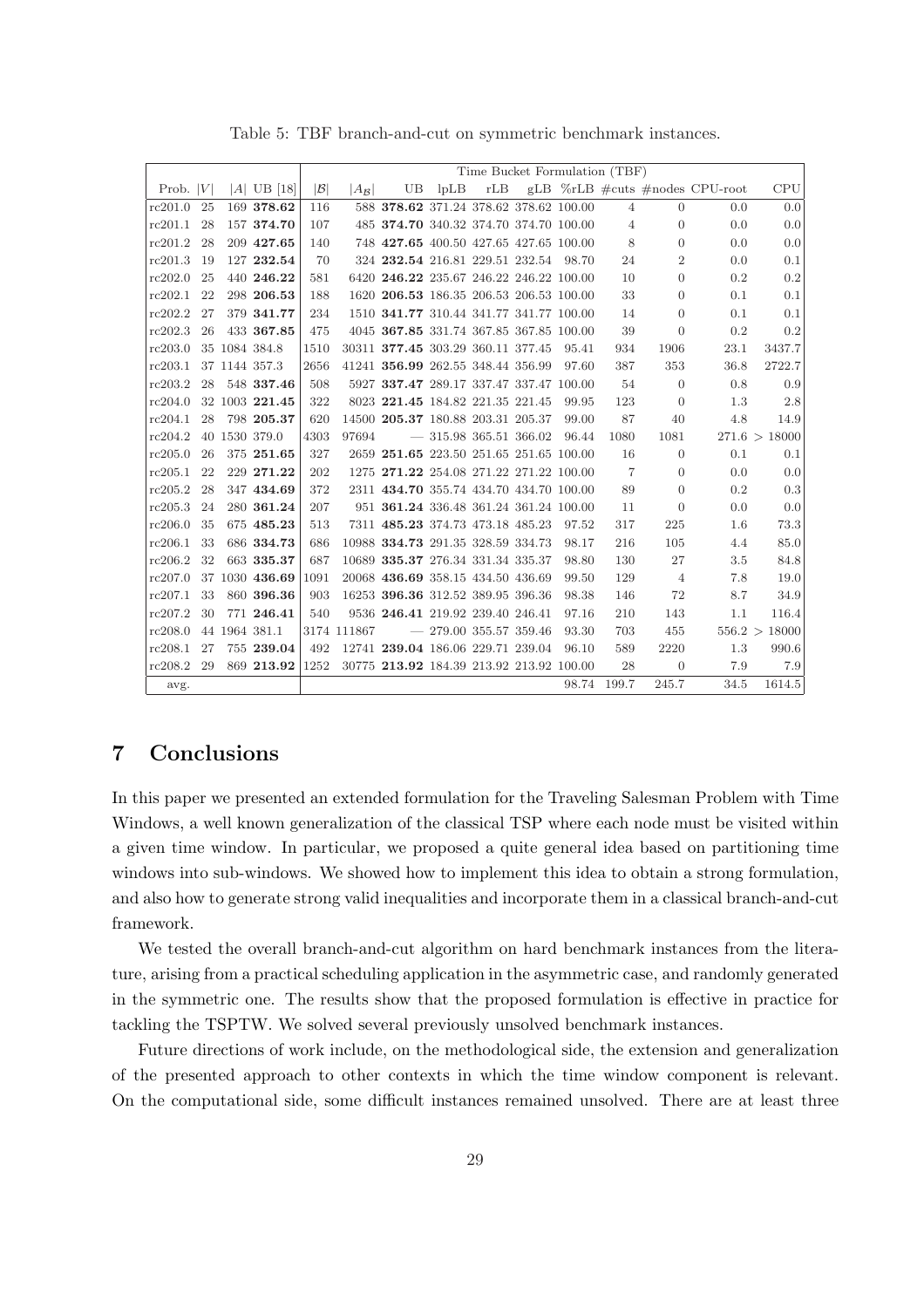ingredients of the current framework that could be improved. Namely,

- 1. Off line experiments obtained imposing a cut off value to the branch-and-cut algorithm suggested that more sophisticated primal heuristics could lead to improved results on both asymmetric and symmetric instances.
- 2. Table 3 has shown that some of the instances for which bucket inequalities are not much better than node inequalities are among the ones we cannot solve. A more clever exploitation of the bucket information might lead to better cutting planes and, possibly, to optimal solutions of these problems.
- 3. There is a trade-off between very detailed partitions of the time windows into sub-windows (leading to very strong bounds) and the difficulty of the resulting LPs. It may be possible to reduce the time to solve these LPs by working with a subset of variables and pricing the remaining ones only when necessary in a column generation framework.

# Appendix

Consider the following "toy" TSPTW instance with  $V = \{1, 2, ..., 7\}$  and with time windows  $W_1 = [0, 0], W_2 = [1, 2], W_3 = [1, 2], W_4 = [5, 12], W_5 = [5, 9], W_6 = [5, 11], W_7 = [20, 20].$ Assume the graph  $G = (V, A)$  to be complete. Traveling times are  $\theta_{ij} = 1$  for  $(i, j) \in A_1^{\theta} =$  $\{(1, 2), (1, 3), (2, 3), (2, 6), (3, 2), (5, 4)\}, \theta_{ij} = 3$  for  $(i, j) \in A_3^{\theta} = \{(2, 4), (3, 5), (4, 6)\}, \theta_{ij} = 4$  for  $(i, j) = (3, 4)$  and  $\theta_{ij} = 2$  for all the other arcs. Traveling costs are  $c_{ij} = 0$  for  $(i, j) = (4, 6)$ ,  $c_{ij} = 1$ for  $(i, j) \in A_1^c = \{(1, 2), (2, 3), (3, 4), (3, 5), (4, 5), (4, 7), (5, 6), (5, 7), (6, 5), (6, 4), (6, 7)\}$  and  $c_{ij} = 2$ for all the other arcs. The triangle inequality holds for the traveling times  $\theta_{ij}$  but not for the costs  $c_{ij}$  because of the arc  $(4, 6)$  with cost zero.

The optimal tour is  $(1, 2, 3, 4, 5, 6, 7)$  where the nodes are visited at times  $t_1 = 0$ ,  $t_2 = 1$ ,  $t_3 = 2, t_4 = 6, t_5 = 8, t_6 = 10, t_7 = 20.$  The cost of the optimal tour is  $c_{opt} = 6$ . LP-TIF yields a lower bound  $c_{TIF}^* = 5.5$  that corresponds to the fractional solution  $x_{12} = x_{23} = 1$ ,  $x_{34} = x_{35} = x_{46} = x_{47} = x_{56} = x_{57} = x_{64} = x_{65} = 0.5$ . Note in particular that node 3 is visited at bucket  $[2,2] \in B_3$  with  $z_3^{[2,2]}=1$ , arc  $(3,4)$  is used with  $x_{34}=0.5$  and hence node 4 is visited at bucket  $[6, 6] \in B_4$  with  $z_4^{[6, 6]} = 0.5$ . Thus, the arc  $(i, j) = (4, 6)$  with cost 0 can be used with  $x_{46} = 0.5$  because the bucket-arc  $(b, b') \in A_{\mathcal{B}}$ ,  $b = [6, 6] \in B_4$ ,  $b' = [9, 9] \in B_6$  is used with  $y_{46}^{[6,6]}=0.5.$ 

Now consider a time bucket relaxation where nodes 2 and 3 have only one bucket, i.e.  $B_2 =$  $\{[1,2]\}\$  and  $B_3 = \{[1,2]\}\$ , while the time windows of all the other nodes are completely discretized as in TIF. With this choice of the buckets, LP-TBR yields the same lower bound as TIF,  $c_{TBR}^* = 5.5$ , that corresponds exactly to the same fractional  $x$  solution. In this case, node 3 is visited at bucket  $[1,2] \in B_3$  with  $z_3^{[1,2]}=1$ , arc  $(3,4)$  is used with  $x_{34}=0.5$  and hence node 4 is visited at bucket  $[5,5] \in B_4$  (instead of  $[6,6]$ ) with  $z_4^{[5,5]}=0.5$ , because of the negative waiting time introduced by the bucket  $[1, 2] \in B_3$ . Thus, the arc  $(i, j) = (4, 6)$  with cost 0 is again used with  $x_{46} = 0.5$ , because the bucket-arc  $(b, b') \in A_{\mathcal{B}}, b = [5, 5] \in B_4, b' = [8, 8] \in B_6$  can be used with  $y_{46}^{[5,5]} = 0.5$ .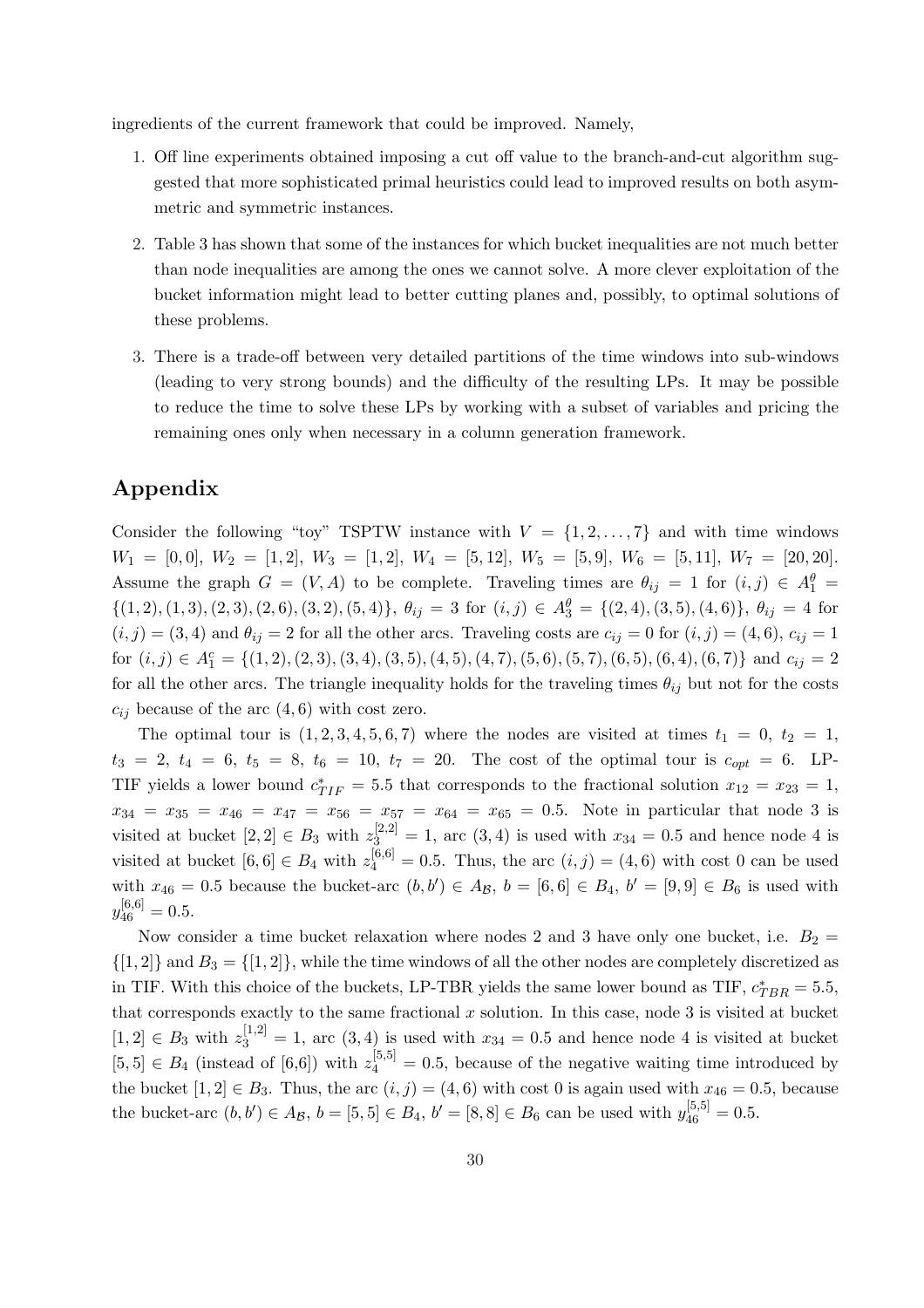However, if we apply the so-called bucket preprocessing to the above TIF and TBR, then the bucket-arc  $(b, b') \in A_{\mathcal{B}}$ ,  $b = [5, 5] \in B_4$ ,  $b' = [8, 8] \in B_6$  is removed, since for node  $k = 5$  we have  $b \prec k$  and  $r_b + \theta_{46} + \theta_{65} > D_k$ . Thus, the lower bound yielded by LP-TBR improves to  $c^*_{TBR} = 6$ , that corresponds to the optimal tour  $(1, 2, 3, 4, 5, 6, 7)$ , while the optimal solution of LP-TIF does not change, since the bucket-arc  $(b, b') \in A_{\mathcal{B}}, b = [6, 6] \in B_4$ ,  $b' = [9, 9] \in B_6$  is not removed by the bucket preprocessing.

# Acknowledgments

Part of this research was carried out when the fourth author was a summer intern at the Department of Mathematical Sciences of the IBM T.J. Watson Research Center, whose support is strongly acknowledged.

# References

- [1] ABACUS, A Branch-And-CUt System, http://www.informatik.uni-koeln.de/abacus/.
- [2] J. Albiach, J. M. Sanchis, and D. Soler. An asymmetric TSP with time windows and with time-dependent travel times and costs: An exact solution through a graph transformation. European Journal of Operational Research 189, 789–802, 2008.
- [3] L. Appelgren. A column generation approach for a ship scheduling problem. Transportation Science 3, 53–68, 1969.
- [4] L. Appelgren. Integer programming methods for a vessel scheduling problem. Transportation Science **5**, 62-74, 1971.
- [5] N. Ascheuer. Hamiltonian path problems in the on-line optimization of flexible manufacturing systems. PhD thesis, Technische Universität Berlin, Berlin, Germany, 1995.
- [6] N. Ascheuer, M. Fischetti, M. Grötschel. A polyhedral study of the asymmetric travelling salesman problem with time windows. Networks 36, 69–79, 2000.
- [7] N. Ascheuer, M. Fischetti, M. Grötschel. Solving the asymmetric travelling salesman problem with time windows by branch-and-cut, Mathematical Programming, Ser. A 90, 475-506, 2001.
- [8] E.K. Baker. An exact algorithm for the time-constrained travelling salesman problem. Operations Research 31, 938–945, 1983.
- [9] E. Balas, M. Fischetti and W.R. Pulleyblank. The precedence-constrained asymmetric traveling salesman polytope. Mathematical Programming, Ser. A 68, 241–265, 1995.
- [10] E. Balas, N. Simonetti. Linear time dynamic programming algorithms for new classes of restricted TSPs: a computational study. INFORMS Journal on Computing 13, 56-75, 2001.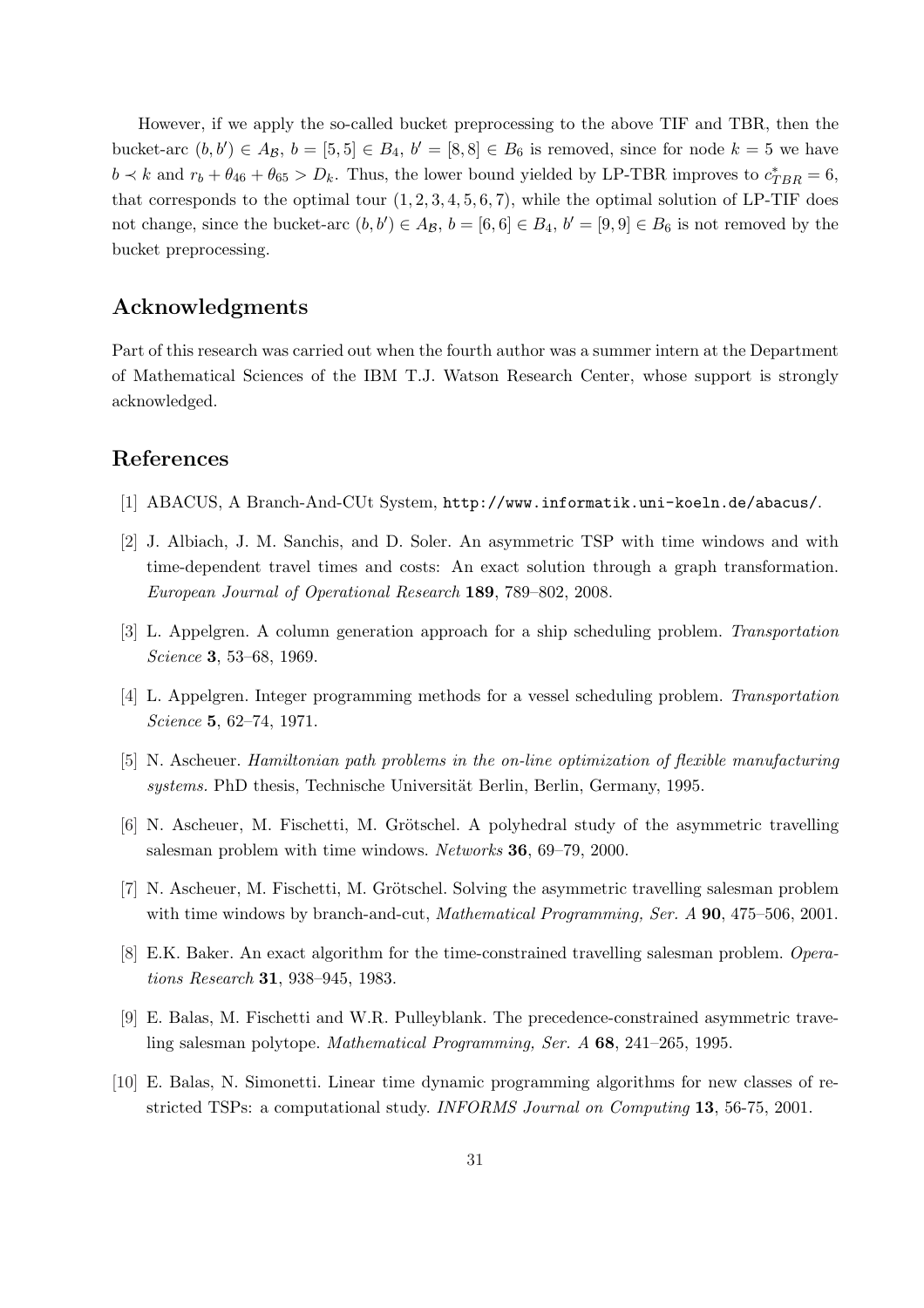- [11] Y. Caseau, P. Koppstein. A rule-based approach to a time-constrained traveling salesman problem. Proceedings of the  $2<sup>nd</sup> International Symposium of Artificial Intelligence and Mathe$ matics, Fort Lauderdale, FL. 1992.
- [12] N. Christofides, A. Mingozzi, P. Toth. State space relaxation procedures for the computation of bounds to routing problems. Networks 11, 145–164, 1981.
- [13] Concorde TSP Solver. http://www.tsp.gatech.edu/concorde.html
- [14] W. Cook. Personal communication, 2008.
- [15] J.-F. Cordeau, G. Desaulniers, J. Desrosiers, M.M. Solomon, F. Soumis. VRP with Time Windows. In P. Toth, D. Vigo, eds. The Vehicle Routing Problem. SIAM Monographs on Discrete Mathematics and Applications. pp. 157–194, 2002.
- [16] J. Desrosiers, Y. Dumas, M.M. Solomon, F. Soumis. Time constrained routing and scheduling. In M.O. Ball, T.L. Magnanti, C.L. Monma, G.L. Nemhauser, eds. Network Routing. Elsevier, Amsterdam, The Netherlands. pp. 35–139, 1995.
- [17] Y. Dumas, J. Desrosiers, E. Gelinas, M.M. Solomon. An optimal algorithm for the travelling salesman problem with time windows. Operations Research 43, 367–371, 1995.
- [18] F. Focacci, A. Lodi, M. Milano. A hybrid exact algorithm for the TSPTW. INFORMS Journal on Computing 14, 403–417, 2002.
- [19] ILOG CPLEX, http://www.ilog.com/products/cplex.
- [20] A. Langevin, M. Desrochers, J. Desrosiers, F. Soumis. A two-commodity flow formulation for the traveling salesman and makespan problem with time windows. Networks 23, 631–640, 1993.
- [21] A. Levin. Scheduling and fleet routing models for transportation systems. Transportation Science 5, 232–255, 1971.
- [22] A. Lodi. Personal communication, 2009.
- [23] A. Mingozzi, L. Bianco, S. Ricciardelli. Dynamic programming strategies for the travelling salesman problem with time windows and precedence constraints. Operations Research 45, 365–377, 1997.
- [24] G. Pesant, M. Gendreau, J.-Y. Potvin, J.M. Rousseau. An exact constraint logic programming algorithm for the travelling salesman problem with time windows. Transportation Science 32, 12–29, 1998.
- [25] G. Pesant, M. Gendreau, J.-Y. Potvin, J.M. Rousseau. On the flexibility of constraint programming models: from single to multiple time windows for the travelling salesman problem. European Journal of Operational Research 117, 253–263, 1999.